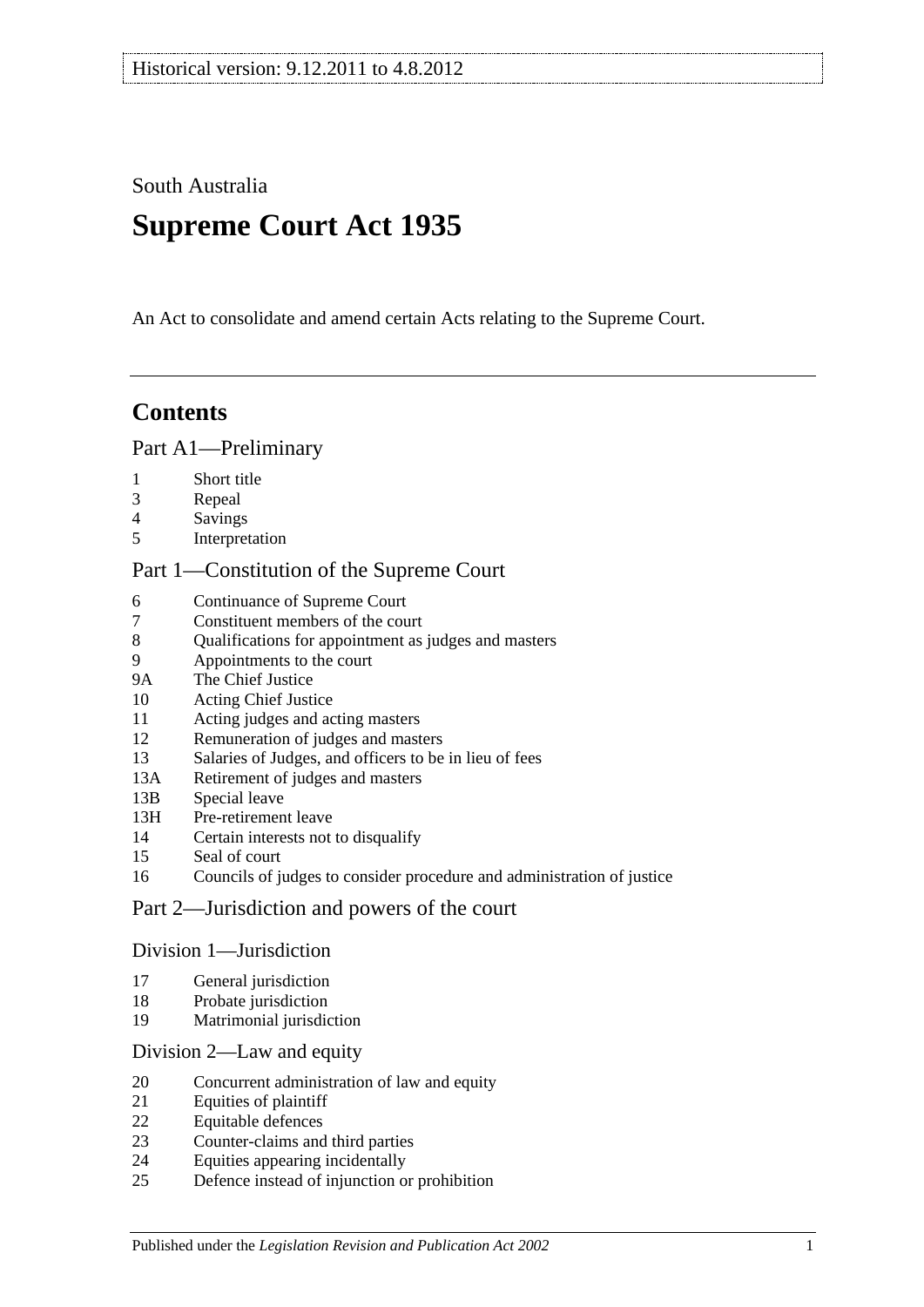- 26 [Common law and statutory rights and duties](#page-12-0)
- 27 [Court to do complete justice in cause so as to avoid multiplicity of suits](#page-12-1)
- 28 [Rules of equity to prevail where in conflict with common law](#page-12-2)

#### [Division 3—Miscellaneous powers](#page-12-3)

- 29 [Court may make orders to have effect of mandamus or injunction, and may appoint](#page-12-4)  [receivers](#page-12-4)
- 30 [Damages in certain cases](#page-13-0)
- 30A [Power to direct payment to infant](#page-13-1)
- 30B [Power to make interim assessment of damages](#page-13-2)
- 30BA [Consent orders for structured settlements](#page-16-0)
- 30C [Power to award interest](#page-16-1)
- 31 [Declaratory orders](#page-17-0)
- 32 [Court may order mortgage instead of sale in certain cases](#page-17-1)
- 34 [Court may direct sale of mortgaged property etc](#page-17-2)
- 35 [Power to require attendance of witnesses and production of evidentiary material](#page-17-3)
- 36 [Appointment of commissioners for taking affidavits](#page-18-0)
- 38 [Inspection of property in legal proceedings](#page-18-1)
- 39 [Vexatious proceedings](#page-18-2)
- 40 [Power of court with regard to costs](#page-19-0)
- 41 [Power to revive orders on abatement of cause](#page-19-1)

## [Part 3—Sittings and distribution of business](#page-19-2)

- 42 [Abolition of terms](#page-19-3)
- 43 [Reference to terms for computing time](#page-19-4)
- 44 Sitting [in vacation](#page-19-5)
- 45 [Time and place of sittings](#page-20-0)
- 46 [Adjournment from time to time and place to place](#page-20-1)
- 46A [Sittings in open court or in chambers](#page-20-2)
- 46B [Sittings required by proclamation](#page-20-3)
- 47 [Power to sit in several jurisdictions at one time](#page-20-4)
- 48 [Jurisdiction of Full Court, single judge and master](#page-20-5)
- 49 [Questions of law reserved for Full Court](#page-21-0)<br>50 Anneals
- **[Appeals](#page-21-1)**

#### [Part 3A—The Land and Valuation Court](#page-22-0)

- 62A [Interpretation](#page-22-1)
- 62B [Transitional provisions](#page-22-2)
- 62C [Establishment of Land and Valuation Court](#page-23-0)
- 62D [Jurisdiction of the Court](#page-23-1)
- 62E [Reference of matters involving question of valuation](#page-24-0)
- 62F [Appeals and cases stated](#page-24-1)
- 62G [Right of crown](#page-24-2)
- 62H [Rules of Court](#page-24-3)
- 62I [Sittings of Court](#page-25-0)

#### [Part 4—Procedure generally](#page-25-1)

- 63 [Criminal procedure](#page-25-2)
- 64 [Saving of existing procedure](#page-25-3)
- 65 [Mediation and conciliation](#page-25-4)
- 66 [Trial of issues by arbitrator](#page-26-0)
- 67 [Expert reports](#page-26-1)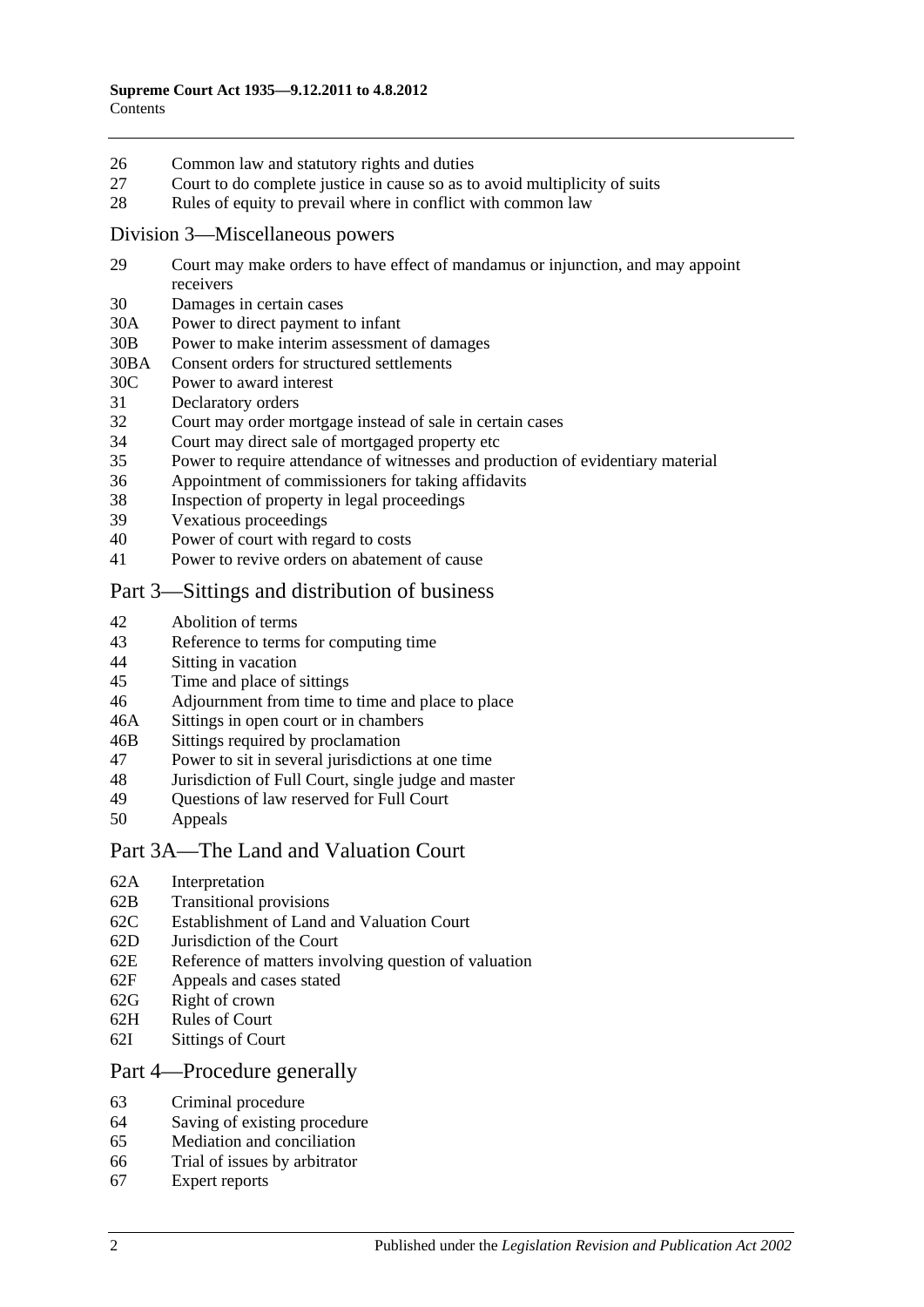- [Assessors](#page-26-2)
- [Rules of court](#page-27-0)

### [Part 6—Officers of the court](#page-28-0)

#### [Division 1—Registrar](#page-28-1)

#### [The registrar](#page-28-2)

#### [Division 2—Tipstaves](#page-28-3)

- [Appointment of tipstaves](#page-28-4)
- [Duty of tipstaves](#page-29-0)
- [Other duties](#page-29-1)

#### [Division 3—Further provisions as to officers](#page-29-2)

- [Appointment of other officers](#page-29-3)
- [Duties of officers](#page-29-4)
- 110A [Administrative and ancillary staff](#page-29-5)
- 110B [Responsibilities of non-judicial staff](#page-29-6)

#### [Part 7—Miscellaneous provisions](#page-30-0)

- [Rules as to division of loss upon collision at sea](#page-30-1)
- [Damages for personal injuries](#page-30-2)<br>113 Right of contribution
- [Right of contribution](#page-30-3)
- [Interest on judgement debts](#page-31-0)
- [Orders to bring prisoners for examination](#page-31-1)
- [Legal process](#page-31-2)
- 118A [Service](#page-31-3)
- [Suitors' funds to vest in master](#page-31-4)
- [Securities in court](#page-32-0)
- [Liability of Treasurer for default of master](#page-32-1)
- [Banking and investment of suitors' funds](#page-32-2)
- [Investments made under order of the court](#page-32-3)
- [Validity of payments etc pursuant to rules of court](#page-32-4)
- [Remittances by post](#page-32-5)
- [Power to appoint deputies](#page-33-0)
- 126A [Trials of sexual offences involving children to be given priority](#page-33-1)
- [Rules of Court](#page-33-2)
- [Payment to the Treasurer of unclaimed suitors' funds](#page-33-3)
- [Party subsequently claiming may petition the Supreme Court etc](#page-34-0)
- [Court fees](#page-34-1)
- [Accessibility of evidence](#page-34-2)

#### [Schedule—Acts repealed](#page-35-0)

## [Legislative history](#page-38-0)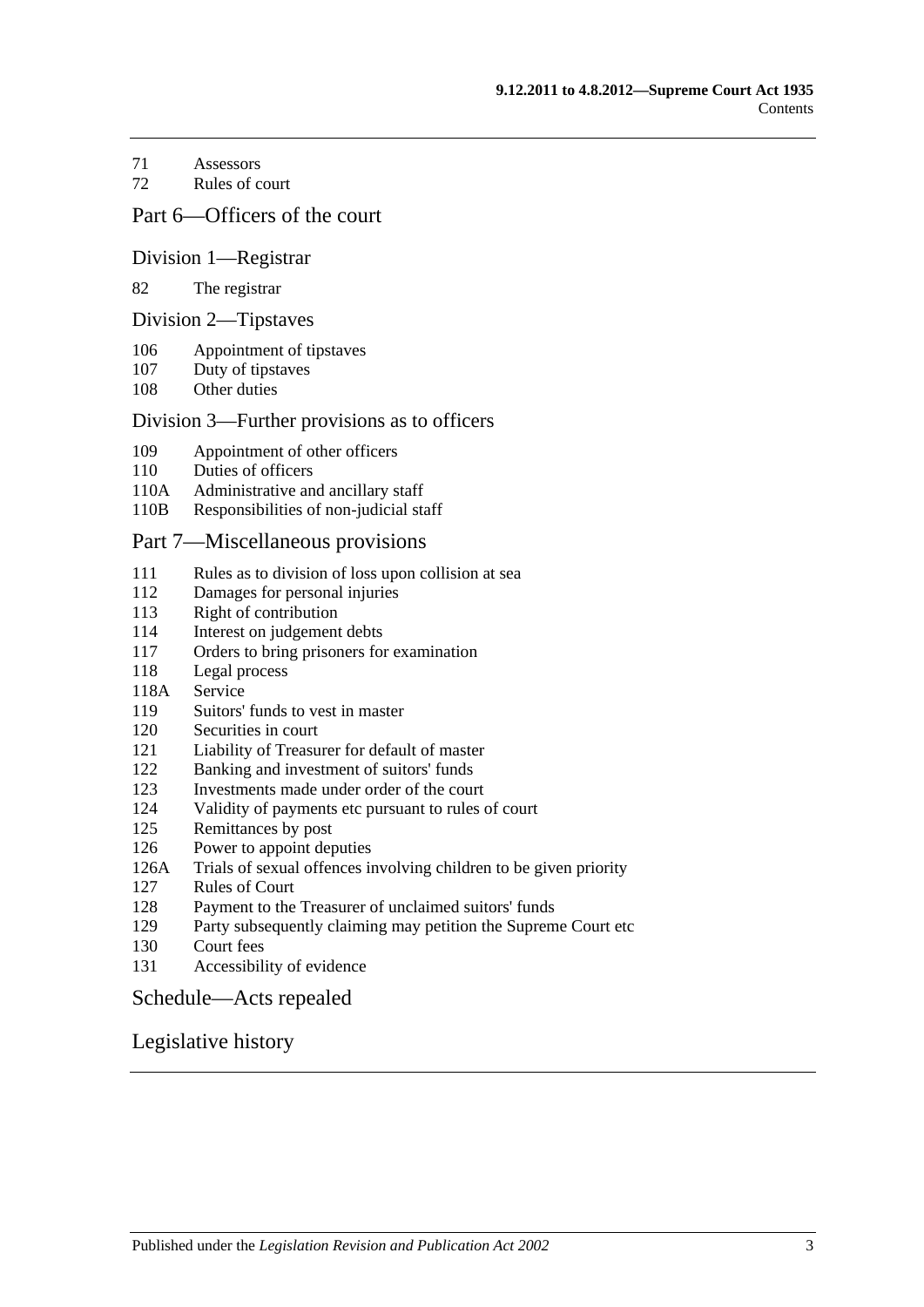## <span id="page-3-0"></span>**The Parliament of South Australia enacts as follows:**

# **Part A1—Preliminary**

## <span id="page-3-1"></span>**1—Short title**

This Act may be cited as the *Supreme Court Act 1935*.

### <span id="page-3-2"></span>**3—Repeal**

The Acts mentioned in the [Schedule](#page-35-0) to this Act are repealed to the extent shown in that [Schedule:](#page-35-0)

Provided that—

- (a) the repeal shall not affect any principle or rule of law, or any established jurisdiction, notwithstanding that the same may have been affirmed by, or derived from, any of the repealed enactments; and
- (b) any rule, order, or regulation made, and any commission issued, direction given, or thing done, under any enactment repealed by this Act shall continue in force so far as it could have been made, issued, given, or done under this Act, and shall have effect as if it had been so made, issued, given, or done.

## <span id="page-3-3"></span>**4—Savings**

- (1) Nothing in this Act shall—
	- (a) take away or impair any substantive right or privilege of any person:
	- (b) affect any rule of practice or procedure existing at the time of the passing of this Act except to the extent expressly mentioned in this Act or in any rules of court made under this Act:
	- (c) revive any law, enactment, regulation, or rule of court not in force at the time of the passing of this Act:
	- (d) affect in any way anything done or suffered before the passing of this Act under any Act repealed by this Act:
	- (e) affect in any way any proceedings pending at the time of the passing of this Act.
- (2) Save as otherwise expressly provided, nothing in this Act shall affect the operation of any enactment, which is in force at the commencement of this Act, and is not repealed by this Act.

## <span id="page-3-4"></span>**5—Interpretation**

(1) In this Act, unless the context otherwise requires, or some other meaning is clearly intended—

*court* means the Supreme Court of South Australia;

*cause* includes any action, suit, or other original proceeding between a plaintiff and a defendant;

*defendant* includes every person served with any writ of summons or process or served with notice of, or entitled to attend any proceeding;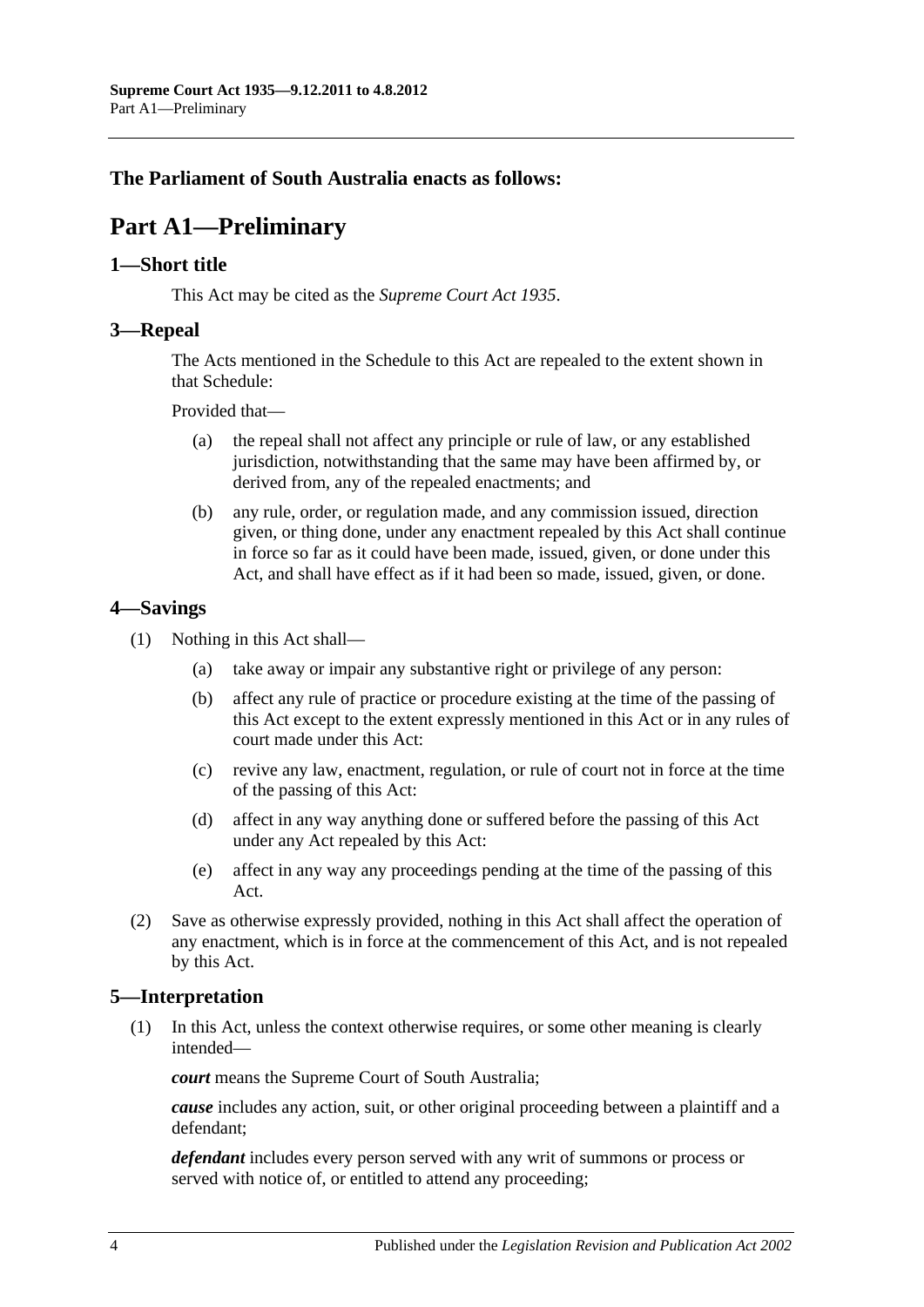*evidentiary material* means any document, object or substance of evidentiary value in proceedings before the court and includes any document, object or substance that should, in the opinion of the court, be produced for the purpose of enabling the court to determine whether or not it has evidentiary value;

*existing* means existing at the time of the passing of this Act;

*formerly*, when used in relation to the courts or the law or practice in England, means prior to the *[Supreme Court of Judicature Act](http://www.legislation.sa.gov.au/index.aspx?action=legref&type=act&legtitle=Supreme%20Court%20of%20Judicature%20Act%201873) 1873* and when used in relation to the court or the law or practice in South Australia, means before the passing of the *[Supreme Court Act](http://www.legislation.sa.gov.au/index.aspx?action=legref&type=act&legtitle=Supreme%20Court%20Act%201878) 1878*;

*Full Court* means the Supreme Court consisting of—

- (a) not less than three judges; or
- (b) if three judges are not available to sit in the Full Court, any two judges;

*judge* includes the Chief Justice and any puisne judge of the court;

*judgment* includes decree;

*jurisdiction* of the court includes powers and authorities (whether of a judicial, ministerial or administrative nature) vested in the court, a judge, or a master by law or custom;

*master* means a person holding the office of master of the court;

*matter* includes every proceeding in the court not in a cause;

*order* includes rule;

*parties* includes as well as the plaintiff and defendant in the action any person not originally a party against whom any counterclaim is set up, or who has been served with notice to appear under any of the rules of court; and also every person served with notice of or attending any proceeding, although not named on the record;

*plaintiff* means a person who brings any form of proceeding in the court (other than an appeal)—

- (a) asserting a right to any form of relief against another; or
- (b) asking the court to exercise a power or discretion,

and includes a defendant making a claim against another by way of counterclaim or third-party claim;

*pleading* includes any summons, and also the statement in writing of the claim or demand of any plaintiff and of the defence of any defendant thereto, and also any other matter by rules of court to be included under the term *pleading*;

*registrar* means a person holding, or acting in, the office of registrar of the court;

*rules of court* includes forms;

*suit* includes action;

*suitors' funds* means moneys in the custody or charge of the court that have been paid into the court for or on account of, or to the use or credit of, any person in a cause or matter, and includes interest and accretions upon any such moneys.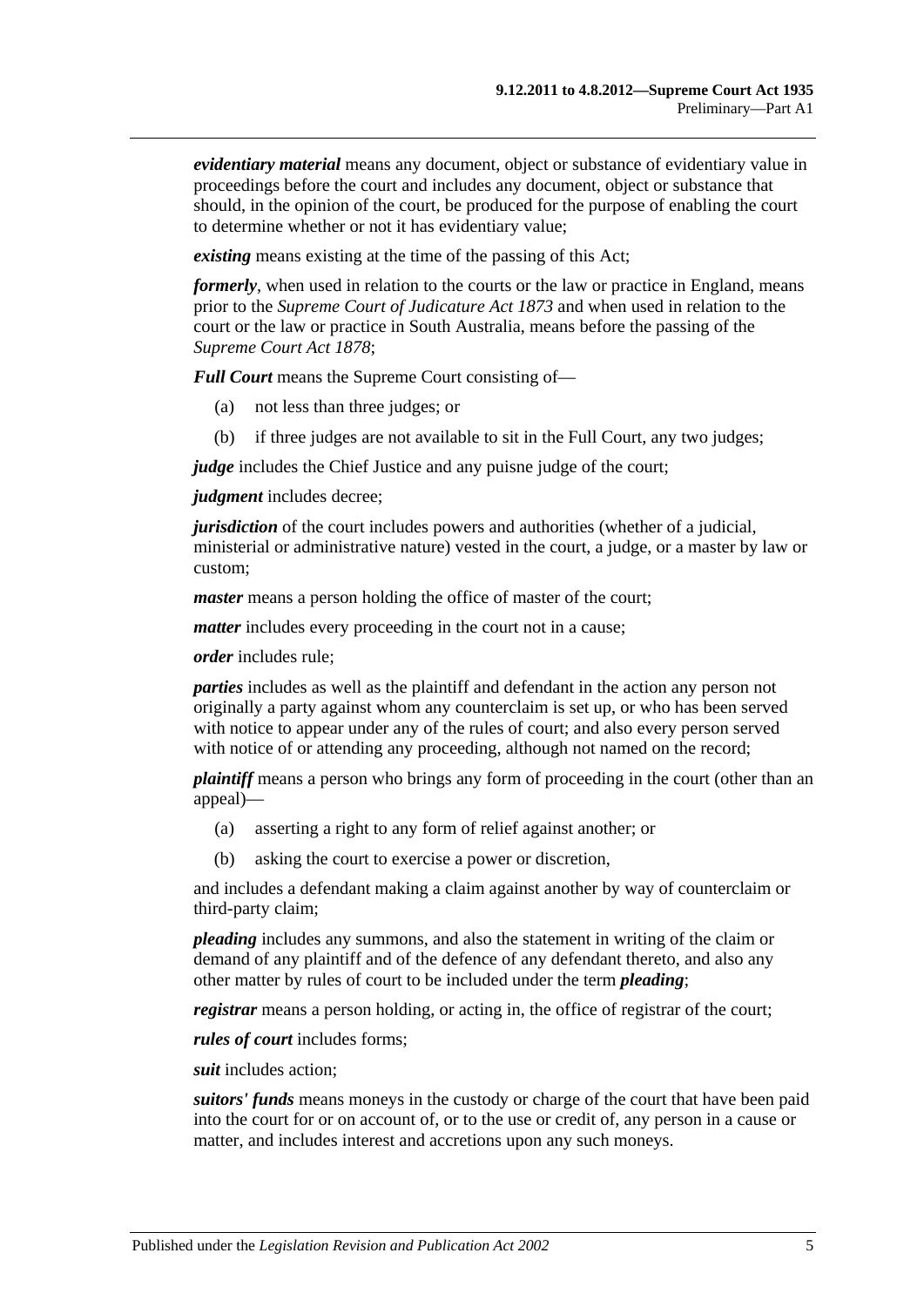- (2) Subject to the rules of court, a reference in an Act, or in any regulation, by-law, or instrument made under an Act, to the master or a deputy master of the court shall—
	- (a) where the reference occurs in connection with the performance of an act of a judicial nature—be construed as a reference to a master; and
	- (b) where the reference occurs in connection with the performance of an act of an administrative nature—be construed as a reference to the registrar.

## <span id="page-5-0"></span>**Part 1—Constitution of the Supreme Court**

## <span id="page-5-1"></span>**6—Continuance of Supreme Court**

The Supreme Court of South Australia as by law established is hereby continued as the superior court of record, in which has been vested all such jurisdiction (whether original or appellate) as is at the passing of this Act vested in, or capable of being exercised by that court.

## <span id="page-5-2"></span>**7—Constituent members of the court**

- (1) The court shall be constituted of the Chief Justice, the puisne judges and the masters appointed, and for the time being holding office, under this Act.
- (2) Subject to any express provision in this or any other Act, all the judges shall have, in all respects, equal power, authority and jurisdiction and the masters shall have power, authority and jurisdiction to the extent authorised by this or any other Act or by rules of court made under this or any other Act.
- (3) The puisne judges shall be styled "Justices of the Supreme Court of South Australia".
- (4) A Master is, while holding that office, also a District Court Judge.

## <span id="page-5-3"></span>**8—Qualifications for appointment as judges and masters**

- (1) No person shall be qualified for appointment as a puisne judge of the court unless he is a practitioner of the court of not less than ten years' standing.
- (2) No person shall be qualified for appointment as Chief Justice unless he is a practitioner of the court of not less than fifteen years' standing or a puisne judge of the court.
- (3) No person shall be qualified for appointment as a master unless he is a practitioner of the court of not less than seven years standing.
- (4) For the purpose of determining whether a practitioner of the court has the standing necessary for appointment as a judge or master, periods of legal practice and (where relevant) judicial service within and outside the State will be taken into account.

## <span id="page-5-4"></span>**9—Appointments to the court**

- (1) Whenever necessary, the Governor shall appoint a qualified person to hold the office of judge of the court with the tenure prescribed by the *[Constitution Act](http://www.legislation.sa.gov.au/index.aspx?action=legref&type=act&legtitle=Constitution%20Act%201934) 1934*, but subject to the provisions of this Act as to retirement.
- (2) Appointments to the office of master shall be made by the Governor whenever necessary.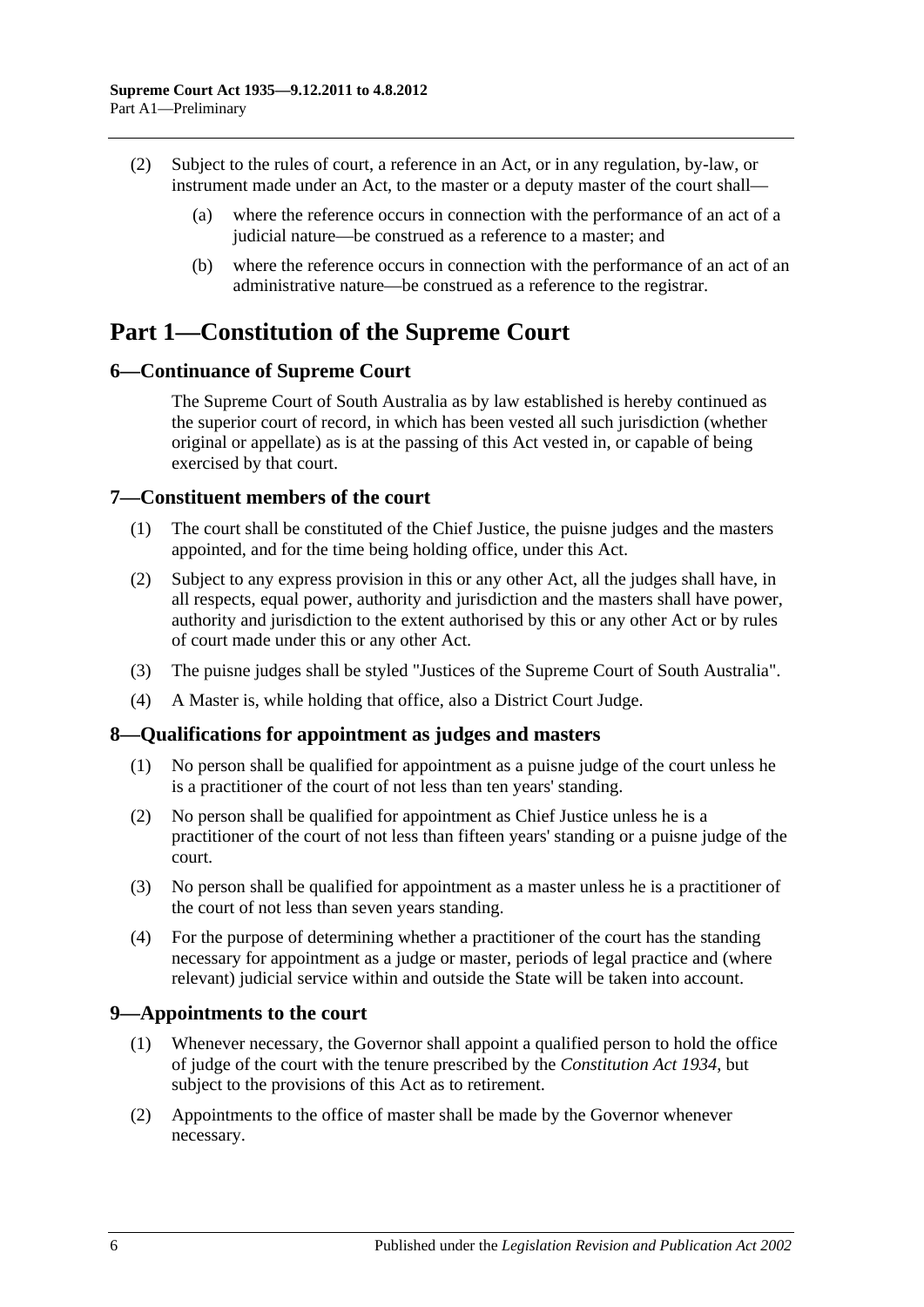(3) Subject to the provisions of this Act as to retirement, the commission of a master shall remain in full force during his good behaviour but the Governor may, upon the address of both Houses of Parliament, remove a master from office and revoke his commission.

## <span id="page-6-0"></span>**9A—The Chief Justice**

- (1) The Chief Justice is the principal judicial officer of the court.
- (2) The Chief Justice is responsible for the administration of the court.

## <span id="page-6-1"></span>**10—Acting Chief Justice**

- (1) If the Chief Justice is absent on leave, or for any reason is unable for the time being to perform the duties of his office, the Governor may appoint a puisne judge of the court to be Acting Chief Justice thereof until the Chief Justice returns to the execution of the duties of his office.
- (2) Upon every such appointment any power or duty, which is attached by this or any other Act to the office of the Chief Justice, shall devolve upon the judge so appointed, and in default of any such appointment, shall devolve (during the absence or inability of the Chief Justice) upon the senior puisne judge.

## <span id="page-6-5"></span><span id="page-6-2"></span>**11—Acting judges and acting masters**

- (1) Where it appears necessary or desirable to do so in the interests of the administration of justice, the Governor may, subject to [subsection](#page-6-4) (6)—
	- (a) appoint a person who is qualified for appointment as a puisne judge as an acting judge; or
	- (b) appoint a person who is qualified for appointment as a master as an acting master.
- (1a) A former judge or master who has retired from office is eligible for appointment as an acting judge or an acting master.
- (1b) An appointment under this section will be for a term not exceeding 12 months.
- (2) The jurisdiction of the court is exercisable by an acting judge to the same extent as by a judge, and by an acting master to the same extent as by a master.
- (3) An acting judge or acting master has the same privileges and immunities as a judge or master.
- (5) An acting judge or an acting master may, notwithstanding the expiration of the period of his appointment, complete the hearing of any proceedings part-heard by him before the expiration of that period and, in relation to any such proceedings, shall be deemed to continue as an acting judge, or acting master.
- <span id="page-6-4"></span>(6) A Deputy President of the Industrial Court or a District Court Judge shall not be appointed as an acting judge under [subsection](#page-6-5) (1) except on the recommendation of the Chief Justice made with the concurrence of the President of the Industrial Court or the Senior Judge of the District Court, as the case requires.

## <span id="page-6-3"></span>**12—Remuneration of judges and masters**

(1) The Chief Justice and each puisne judge are entitled to salary and allowances at rates determined by the Remuneration Tribunal in relation to the respective offices.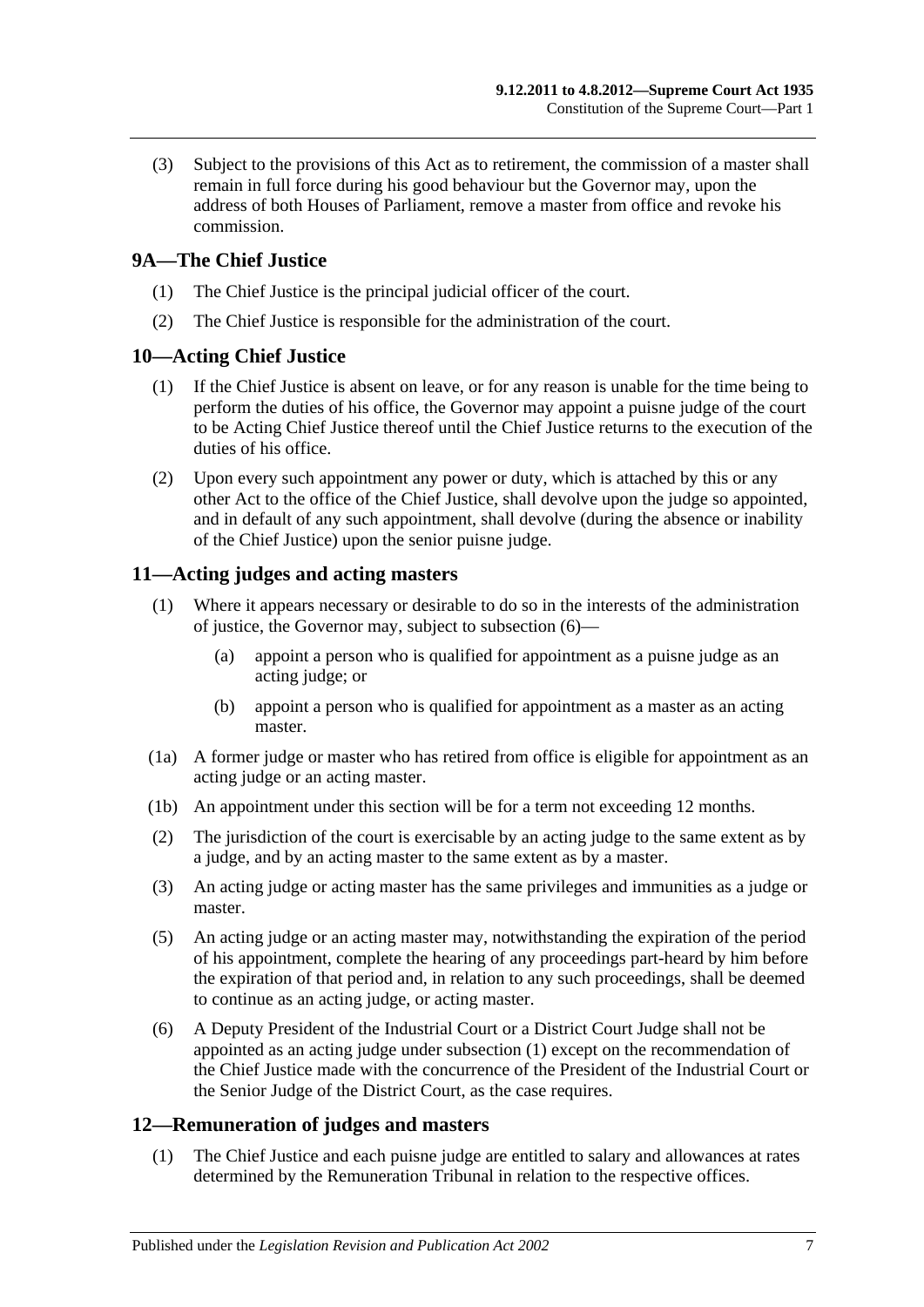- (2) A master is entitled to salary and allowances at the rates applicable to a District Court Judge.
- (3) A rate of salary for a judge or master cannot be reduced by determination of the Remuneration Tribunal.
- (4) The remuneration of the judges and masters is payable from the General Revenue of the State, which is appropriated to the necessary extent.

#### <span id="page-7-0"></span>**13—Salaries of Judges, and officers to be in lieu of fees**

The salaries of the judges, and of the officers of the court, shall be in lieu of all fees or other emoluments whatsoever, it being the intent of this Act that the judges and the officers of the court shall derive no emolument from any fees payable under the authority of this Act, but that such fees shall be paid to the Treasurer in aid of the general revenue of the State.

### <span id="page-7-1"></span>**13A—Retirement of judges and masters**

- (1) A judge or master shall retire on reaching the age of seventy years.
- (2) Section 74 of the *[Constitution Act](http://www.legislation.sa.gov.au/index.aspx?action=legref&type=act&legtitle=Constitution%20Act%201934) 1934* shall be read subject to this section.
- (3) A judge or master who retires or resigns may nevertheless complete the hearing and determination of proceedings part-heard by him before his retirement or resignation and, in relation to any such proceedings, shall be deemed to continue as a judge or master (as the case may require).

#### <span id="page-7-2"></span>**13B—Special leave**

- (1) A judge may apply to the Chief Justice for special leave without remuneration.
- (2) The Governor may, on the recommendation of the Chief Justice, grant an application for special leave under this section.
- (3) A period of special leave under this section will not be taken to be judicial service within the meaning of the *[Judges' Pensions Act](http://www.legislation.sa.gov.au/index.aspx?action=legref&type=act&legtitle=Judges%20Pensions%20Act%201971) 1971*.

#### <span id="page-7-4"></span><span id="page-7-3"></span>**13H—Pre-retirement leave**

- (1) Subject to this section, the Governor may grant to any judge or master immediately prior to his retirement not more than six months leave of absence on full salary.
- <span id="page-7-5"></span>(2) Where a judge or master retires or resigns without taking any leave which had been or could have been granted to him under [subsection](#page-7-4) (1) of this section, the Governor may direct that a cash payment be made to him in lieu of the leave not so taken. The payment shall not exceed the amount of the salary of the judge or master for a period equal to the period of the leave not so taken, calculated at the rate at which he was being paid at the time of the retirement or resignation.
- (3) A direction under [subsection](#page-7-5) (2) of this section may be given before or after the retirement or resignation of the judge or master and a payment under that subsection may be made before or after that retirement or resignation.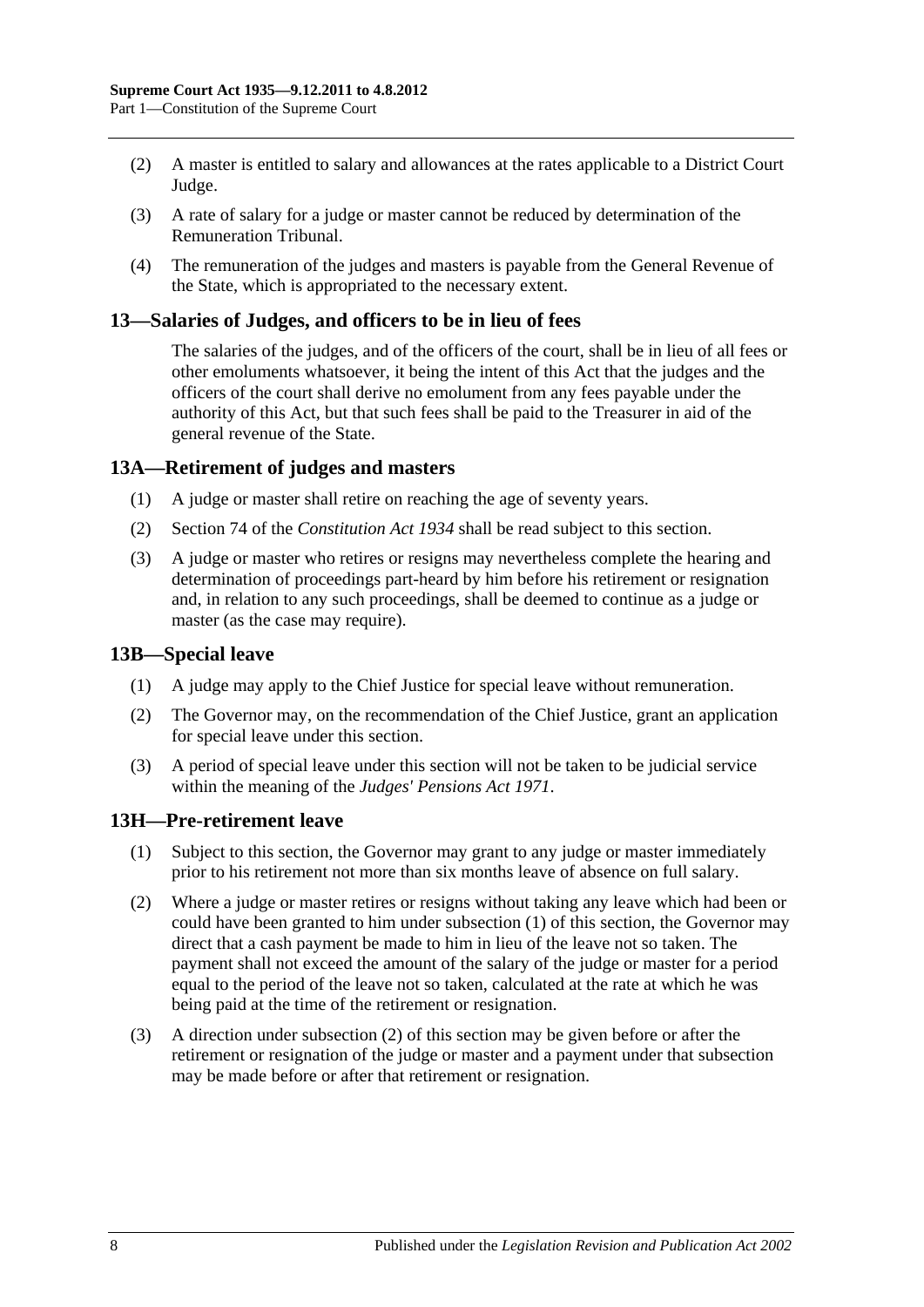- (4) If any judge or master dies before the commencement or during the currency of any leave granted or before such leave has been granted pursuant to [subsection](#page-7-4) (1) of this section the Governor may, in respect of the period of the leave so granted or the unexpired portion thereof, or in respect of the period of the leave which might have been granted (according to the circumstances of the case), pay to the dependants (if any) of such judge or master the amounts of salary which would have been payable to such judge or master himself if he had survived.
- (4a) If the judge or master died without leaving any dependants the Governor may pay the said amounts of salary to his personal representatives.
- (4b) Any question as to—
	- (a) whether there are any dependants in any particular case, or who are the dependants;
	- (b) what dependant or dependants shall be entitled to the benefit of payments made under this subsection, and in what proportions if more than one dependant,

shall be settled by the Governor, as he deems proper.

(4c) In this section—

*dependants* means those members of the family of a judge or master who were wholly or in part dependent upon his earnings at the time of his death;

*domestic partner*, in relation to a deceased judge or master, means a person declared under the *[Family Relationships Act](http://www.legislation.sa.gov.au/index.aspx?action=legref&type=act&legtitle=Family%20Relationships%20Act%201975) 1975* to have been the domestic partner of that judge or master (as the case may be) as at the date of his or her death;

*members of the family* includes spouse, domestic partner, parents, grandparents, step-parents, children, grandchildren, step-children, brothers, sisters, half-brothers and half-sisters;

*spouse*—a person is the spouse of another if they are legally married.

- (5) Where leave is granted to any judge or master under this section, that judge or master may, at the commencement of such leave, be paid the total salary which would be payable to him during the currency of the leave.
- (6) This section shall not apply to a master who was, immediately before the commencement of the *[Statutes Amendment \(Administration of Courts and Tribunals\)](http://www.legislation.sa.gov.au/index.aspx?action=legref&type=act&legtitle=Statutes%20Amendment%20(Administration%20of%20Courts%20and%20Tribunals)%20Act%201981)  Act [1981](http://www.legislation.sa.gov.au/index.aspx?action=legref&type=act&legtitle=Statutes%20Amendment%20(Administration%20of%20Courts%20and%20Tribunals)%20Act%201981)*, the master or a deputy master of the court.

### <span id="page-8-0"></span>**14—Certain interests not to disqualify**

A judge or master of the court shall not be incapable of acting in his judicial office in any proceeding by reason of his being one of several ratepayers or taxpayers or one of any other class of persons liable in common with others to contribute to or to be benefited by any rate or tax which may be increased, diminished or in any way affected by that proceeding.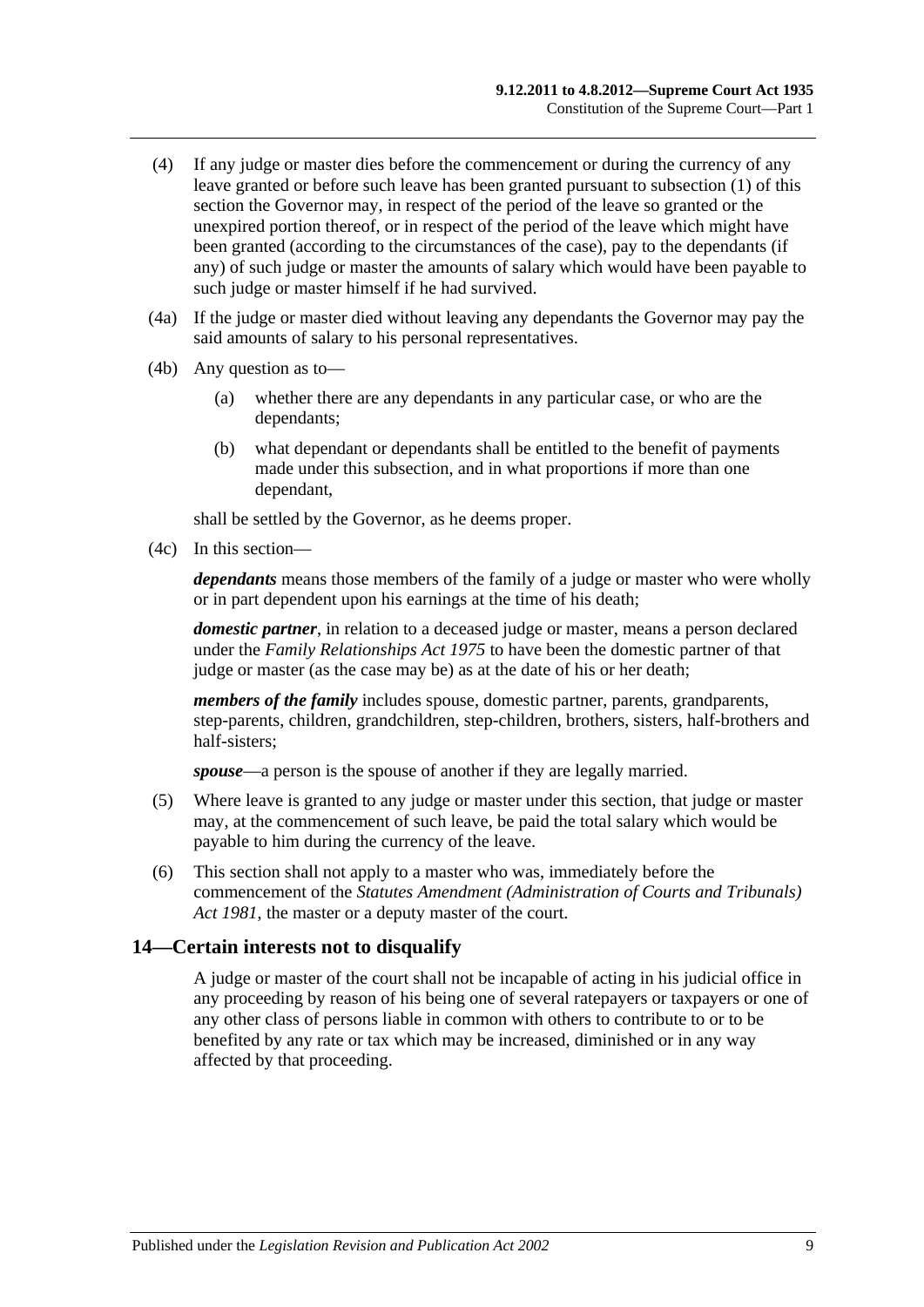## <span id="page-9-0"></span>**15—Seal of court**

- (1) The court shall continue to have and use a seal bearing a device or impression of the Royal Arms, within an exergue or label surrounding the same, and with the following inscription: "Supreme Court, South Australia"; and the said seal shall be kept in the custody of the registrar.
- (2) There shall also be kept and used such other seals as are required for the business of the court, and such seals shall be in such form and kept in such custody as the Chief Justice directs.
- (3) All documents and exemplifications and copies thereof purporting to be sealed with any such seal shall be receivable in evidence without further proof of the seal.

## <span id="page-9-1"></span>**16—Councils of judges to consider procedure and administration of justice**

The judges shall—

- (a) assemble once at least in every year for the purpose of considering the operation of this Act and of the rules of court for the time being in force, and also the working of the several offices, and the arrangements relative to the duties of the officers of the court respectively, and of inquiring and examining into any defects which appear to exist in the system of procedure or the administration of the law in the said court; and
- (b) report annually to the Attorney-General of the State what (if any) amendments it would, in their judgment, be expedient to make in this Act, or otherwise relating to the administration of justice, and what other provisions (if any) which cannot be carried into effect without the authority of Parliament, it would be expedient to make for the better administration of justice.

# <span id="page-9-3"></span><span id="page-9-2"></span>**Part 2—Jurisdiction and powers of the court**

## **Division 1—Jurisdiction**

## <span id="page-9-4"></span>**17—General jurisdiction**

- (1) The court shall be a court of law and equity.
- (2) There shall be vested in the court—
	- (a) the like jurisdiction, in and for the State, as was formerly vested in, or capable of being exercised by, all or any of the courts in England, following:
		- (i) The High Court of Chancery, both as a common law court and as a court of equity:
		- (ii) The Court of Queen's Bench:
		- (iii) The Court of Common Pleas at Westminster:
		- (iv) The Court of Exchequer both as a court of revenue and as a court of common law:
		- (v) The courts created by commissions of assize: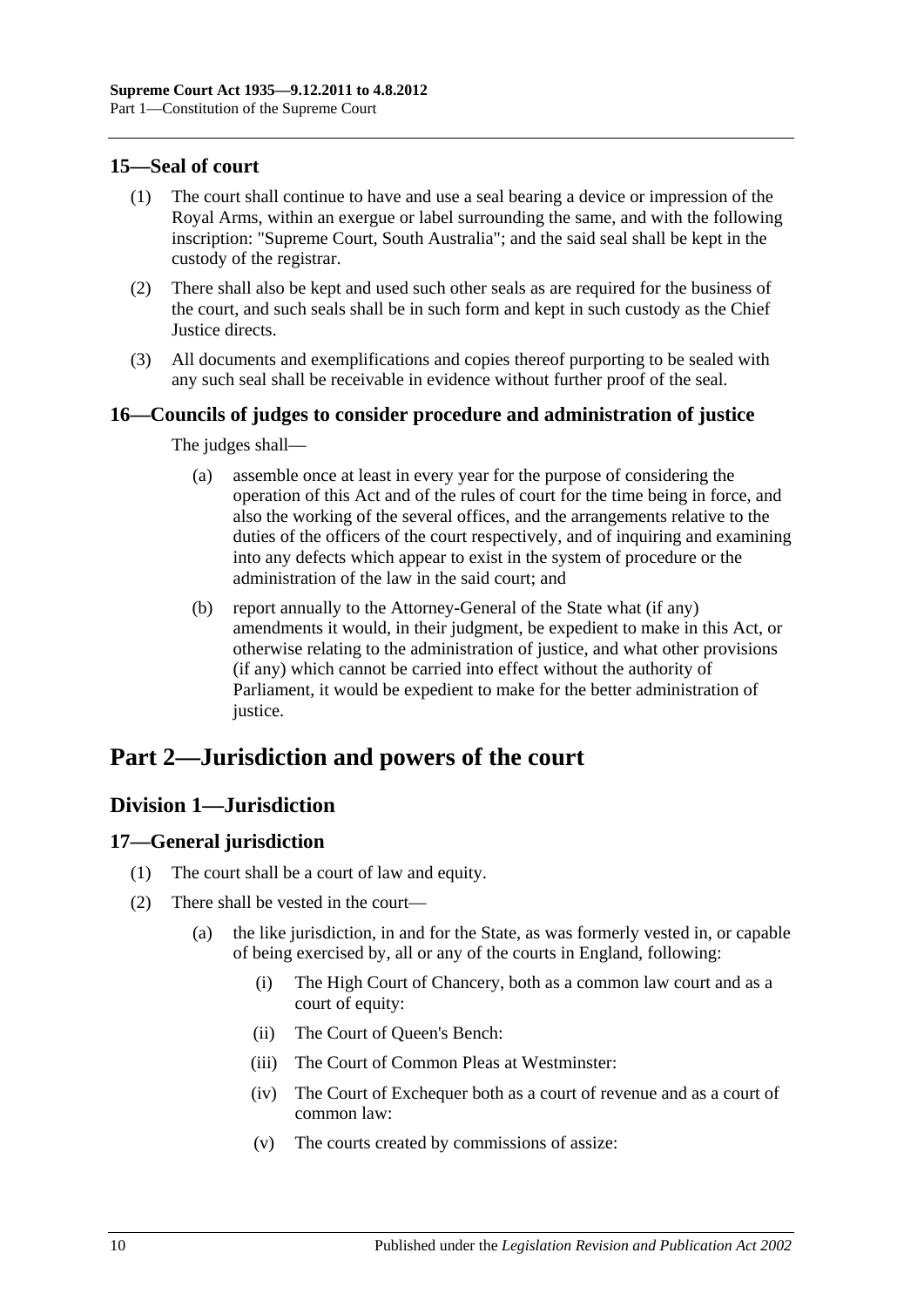- (b) such other jurisdiction, whether original or appellate, as is vested in, or capable of being exercised by the court:
- (c) such other jurisdiction as is in this Act conferred upon the court.

## <span id="page-10-0"></span>**18—Probate jurisdiction**

The court shall, in relation to probates and letters of administration, have the following jurisdiction, that is to say:

- (a) The like voluntary and contentious jurisdiction and authority in and for the State in relation to the granting or revoking of probate of wills, and administration of the effects of deceased persons, as was vested in or exercisable by the Court of Probate established in England under the *[Court of](http://www.legislation.sa.gov.au/index.aspx?action=legref&type=act&legtitle=Court%20of%20Probate%20Act%201857)  [Probate Act](http://www.legislation.sa.gov.au/index.aspx?action=legref&type=act&legtitle=Court%20of%20Probate%20Act%201857) 1857*, together with full authority to hear and determine all questions relating to testamentary causes and matters:
- (b) The like jurisdiction and powers with respect to the real estate of deceased persons as it has with respect to the personal estate of deceased persons:
- (c) All probate jurisdiction which, under or by virtue of any enactment not repealed by this Act, is vested in or capable of being exercised by the court.

## <span id="page-10-1"></span>**19—Matrimonial jurisdiction**

There shall be vested in the court—

- (a) the like jurisdiction in relation to matrimonial causes and matters as was immediately before the commencement of the *[Matrimonial Causes Act](http://www.legislation.sa.gov.au/index.aspx?action=legref&type=act&legtitle=Matrimonial%20Causes%20Act%201857) 1857* vested in or exercisable by any ecclesiastical court or person in England in respect of divorce *a mensa et thoro*, nullity of marriage, jactitation of marriage or restitution of conjugal rights, and in respect of any matrimonial cause or matter except marriage licences:
- (b) all such jurisdiction in relation to matrimonial causes and matters as under or by virtue of any enactment not repealed by this Act, is vested in or capable of being exercised by the court.

## <span id="page-10-2"></span>**Division 2—Law and equity**

## <span id="page-10-3"></span>**20—Concurrent administration of law and equity**

In every civil cause or matter commenced in the court, law and equity shall be administered by the court according to the provisions of the seven sections of this Act next following.

## <span id="page-10-4"></span>**21—Equities of plaintiff**

If a plaintiff claims to be entitled to any equitable estate or right, or to relief upon any equitable ground against any deed, instrument, or contract, or against any right, title, or claim whatsoever, asserted by any defendant or respondent in the cause or matter, or to any relief founded upon a legal right which formerly could only have been given by the court in its equitable jurisdiction, the court shall give to the plaintiff the same relief as ought formerly to have been given by the court in its equitable jurisdiction in a suit or proceeding properly instituted for the like purpose.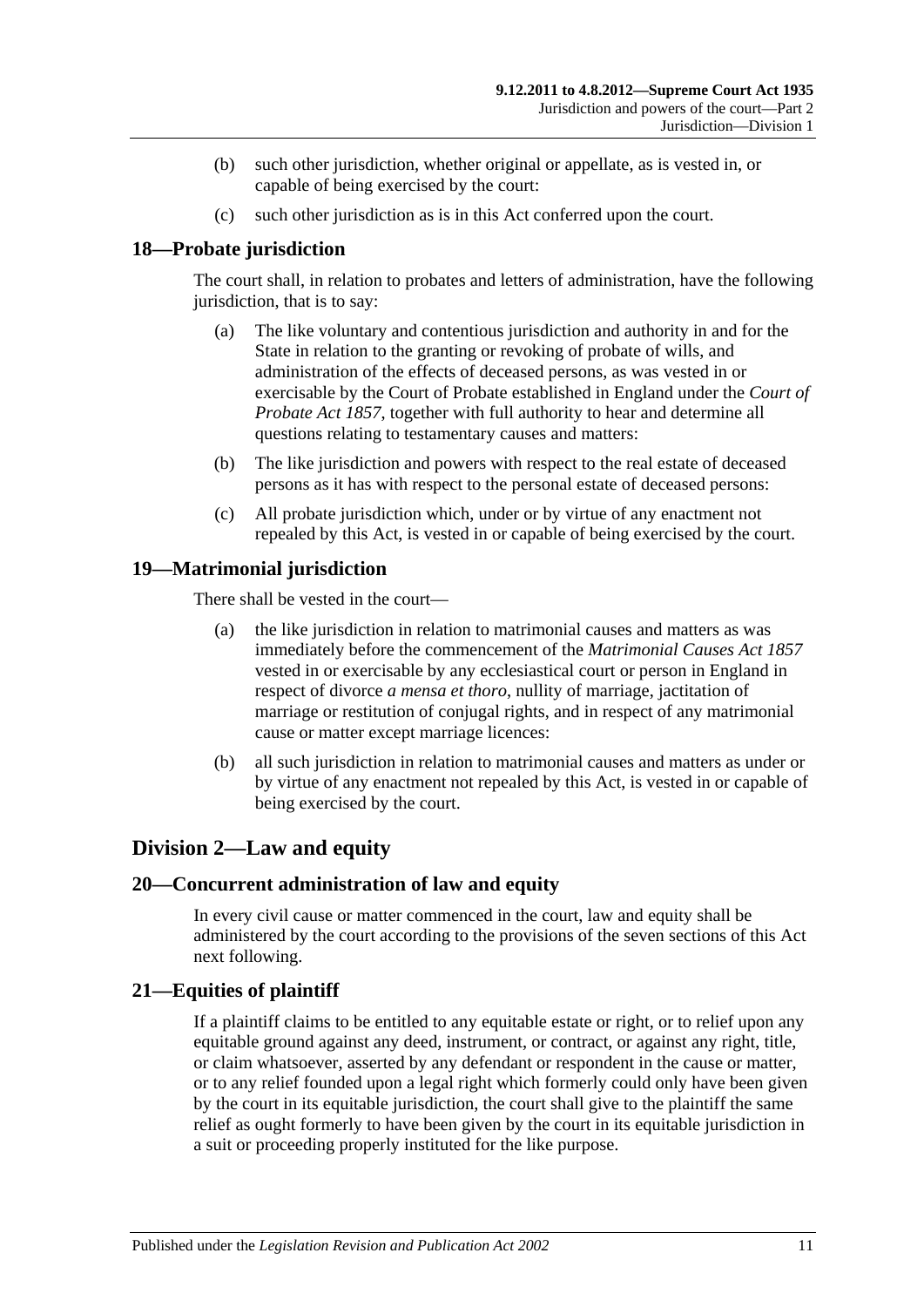## <span id="page-11-0"></span>**22—Equitable defences**

If a defendant claims to be entitled to any equitable estate or right, or to relief upon any equitable ground against any deed, instrument, or contract, or against any right, title, or claim asserted by any plaintiff in the cause or matter, or alleges any ground of equitable defence to any such claim of the plaintiff, the court shall give to every equitable estate, right, or ground of relief so claimed, and to every equitable defence so alleged the same effect by way of defence against the claim of the plaintiff as the court in its equitable jurisdiction ought formerly to have given if the same or the like matters had been relied on by way of defence in a suit or proceeding instituted in that court for the like purpose.

## <span id="page-11-1"></span>**23—Counter-claims and third parties**

- (1) The court shall have power to grant to any defendant, in respect of any equitable estate or right, or other matter of equity, and also in respect of any legal estate, right, or title claimed or asserted by him—
	- (a) all such relief against any plaintiff as the defendant has properly claimed by his pleading, and as the court or judge might have granted in any suit instituted for that purpose by the same defendant against the same plaintiff; and
	- (b) all such relief relating to or connected with the original subject of the cause or matter, and in like manner claimed against any other person, whether already a party to the same cause or matter or not, who has been duly served with notice in writing of such claim, pursuant to any rules of court, as might properly have been granted against that person if he had been made a defendant to a cause duly instituted by the same defendant for the like purpose.
- (2) Every person served with any such notice shall thenceforth be deemed a party to the cause or matter with the same rights in respect of his defence against the claim, as if he had been duly sued in the ordinary way by the defendant.

## <span id="page-11-2"></span>**24—Equities appearing incidentally**

The court shall recognise and take notice of all equitable estates, titles, and rights, and all equitable duties and liabilities appearing incidentally in the course of any cause or matter pending before it, in the same manner in which the said court in its equitable jurisdiction would formerly have recognised and taken notice of the same in any suit or proceeding duly instituted therein.

## <span id="page-11-3"></span>**25—Defence instead of injunction or prohibition**

No cause or proceeding at any time pending in the court shall be restrained by prohibition or injunction, but every matter of equity on which an unconditional injunction against the prosecution of any such cause or proceeding might formerly have been obtained, may be relied on by way of defence thereto:

#### Provided that—

(a) nothing in this Act shall disable the court, if it thinks fit, from directing a stay of proceedings in any cause or matter pending before it; and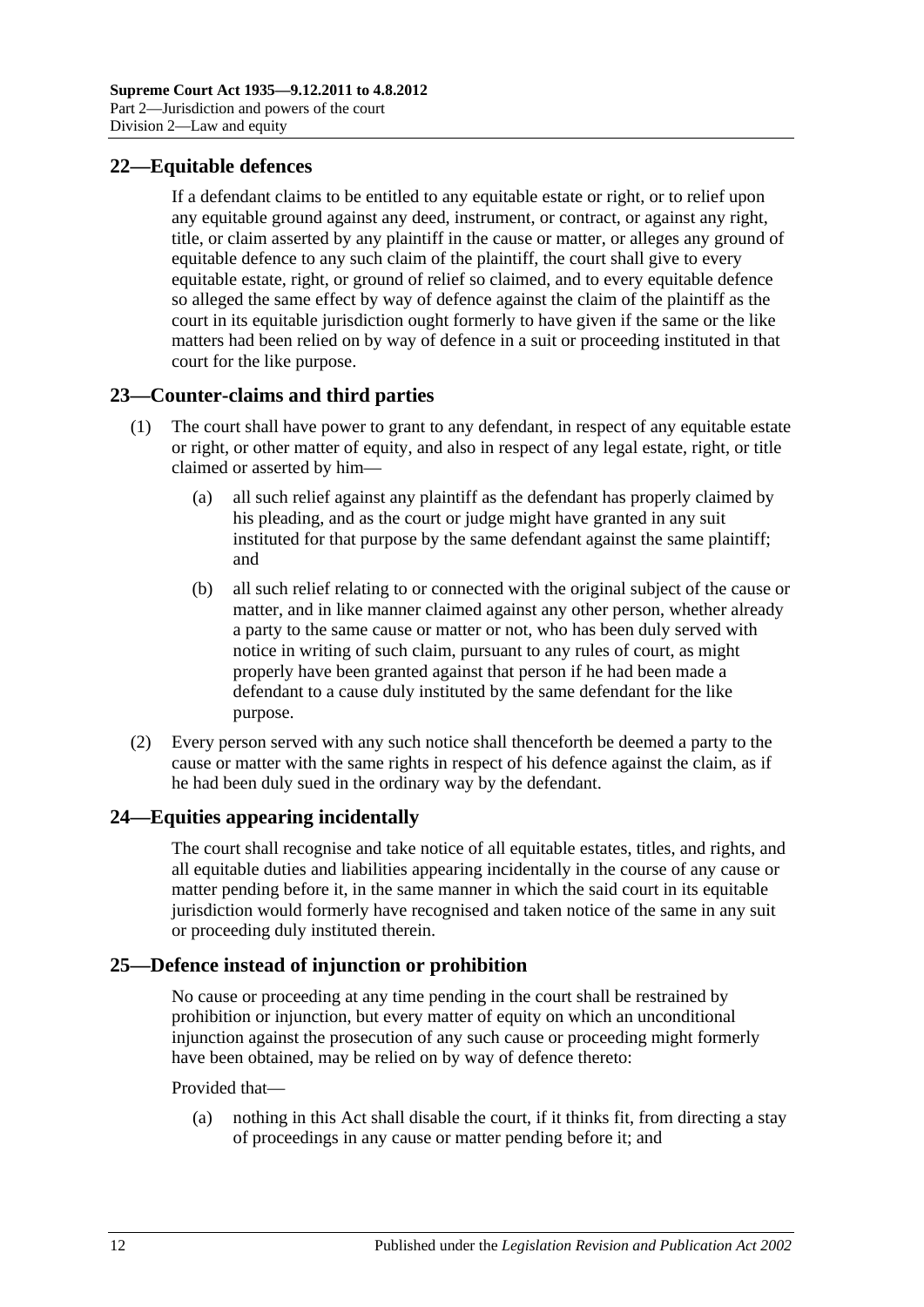(b) any person, whether a party or not to any such cause or matter, who would formerly have been entitled to apply to the court, in any of its jurisdictions, to restrain the prosecution thereof, or who may be entitled to enforce, by attachment or otherwise, any judgment, decree, rule, or order, in contravention of which all or any part of the proceedings in such cause or matter may have been taken, shall be at liberty to apply to the court, in a summary way, for a stay of proceedings in the cause or matter, either generally or so far as may be necessary for the purposes of justice, and the court shall thereupon make such order as is just.

## <span id="page-12-0"></span>**26—Common law and statutory rights and duties**

Subject to the provisions of this Act for giving effect to equitable rights and other matters of equity, the court shall recognise and give effect to all legal claims and demands, and all estates, titles, rights, duties, obligations, and liabilities, existing by the common law, or by any custom, or created by any statute, in the same manner as those matters would formerly have been recognised and given effect to by the court in any branch of its jurisdiction.

## <span id="page-12-1"></span>**27—Court to do complete justice in cause so as to avoid multiplicity of suits**

The court in every cause or matter pending before it shall have power to grant, and shall grant, either absolutely or on such reasonable terms and conditions as it deems just, all such remedies whatsoever as any of the parties thereto may appear to be entitled to in respect of every legal or equitable claim properly brought forward by them respectively, in such cause or matter, so that, as far as possible, all matters so in controversy between the parties may be completely and finally determined, and all multiplicity of legal proceedings concerning any of such matters avoided.

## <span id="page-12-2"></span>**28—Rules of equity to prevail where in conflict with common law**

Subject to the express provisions of any other Act, in questions relating to the custody and education of infants, and generally in all matters not particularly mentioned in this Act in which there was formerly any conflict or variance between the rules of equity and the rules of common law with reference to the same matter, the rules of equity shall prevail in all the courts of the State, so far as the matters to which those rules relate, are cognizable by those courts.

## <span id="page-12-3"></span>**Division 3—Miscellaneous powers**

## <span id="page-12-4"></span>**29—Court may make orders to have effect of mandamus or injunction, and may appoint receivers**

- (1) The court may grant a mandamus, or an injunction, or appoint a receiver, by an interlocutory order in all cases in which it appears to the court to be just or convenient so to do.
- (2) Any such order may be made either unconditionally or upon such terms and conditions as the court thinks just.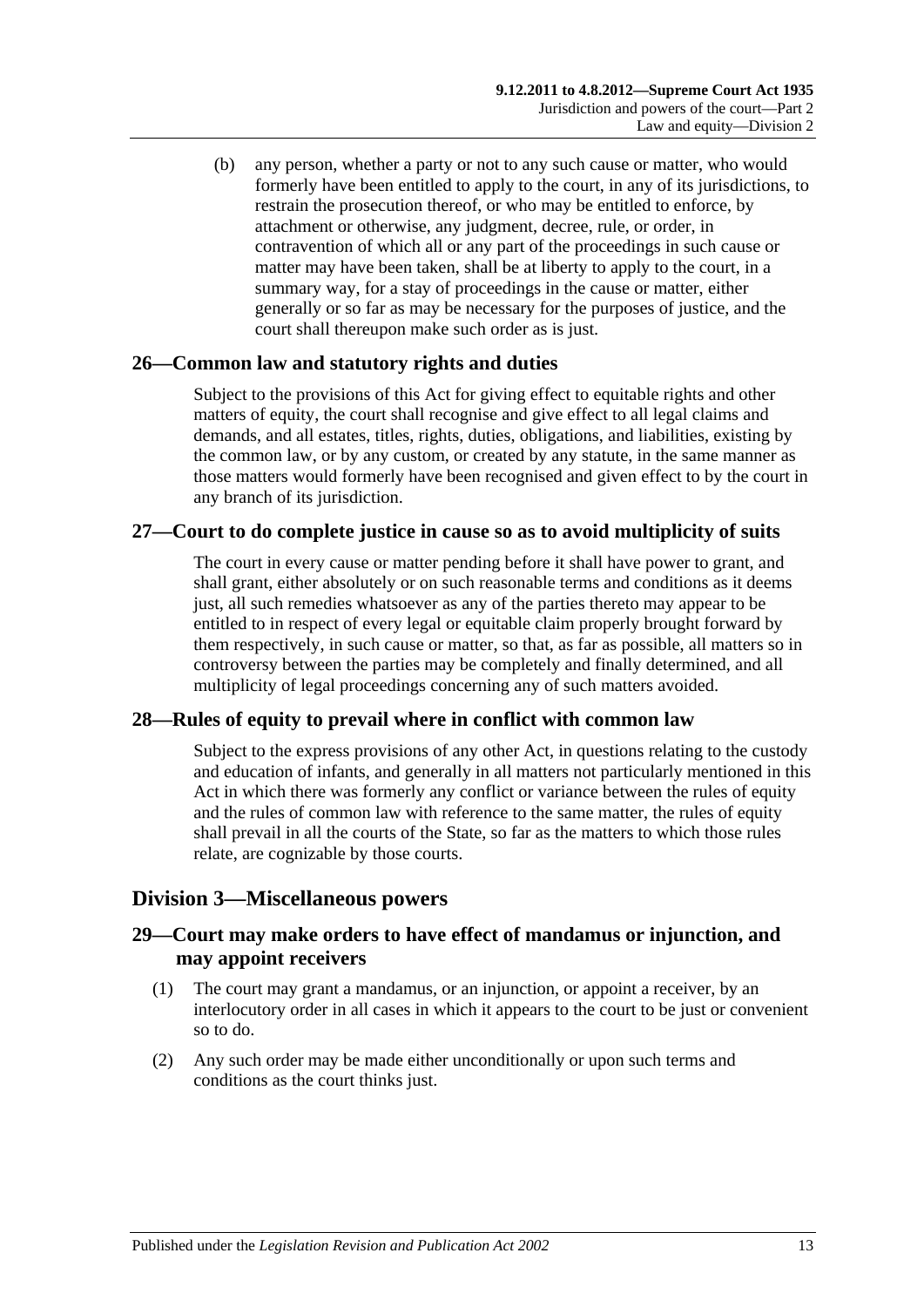(3) If an application is made (whether before, or at, or after the hearing of any cause or matter for an injunction) to prevent any threatened or apprehended waste or trespass, the injunction may be granted, if the court thinks fit, whether the person against whom the order is sought is or is not in possession under any claim of title or otherwise, or (if out of possession) does or does not claim a right to do the act sought to be restrained under any colour of title, and whether the estates claimed by both or by either of the parties are legal or equitable.

### <span id="page-13-0"></span>**30—Damages in certain cases**

In any action arising out of the breach of any covenant, contract, or agreement, or instituted to prevent the commission or continuance of any wrongful act or for the specific performance of any covenant, contract, or agreement, the court shall have power to award damages to the party injured either in addition to or substitution for the injunction or specific performance, and those damages may be assessed by the court or in such manner as it directs.

### <span id="page-13-1"></span>**30A—Power to direct payment to infant**

Where in any action the court determines that a party (being an infant) is entitled to recover damages from another party, the court may by final or declaratory judgment finally determining the question of liability between the parties order payment of any amount or amounts of damages, direct to the plaintiff. Any acknowledgment or receipt in writing of any moneys paid on account of any such amount or amounts pursuant to a judgment under this section shall not if the court so orders be invalid merely on the ground that the person giving the same was under the age of twenty-one years at the time of his signing or giving the same.

#### <span id="page-13-2"></span>**30B—Power to make interim assessment of damages**

- (1) Where in any action the court determines that a party is entitled to recover damages from another party, it shall be lawful for the court to enter declaratory judgment finally determining the question of liability between the parties, in favour of the party who is entitled to recover damages as aforesaid, and to adjourn the final assessment thereof.
- <span id="page-13-3"></span>(2) It shall be lawful for the court when entering declaratory judgment and for any judge of the court at any time or times thereafter—
	- (a) to make orders that the party held liable make such payment or payments on account of the damages to be assessed as to the court seems just; and
	- (b) in addition to any such order or in lieu thereof, to order that the party held liable make periodic payments to the other party on account of the damages to be assessed during a stated period or until further order: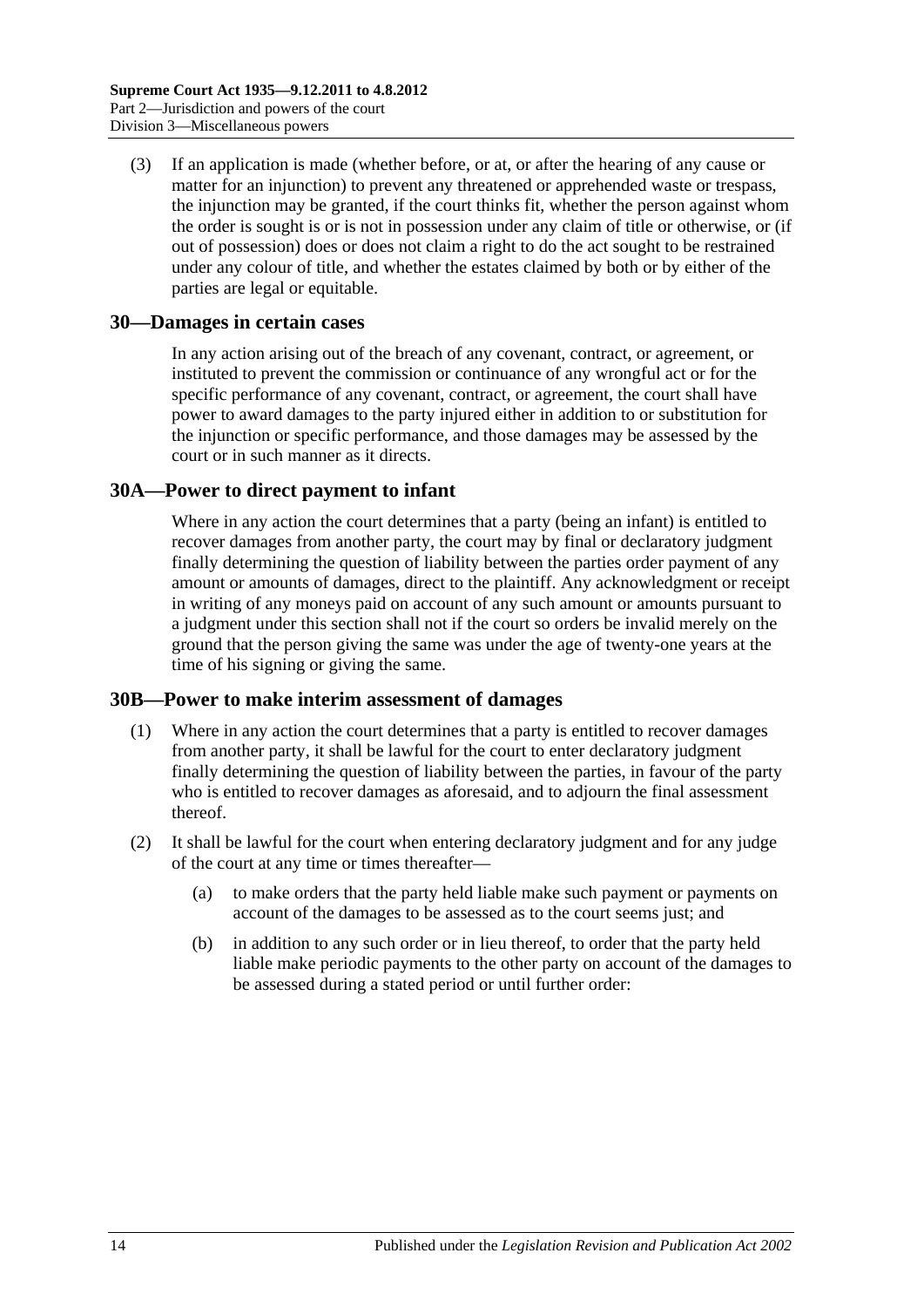Provided, however, that where the declaratory judgment has been entered in an action for damages for personal injury, such payment or payments shall not include an allowance for pain or suffering or for bodily or mental harm (as distinct from pecuniary loss resulting therefrom) except where serious and continuing illness or disability results from the injury or except that, where the party entitled to recover damages is incapacitated or partially incapacitated for employment and being in part responsible for his injury is not entitled to recover the full amount of his present or continuing loss of earnings, or of any hospital, medical or other expenses resulting from his injury, the court may order payment or payments not to exceed such loss of earnings and expenses and such payment or payments may be derived either wholly or in part from any damages to which the party entitled to recover damages has, but for the operation of this proviso, established a present and immediate right or except where the judge is of opinion that there are special circumstances by reason of which this proviso should not apply.

- (3) Any order for payment of moneys on account of damages made hereunder may be enforced as a judgment of the court.
- (4) Where the court adjourns assessment of damages under this section, it may order the party held liable to make such payment into court or to give such security for payment of damages when finally assessed as it deems just.
- (5) When damages are finally assessed credit shall be given in the final assessment for all payments which have been made under this section and the final judgment shall state the full amount of damages, the total of all amounts already paid pursuant to this section and the amount of damages then remaining payable, and judgment shall be entered for the last-named amount.
- (6) Where the court adjourns assessment of damages under this section, any party to the proceedings may apply to any judge of the court at any time and from time to time—
	- (a) for an order that the court proceed to final assessment of the damages; or
	- (b) for the variation or termination of any order which may have been made for the making of periodic payments.

On the hearing of any such application the judge shall make such order as he considers just: Provided that, in an action for damages for personal injury, upon an application for an order that the court proceed to final assessment of damages, the Judge to whom such application is made shall not refuse such order if the medical condition of the party entitled to recover damages is such that neither substantial improvement nor substantial deterioration thereof is likely to occur or if a period of four years or more has expired since the date of the declaratory judgment unless the judge is of opinion that there are special circumstances by reason of which such assessment should not then be made.

(7) If it appears to the court that a person in whose favour declaratory judgment has been entered has without reasonable cause failed to undertake such reasonable medical or remedial treatment as his case might have required or require, it shall not award damages for such disability, pain or suffering as would have been remedied but for such failure.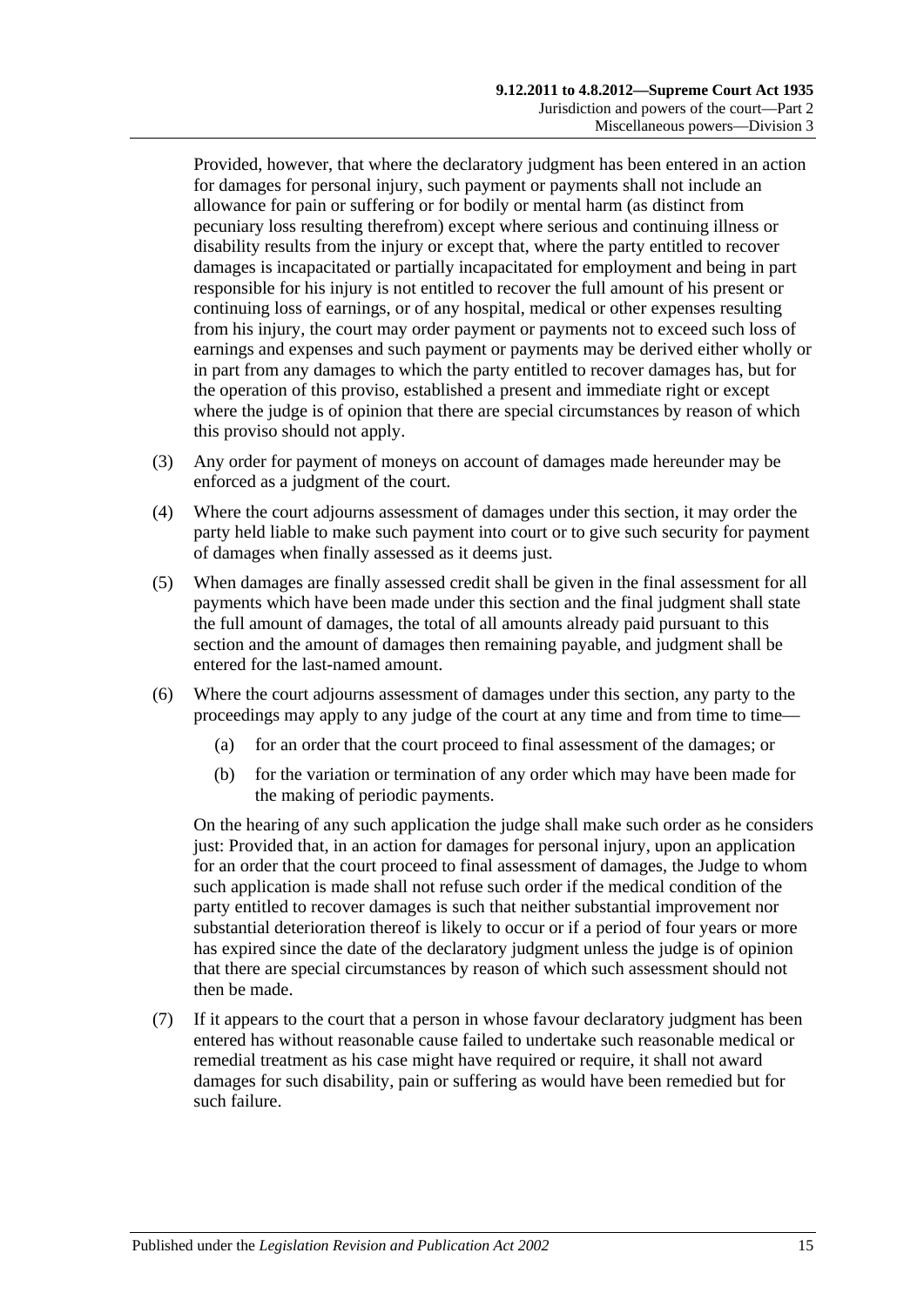- (8) If at any time it appears to a judge that a person in whose favour declaratory judgment has been entered and who is incapacitated or partially incapacitated for employment, is not sincerely or with the diligence which should be expected of him in the circumstances of his case, attempting to rehabilitate himself for employment any payment or payments under [subsection](#page-13-3) (2) of this section shall not include by way of allowance for loss of earnings a sum in excess of seventy-five per centum of such person's loss of earnings.
- <span id="page-15-0"></span> $(9)$
- (a) Notwithstanding anything in the *[Survival of Causes of Action Act](http://www.legislation.sa.gov.au/index.aspx?action=legref&type=act&legtitle=Survival%20of%20Causes%20of%20Action%20Act%201940) 1940*, when damages are finally assessed under this section for the benefit of the estate of a deceased person where the deceased person died after action brought and declaratory judgment has been entered in favour of such person, the damages finally assessed may include such damages in respect of any of the matters referred to in section 3 of that Act as the court deems proper.
- <span id="page-15-1"></span>(b) Where a party dies after declaratory judgment has been entered in his favour but before final assessment of his damages in circumstances which would have entitled any person to recover damages, *solatium* or expenses by action pursuant to Part 2 of the *[Wrongs Act](http://www.legislation.sa.gov.au/index.aspx?action=legref&type=act&legtitle=Wrongs%20Act%201936) 1936*, it shall be lawful for the executor or administrator of the deceased to proceed in the same action for the recovery of such damages, *solatium* or expenses for the benefit of such person notwithstanding the declaratory judgment or that the deceased has received moneys thereunder, provided, however, that in any such proceedings all moneys paid to the deceased pursuant to the declaratory judgment in excess of any actual and subsisting pecuniary loss resulting to him from the wrongful act of the party held liable shall be deemed to have been paid towards satisfaction of the damages, *solatium* or expenses awarded pursuant to the *[Wrongs Act](http://www.legislation.sa.gov.au/index.aspx?action=legref&type=act&legtitle=Wrongs%20Act%201936) 1936* and no further damages shall be payable in respect of the injury sustained by the deceased. In any proceedings hereunder, the declaratory judgment and any finding of fact made in the course of proceedings consequent thereupon shall enure as between the party held liable and the executor or administrator of the deceased.
- <span id="page-15-2"></span>(c) Where a party dies in the circumstances referred to in the preceding paragraph of this subsection except that the death of the deceased is not wholly attributable to the personal injury, the subject of the declaratory judgment, but was accelerated thereby, it shall be lawful for proceedings to be taken and for the court to assess damages, *solatium* or expenses as in the preceding paragraph but such damages, *solatium* or expenses shall be proportioned to the injury to the person for whom and for whose benefit the proceedings are taken resulting from such acceleration of death.
- (d) The court may, if the justice of a case so requires, assess damages under [paragraph](#page-15-0) (a) of this subsection notwithstanding the commencement or prosecution of proceedings under [paragraph](#page-15-1) (b) or [\(c\)](#page-15-2) of this subsection and the damages so assessed shall be for the benefit of the estate of the deceased and no damages shall be awarded under [paragraph](#page-15-1) (b) or [\(c\)](#page-15-2) of this subsection.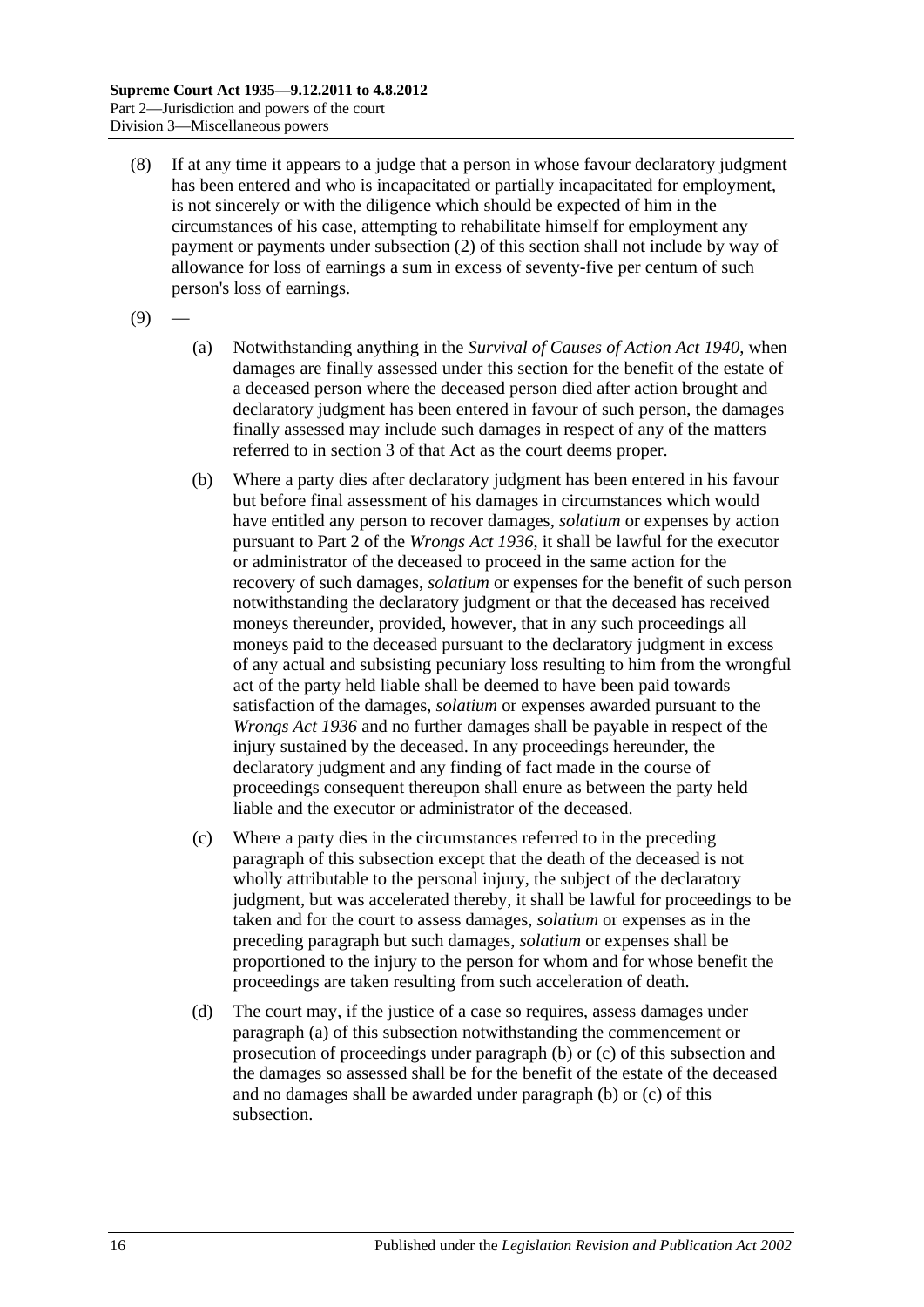(10) In the exercise of the powers conferred by this section the court shall have regard to the facts and circumstances of the particular case, as they exist from time to time, and any allowance, or the final assessment, as the case may be, shall be such as to the court may seem just and reasonable as compensation to the person actually injured or to his or her dependants as the case may be.

## <span id="page-16-0"></span>**30BA—Consent orders for structured settlements**

In an action for damages for personal injury, the court may, with the consent of the parties, make an order for damages to be paid wholly or in part in the form of periodic payments, by way of an annuity or otherwise, instead of in a lump sum.

#### <span id="page-16-1"></span>**30C—Power to award interest**

- (1) Unless good cause is shown to the contrary, the court shall, upon the application of a party in favour of whom a judgment for the payment of damages, compensation or any other pecuniary amount has been, or is to be, pronounced, include in the judgment an award of interest in favour of the judgment creditor in accordance with the provisions of this section.
- <span id="page-16-2"></span>(2) The interest—
	- (a) will be calculated at a rate fixed by the court; and
	- (b) will be calculated in respect of a period fixed by the court (which must, however, in the case of a judgment given on a liquidated claim, be the period running from when the liability to pay the amount of the claim fell due to the date of judgment unless the court otherwise determines); and
	- (c) is payable, in accordance with the court's determination, in respect of the whole or part of the amount for which judgment is given.
- (3) Where a party to any proceedings before the court is entitled to an award of interest under this section, the court may, in the exercise of its discretion, and without proceeding to calculate the interest to which that party may be entitled in accordance with [subsection](#page-16-2) (2) of this section, award a lump sum in lieu of that interest.
- (4) This section does not—
	- (a) authorise the award of interest upon interest; or
	- (ab) authorise the award of interest upon exemplary or punitive damages; or
	- (b) apply in relation to any sum upon which interest is recoverable as of right by virtue of an agreement or otherwise; or
	- (c) affect the damages recoverable upon the dishonour of a negotiable instrument; or
	- (d) authorise the award of any interest otherwise than by consent upon any sum for which judgment is pronounced by consent; or
	- (e) limit the operation of any other enactment or rule of law providing for the award of interest.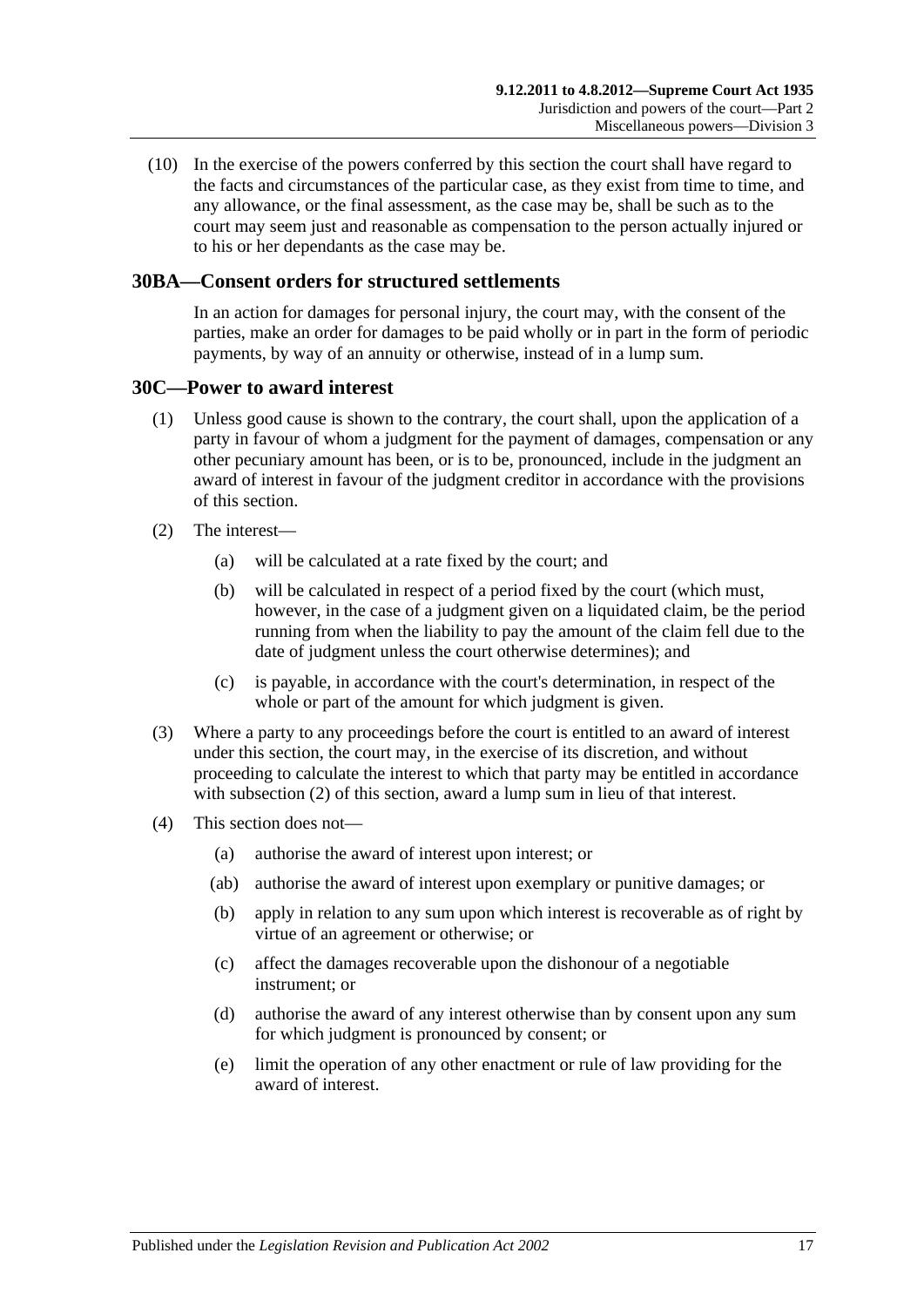## <span id="page-17-0"></span>**31—Declaratory orders**

No action or proceeding shall be open to objection on the ground that a merely declaratory judgment or order is sought thereby, and the court shall have power to make binding declarations of right whether any consequential relief is or could be claimed or not.

#### <span id="page-17-1"></span>**32—Court may order mortgage instead of sale in certain cases**

In any proceeding in which the court has power to order a sale of any real or personal property, the court shall have power, instead of ordering a sale, to make such order, as is just and convenient, for a mortgage of the property, with power of sale to the mortgagee; and, for the purpose of perfecting such mortgage, to order the execution of all deeds and documents in the same manner as in the case of a sale of property.

## <span id="page-17-2"></span>**34—Court may direct sale of mortgaged property etc**

In any action for the foreclosure of the equity of redemption in any mortgaged property, and upon the request of the mortgagee, or of any subsequent encumbrancer, or of the mortgagor, or any person claiming under any such person, the court may direct a sale of the property, or a transfer of the mortgage debt and security, instead of a foreclosure of the equity of redemption, on such terms as the court thinks fit, and, if the court thinks fit, without previously determining the priorities of encumbrances, or giving the usual or any time to redeem: Provided that if the request is made by any subsequent encumbrancer, or by the mortgagor, or by any person claiming under such encumbrancer or mortgagor, no such sale shall be directed without the consent of the mortgagee or the persons claiming under him, unless the party making such request deposits in court a reasonable sum of money, to be fixed by the court, for the purpose of securing the performance of such terms as may be imposed on the party making such request.

## <span id="page-17-3"></span>**35—Power to require attendance of witnesses and production of evidentiary material**

- <span id="page-17-4"></span>(1) The court may, on the application of a party to proceedings or on its own initiative, issue a subpoena requiring a person to appear before the court at a specified time and place to give evidence or to produce evidentiary material (or both).
- (2) A subpoena to produce evidentiary material may, instead of providing for production of the material before the court, provide for production of the material to an officer of the court nominated in the subpoena.
- $(3)$  If—
	- (a) a person fails to comply with a subpoena under [subsection](#page-17-4) (1); or
	- (b) there are grounds for believing that, if such a subpoena were issued, a person would not comply with it,

the court may issue a warrant to have the person arrested and brought before the court.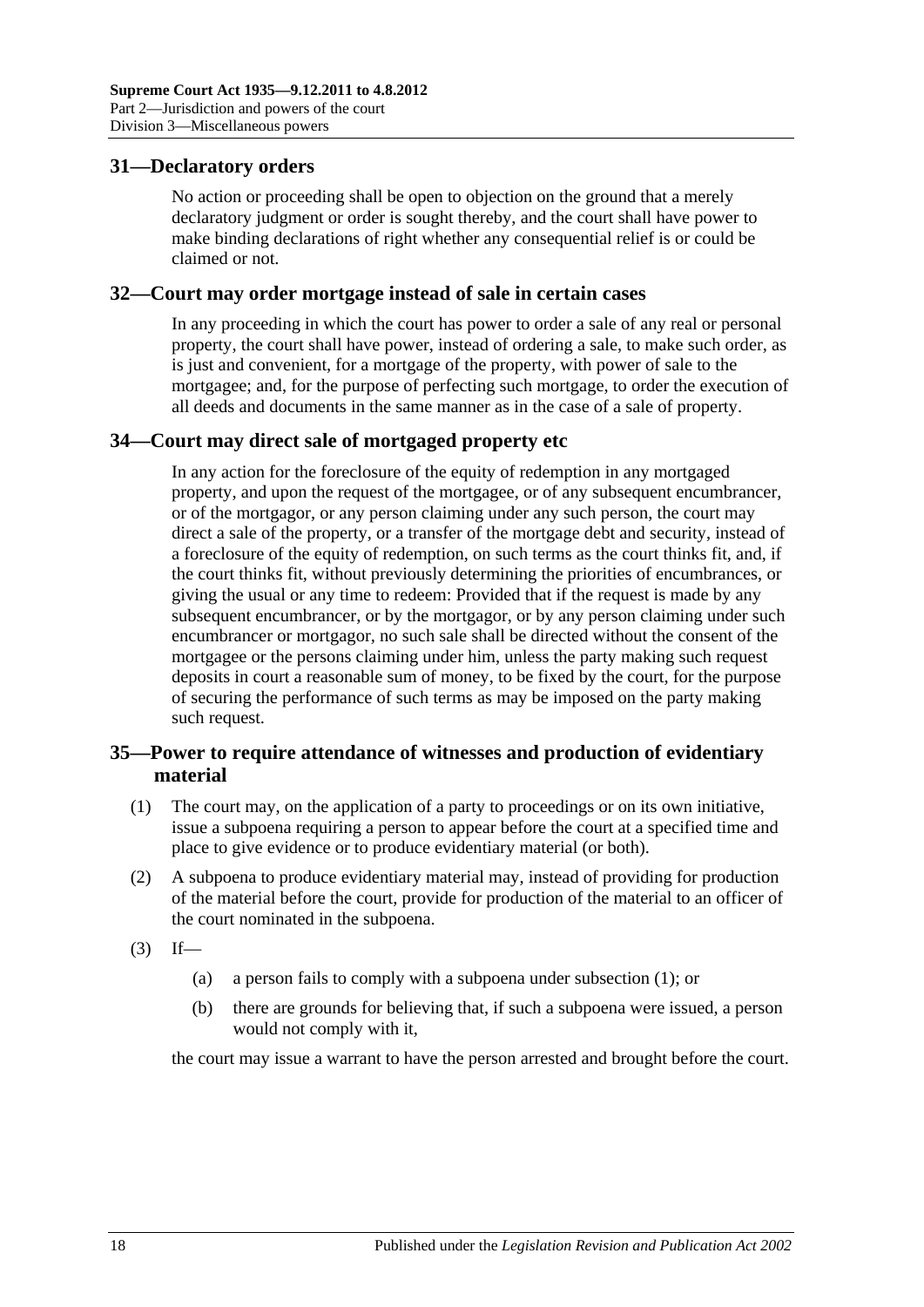## <span id="page-18-0"></span>**36—Appointment of commissioners for taking affidavits**

- (1) Any two or more judges of the court of whom the Chief Justice shall be one, may by commission under the seal of the court from time to time empower such persons as they think fit and necessary, whether within or outside the State, to take all such affidavits as any person desires to make before any person so empowered in or concerning any cause, matter or thing pending in the court.
- (2) Every person so appointed shall be a commissioner for taking oaths in all causes and matters whatsoever in every jurisdiction of the court.

## <span id="page-18-1"></span>**38—Inspection of property in legal proceedings**

- (1) For the purpose of any proceeding therein, the court may order a view or inspection of any land or chattel, and any judge, juryman, or other person authorised by the order, may enter on any land or premises which it is necessary or convenient to enter on for the purpose of such inspection.
- (2) Every person in possession of any such land or premises shall allow such entry for the purposes aforesaid, and in case of any obstruction or refusal of such entry, the person or persons so obstructing or refusing such entry, shall be deemed guilty of a contempt of court, and be liable to punishment accordingly.

## <span id="page-18-2"></span>**39—Vexatious proceedings**

- (1) If, on the application of the Attorney-General or any other interested person, the court is satisfied that a person has persistently instituted vexatious proceedings, the court may make either or both of the following orders:
	- (a) an order prohibiting the person by whom the vexatious proceedings were instituted from instituting further proceedings, or further proceedings of a particular class, without permission of the court;
	- (b) an order staying proceedings already instituted by that person.
- (2) Where it appears to a prescribed court that there are proper grounds for an application under this section, it may refer the matter to the Attorney-General for consideration.
- (3) An order under this section remains in force (subject to variation by the court)—
	- (a) if a period for the operation of the order is fixed—until the expiration of that period or the revocation of the order (whichever first occurs);
	- (b) if no such period is fixed—until revocation of the order.
- (4) Where an order is made under this section, a copy of the order must be published in the Gazette.
- (5) For the purposes of this section, proceedings are vexatious—
	- (a) if instituted to harass or annoy, to cause delay, or for any other ulterior purpose; or
	- (b) if instituted without reasonable ground.
- (6) In this section—

#### *prescribed court* means—

(a) the Supreme Court; or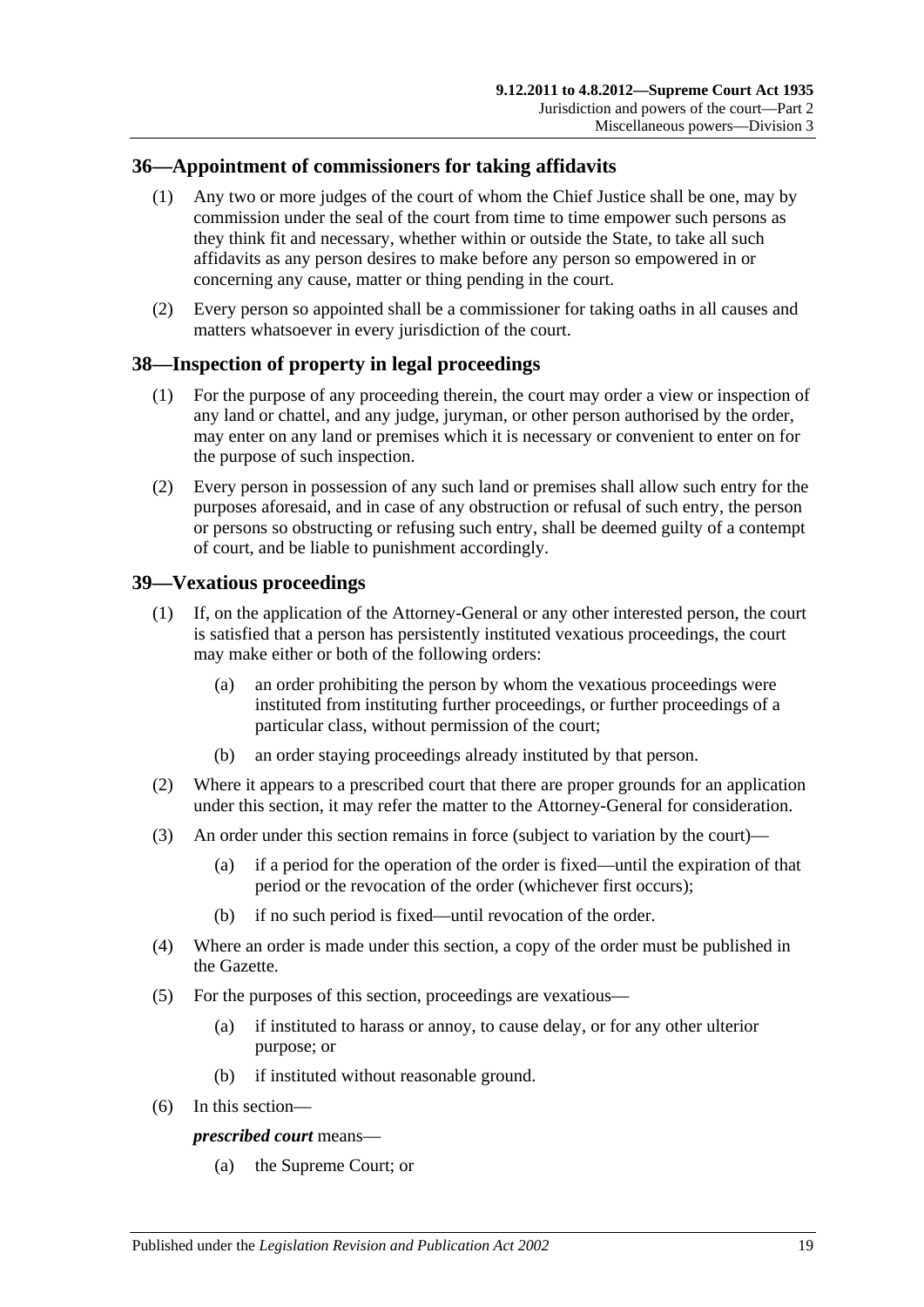- (b) any other court of the State; or
- (c) the Workers Compensation Tribunal; or
- (d) any other tribunal of the State prescribed by the regulations;

*proceedings* means civil or criminal proceedings instituted in a prescribed court.

#### <span id="page-19-0"></span>**40—Power of court with regard to costs**

- (1) Subject to the express provisions of this Act, and to the rules of court, and to the express provisions of any other Act whenever passed, the costs of and incidental to all proceedings in the court, including the administration of estates and trusts, shall be in the discretion of the court or judge, and the court or judge shall have full power to determine by whom and to what extent such costs are to be paid.
- $(2)$  If—
	- (a) an action for the recovery of damages or any other monetary sum is brought in the court; and
	- (b) the action might have been brought in the District Court; and
	- (c) the plaintiff recovers less than an amount fixed by the rules for the purposes of this paragraph,

no order for costs will be made in favour of the plaintiff unless the court is of the opinion that it is just, in the circumstances of the case, that the plaintiff should recover the whole or part of the costs of action.

#### <span id="page-19-1"></span>**41—Power to revive orders on abatement of cause**

When any judgment or order for the payment of any costs or money has been made in any cause or matter, and the suit afterwards becomes abated, it shall be lawful for the court or a judge, upon the application of any person interested under the judgment or order, to make an order reviving the cause or matter, and permitting the applicant to prosecute and enforce the judgment or order, upon such terms (if any) as the court or judge thinks fit.

## <span id="page-19-2"></span>**Part 3—Sittings and distribution of business**

#### <span id="page-19-3"></span>**42—Abolition of terms**

The division of the legal year into terms is abolished as far as relates to the administration of justice, and there shall be no terms applicable to any sitting or business of the court.

#### <span id="page-19-4"></span>**43—Reference to terms for computing time**

In all cases in which the terms, into which the legal year was formerly divided, are used as a measure for determining the time at or within which any act is required to be done, those terms may continue to be referred to for the same or the like purpose, unless provision is otherwise made by law.

#### <span id="page-19-5"></span>**44—Sitting in vacation**

Provision shall be made by rules of court for the hearing during vacation of all such applications as require to be immediately or promptly heard.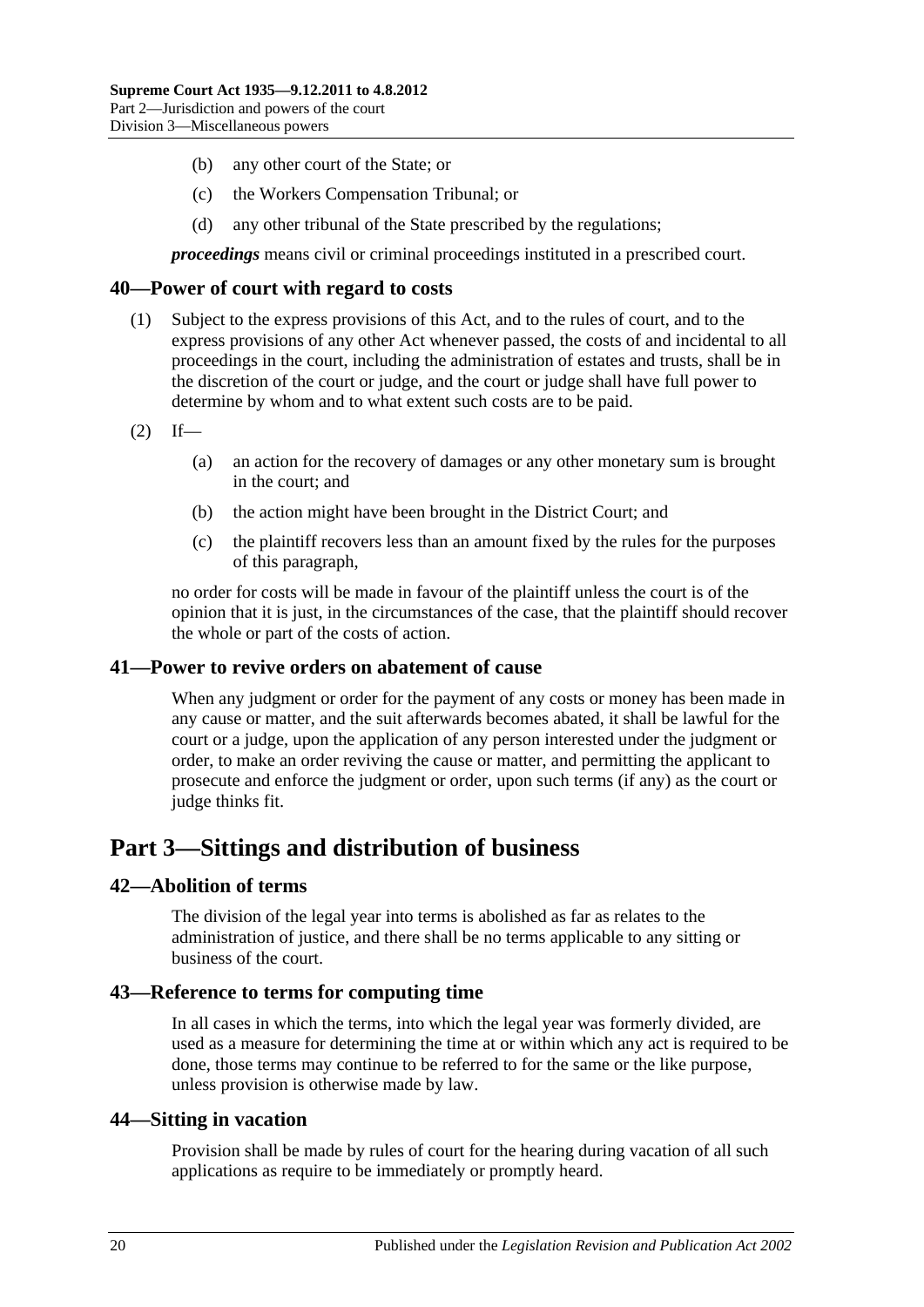#### <span id="page-20-0"></span>**45—Time and place of sittings**

- (1) The court may sit at any time (including a Sunday).
- (2) The court may sit at any place (either within or outside the State).
- (3) The court will sit at such times and places as the Chief Justice may direct.
- (4) Registries of the court will be maintained at such places as the Governor may determine.

### <span id="page-20-1"></span>**46—Adjournment from time to time and place to place**

The court may—

- (a) adjourn proceedings from time to time and from place to place; or
- (b) adjourn proceedings to a time, or a time and place, to be fixed; or
- (c) order the transfer of proceedings from place to place.

#### <span id="page-20-2"></span>**46A—Sittings in open court or in chambers**

Subject to any provision of an Act or any rule to the contrary, the court's proceedings must be open to the public.

#### <span id="page-20-3"></span>**46B—Sittings required by proclamation**

The Governor may, by proclamation, require that sittings of the court (other than civil sittings) be held with a specified frequency in specified parts of the State.

#### <span id="page-20-4"></span>**47—Power to sit in several jurisdictions at one time**

Any two or more of the judges may sit at the same time, as separate courts or divisions of the court, for the despatch of its business, either in the same jurisdiction or in different jurisdictions, and, in particular, the Full Court may sit in more than one division.

#### <span id="page-20-5"></span>**48—Jurisdiction of Full Court, single judge and master**

- (1) Subject to any express enactment, and to the rules of court, the jurisdiction vested in, or exercisable by the court, shall be exercisable either by the Full Court or by a single judge sitting in court.
- (2) However—
	- (a) the Full Court shall hear and determine—
		- (i) all applications for new trials;
		- (ii) all appeals from a single judge whether sitting in court or chambers;
		- (iii) all rules and orders to show cause returnable before the Full Court:
		- (iv) all questions of law referred to or reserved for the consideration of, or directed to be argued before the Full Court;
		- (v) all trials at bar;
		- (vi) all causes and matters which are required by the rules of court, or by the express provision of any other Act, to be heard or determined by the Full Court;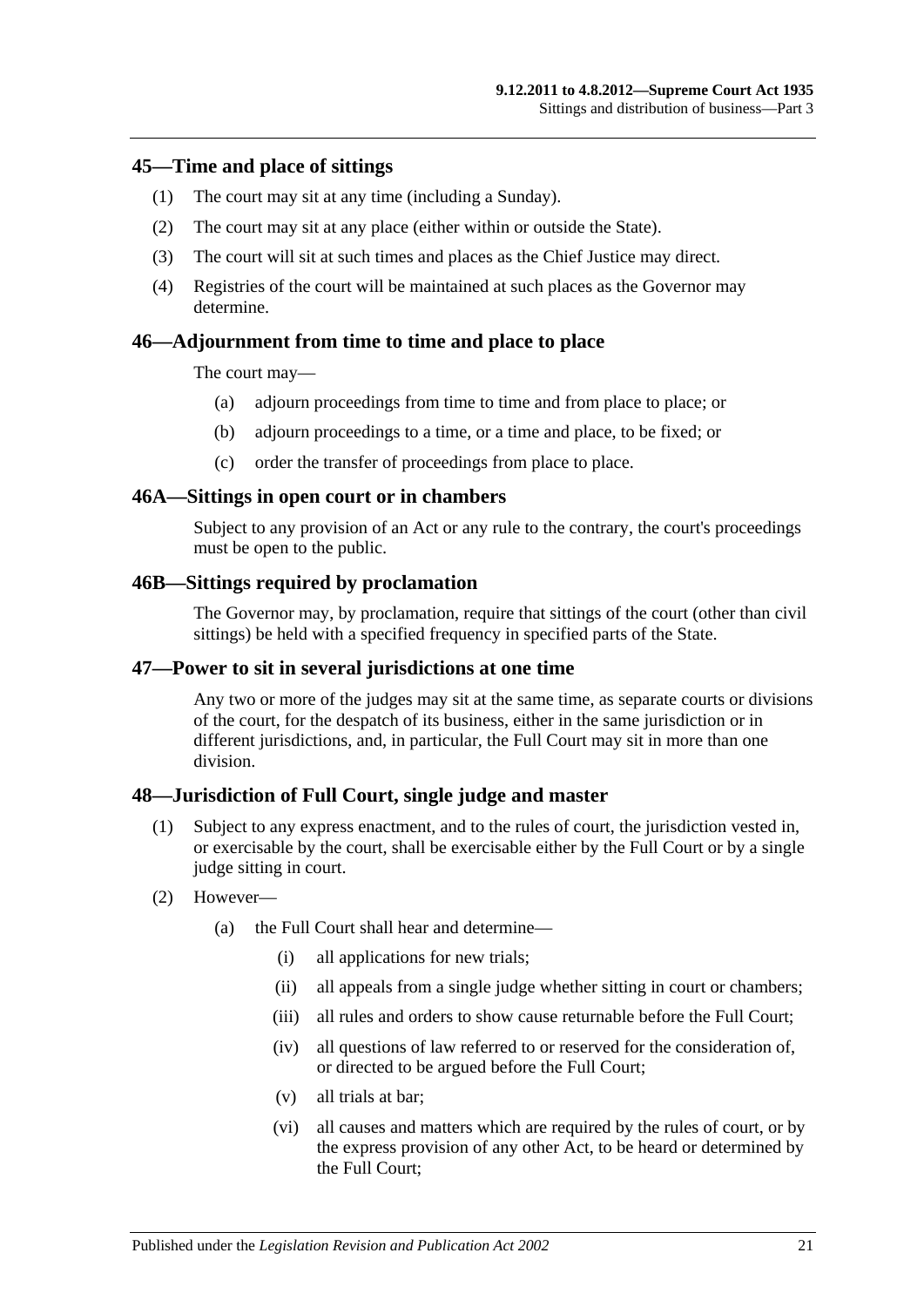- (b) the jurisdiction of the court may be exercised by a judge in chambers in all such causes or matters, and in all such proceedings in any cause or matter, as are authorised by statute or by the rules or practice of the court;
- (c) the jurisdiction of the court may be exercised by a master to the extent authorised by this Act or any other Act, or by rules of court made under this Act or any other Act.

## <span id="page-21-0"></span>**49—Questions of law reserved for Full Court**

- (1) The court constituted of a single judge or a master may reserve a question of law for the consideration of the Full Court.
- (2) Subject to any express enactment the like powers may be exercised in relation to any appeal or matter whatsoever, which comes before a judge, under any enactment by which a judge of the court is designated as the judge, arbitrator, or person appointed to hear and determine the appeal or matter, notwithstanding that the determination of the judge is expressed to be final or without appeal.

## <span id="page-21-1"></span>**50—Appeals**

- (1) Subject to this section—
	- (a) an appeal lies to the Full Court against a judgment of the court constituted of a single judge; and
	- (b) an appeal lies against a judgment of the court constituted of a master.
- (2) An appeal against a judgment of a master lies, if the rules so provide, to the Full Court and otherwise to the court constituted of a single judge.
- (3) No appeal lies against—
	- (a) an order allowing an extension of time to appeal from a judgment; or
	- (b) an order giving unconditional permission to defend an action; or
	- (c) a judgment that is, by statute, under the rules, or by agreement of the parties, final and without appeal.
- (4) An appeal lies only with the permission of the court—
	- (a) from a judgment of any of the following classes:
		- (i) a judgment given by consent of the parties;
		- (ii) a judgment given by a single judge on appeal from a judgment of the Magistrates Court; or
	- (b) if the rules provide that the appeal lies by permission of the court.
- (5) The rules cannot, however, require the court's permission for an appeal if the judgment under appeal—
	- (a) denies, or imposes conditions on, a right to defend an action; or
	- (b) deals with the liberty of the subject or the custody of an infant; or
	- (c) grants or refuses relief in the nature of an injunction or the appointment of a receiver; or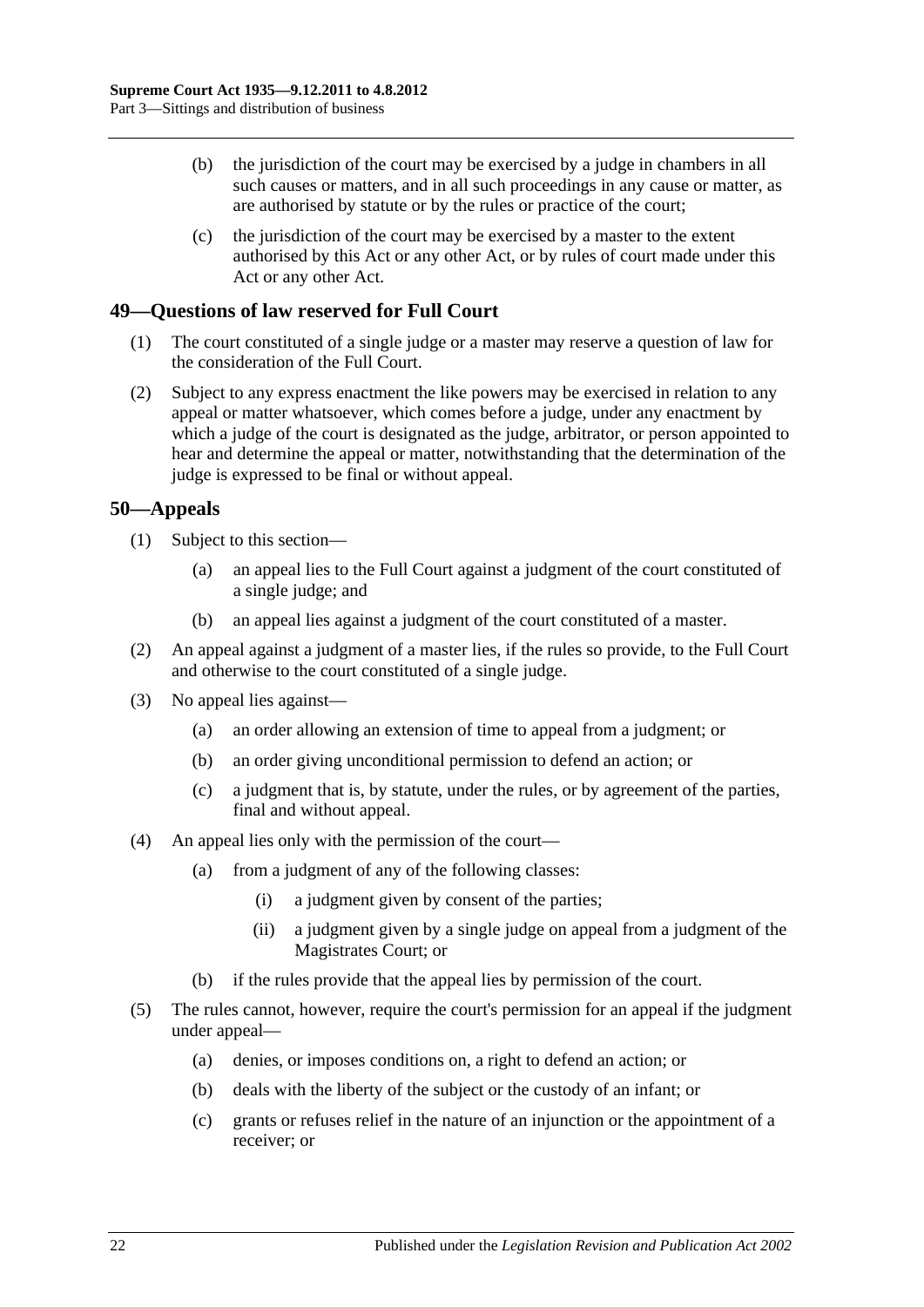- (d) is a declaration of liability or a final assessment of damages under [section](#page-13-2) 30B; or
- (e) makes a final determination of a substantive right.

#### **Exception—**

If a judgment is given by a single judge on appeal from some other court or tribunal, the rules may require the court's permission for a further appeal to the Full Court even though the judgment makes a final determination of a substantive right.

(6) In this section—

*judgment* includes—

- (a) an order or direction; and
- (b) a decision not to make an order or direction.

# <span id="page-22-0"></span>**Part 3A—The Land and Valuation Court**

### <span id="page-22-1"></span>**62A—Interpretation**

In this Part, unless the contrary intention appears—

*the Court* means the Land and Valuation Court constituted under this Part;

*the complementary amending Acts* means the *[Crown Lands Act Amendment](http://www.legislation.sa.gov.au/index.aspx?action=legref&type=act&legtitle=Crown%20Lands%20Act%20Amendment%20Act%201969)  Act [1969](http://www.legislation.sa.gov.au/index.aspx?action=legref&type=act&legtitle=Crown%20Lands%20Act%20Amendment%20Act%201969)*, the *[Encroachments Act Amendment Act](http://www.legislation.sa.gov.au/index.aspx?action=legref&type=act&legtitle=Encroachments%20Act%20Amendment%20Act%201969) 1969*, the *[Highways Act Amendment](http://www.legislation.sa.gov.au/index.aspx?action=legref&type=act&legtitle=Highways%20Act%20Amendment%20Act%201969)  Act [1969](http://www.legislation.sa.gov.au/index.aspx?action=legref&type=act&legtitle=Highways%20Act%20Amendment%20Act%201969)*, the *[Land Settlement \(Development Leases\) Act Amendment Act](http://www.legislation.sa.gov.au/index.aspx?action=legref&type=act&legtitle=Land%20Settlement%20(Development%20Leases)%20Act%20Amendment%20Act%201969) 1969*, the *[Land Tax Act Amendment Act](http://www.legislation.sa.gov.au/index.aspx?action=legref&type=act&legtitle=Land%20Tax%20Act%20Amendment%20Act%201969) 1969*, the *[Law of Property Act Amendment Act](http://www.legislation.sa.gov.au/index.aspx?action=legref&type=act&legtitle=Law%20of%20Property%20Act%20Amendment%20Act%201969) 1969*, the *[Local Government Act Amendment Act](http://www.legislation.sa.gov.au/index.aspx?action=legref&type=act&legtitle=Local%20Government%20Act%20Amendment%20Act%201969) 1969*, the *[Pastoral Act Amendment](http://www.legislation.sa.gov.au/index.aspx?action=legref&type=act&legtitle=Pastoral%20Act%20Amendment%20Act%201969)  Act [1969](http://www.legislation.sa.gov.au/index.aspx?action=legref&type=act&legtitle=Pastoral%20Act%20Amendment%20Act%201969)*, the *[Planning and Development Act Amendment Act](http://www.legislation.sa.gov.au/index.aspx?action=legref&type=act&legtitle=Planning%20and%20Development%20Act%20Amendment%20Act%201969) 1969*, the *[Renmark](http://www.legislation.sa.gov.au/index.aspx?action=legref&type=act&legtitle=Renmark%20Irrigation%20Trust%20Act%20Amendment%20Act%201969)  [Irrigation Trust Act Amendment Act](http://www.legislation.sa.gov.au/index.aspx?action=legref&type=act&legtitle=Renmark%20Irrigation%20Trust%20Act%20Amendment%20Act%201969) 1969*, the *[Sewerage Act Amendment Act](http://www.legislation.sa.gov.au/index.aspx?action=legref&type=act&legtitle=Sewerage%20Act%20Amendment%20Act%201969) 1969*, the *[South-Eastern Drainage Act Amendment Act](http://www.legislation.sa.gov.au/index.aspx?action=legref&type=act&legtitle=South-Eastern%20Drainage%20Act%20Amendment%20Act%201969) 1969*, the *[Water Conservation Act](http://www.legislation.sa.gov.au/index.aspx?action=legref&type=act&legtitle=Water%20Conservation%20Act%20Amendment%20Act%201969)  [Amendment Act](http://www.legislation.sa.gov.au/index.aspx?action=legref&type=act&legtitle=Water%20Conservation%20Act%20Amendment%20Act%201969) 1969* and the *[Waterworks Act Amendment Act](http://www.legislation.sa.gov.au/index.aspx?action=legref&type=act&legtitle=Waterworks%20Act%20Amendment%20Act%201969) 1969*.

#### <span id="page-22-3"></span><span id="page-22-2"></span>**62B—Transitional provisions**

- (1) Notwithstanding the enactment of this Part and the complementary amending Acts, any appeal, reference, proceeding or other matter instituted or commenced, but not finally disposed of, at the commencement of the *[Supreme Court Act Amendment Act](http://www.legislation.sa.gov.au/index.aspx?action=legref&type=act&legtitle=Supreme%20Court%20Act%20Amendment%20Act%20(No.%203)%201969)  [\(No. 3\)](http://www.legislation.sa.gov.au/index.aspx?action=legref&type=act&legtitle=Supreme%20Court%20Act%20Amendment%20Act%20(No.%203)%201969) 1969*, and the complementary amending Acts, that would, if it had been instituted or commenced after the commencement of those Acts, have proceeded in, and been heard and determined by the Court, shall, subject to this section, proceed in or before, and be heard and determined by, the court, board, tribunal, arbitrator, or other person or authority having cognizance of it, in all respects as if those Acts had not been enacted.
- (2) The Court may, upon application by a party to a matter of the kind described in [subsection](#page-22-3) (1) of this section, direct that the matter shall proceed in, and be heard and determined by, the Court, and may give and make all such consequential directions and orders as it deems just for disposing of the matter.
- (3) The Court is hereby invested with all powers that are reasonably necessary or expedient to dispose of any such matter according to law.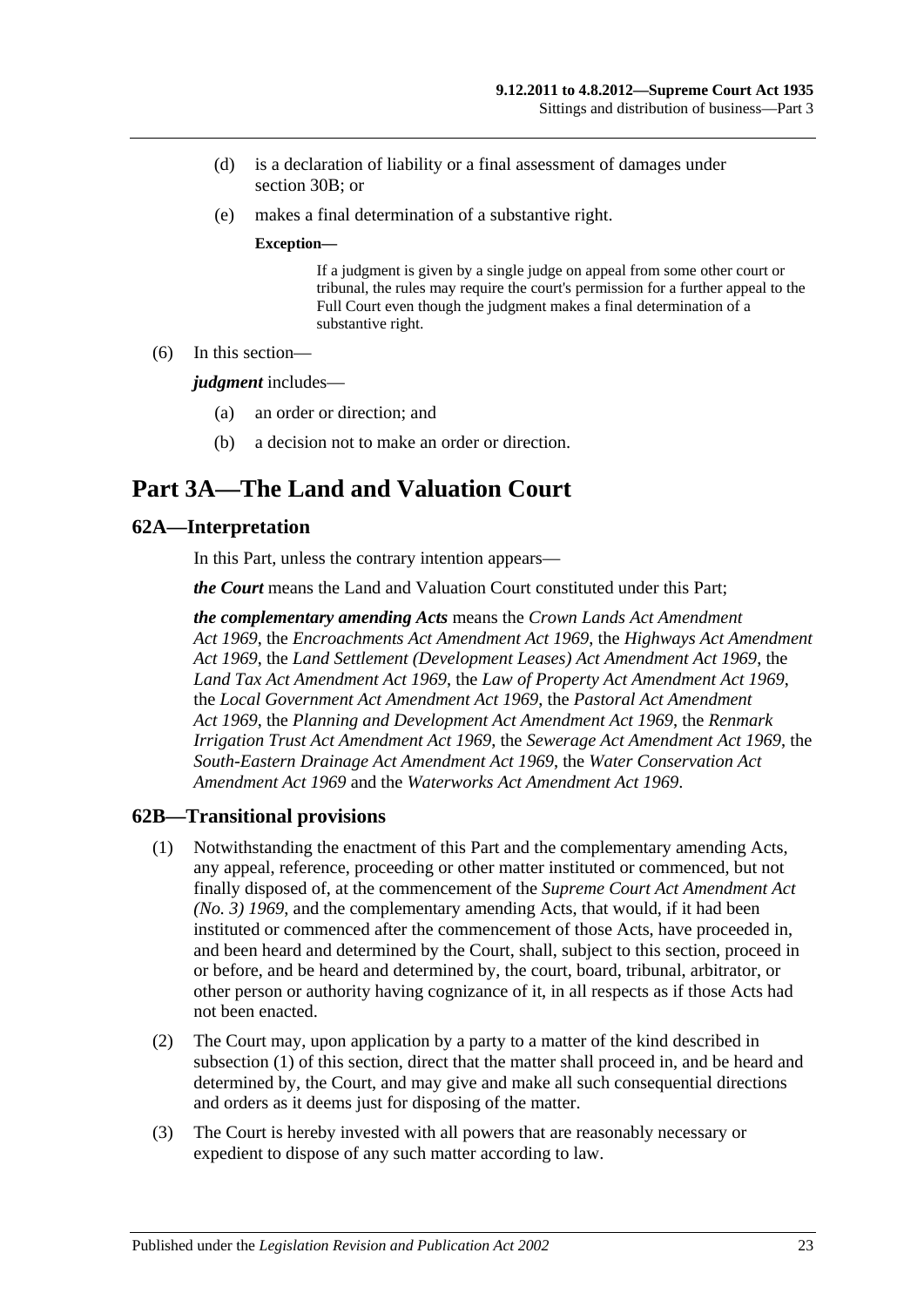(4) Subject to this section, the operation of section 16 of the *[Acts Interpretation Act](http://www.legislation.sa.gov.au/index.aspx?action=legref&type=act&legtitle=Acts%20Interpretation%20Act%201915) 1915* in relation to this Part and the complementary amending Acts is unaffected.

## <span id="page-23-0"></span>**62C—Establishment of Land and Valuation Court**

- (1) There shall be a court entitled the "Land and Valuation Court" which shall be a division of the Supreme Court of South Australia.
- (2) The Court shall be constituted of a judge upon whom the jurisdiction of the Court has, in accordance with this section, been conferred.
- (3) The Governor may, by proclamation, confer the jurisdiction of the Court upon any judge of the Supreme Court.
- (3a) The Governor may, by proclamation, divest any judge of the jurisdiction of the Court and confer that jurisdiction upon any other judge.
- (4) Where—
	- (a) the judge upon whom the jurisdiction of the Court has been conferred deems it improper or undesirable that he should hear and determine any proceeding before the Court, or he is, by reason of ill health or any other cause, unable, wholly or in part, to perform the duties of his office; or
	- (b) the Governor is of the opinion that it is in the interests of the administration of justice to do so.

the Governor may, by proclamation confer temporarily or permanently the jurisdiction of the Court upon any additional judge.

(5) A judge upon whom the jurisdiction of the Court has been conferred is not thereby precluded from performing and discharging any other functions and duties of a judge of the Supreme Court.

## <span id="page-23-1"></span>**62D—Jurisdiction of the Court**

(1) The Court has the jurisdiction conferred upon it under the following Acts:

the *[Crown Lands Act](http://www.legislation.sa.gov.au/index.aspx?action=legref&type=act&legtitle=Crown%20Lands%20Act%201929) 1929*; the *[Encroachments Act](http://www.legislation.sa.gov.au/index.aspx?action=legref&type=act&legtitle=Encroachments%20Act%201944) 1944*; the *[Highways Act](http://www.legislation.sa.gov.au/index.aspx?action=legref&type=act&legtitle=Highways%20Act%201926) 1926*; the *[Land Settlement \(Development Leases\) Act](http://www.legislation.sa.gov.au/index.aspx?action=legref&type=act&legtitle=Land%20Settlement%20(Development%20Leases)%20Act%201949) 1949*; the *[Land Tax Act](http://www.legislation.sa.gov.au/index.aspx?action=legref&type=act&legtitle=Land%20Tax%20Act%201936) 1936*; the *[Law of Property Act](http://www.legislation.sa.gov.au/index.aspx?action=legref&type=act&legtitle=Law%20of%20Property%20Act%201936) 1936*; the *[Local Government Act](http://www.legislation.sa.gov.au/index.aspx?action=legref&type=act&legtitle=Local%20Government%20Act%201934) 1934*; the *[Pastoral Act](http://www.legislation.sa.gov.au/index.aspx?action=legref&type=act&legtitle=Pastoral%20Act%201936) 1936*; the *[Planning and Development Act](http://www.legislation.sa.gov.au/index.aspx?action=legref&type=act&legtitle=Planning%20and%20Development%20Act%201966) 1966*; the *[Renmark Irrigation Trust Act](http://www.legislation.sa.gov.au/index.aspx?action=legref&type=act&legtitle=Renmark%20Irrigation%20Trust%20Act%201936) 1936*; the *[Sewerage Act](http://www.legislation.sa.gov.au/index.aspx?action=legref&type=act&legtitle=Sewerage%20Act%201929) 1929*; the *[South-Eastern Drainage Act](http://www.legislation.sa.gov.au/index.aspx?action=legref&type=act&legtitle=South-Eastern%20Drainage%20Act%201931) 1931*; the *[Water Conservation Act](http://www.legislation.sa.gov.au/index.aspx?action=legref&type=act&legtitle=Water%20Conservation%20Act%201936) 1936*;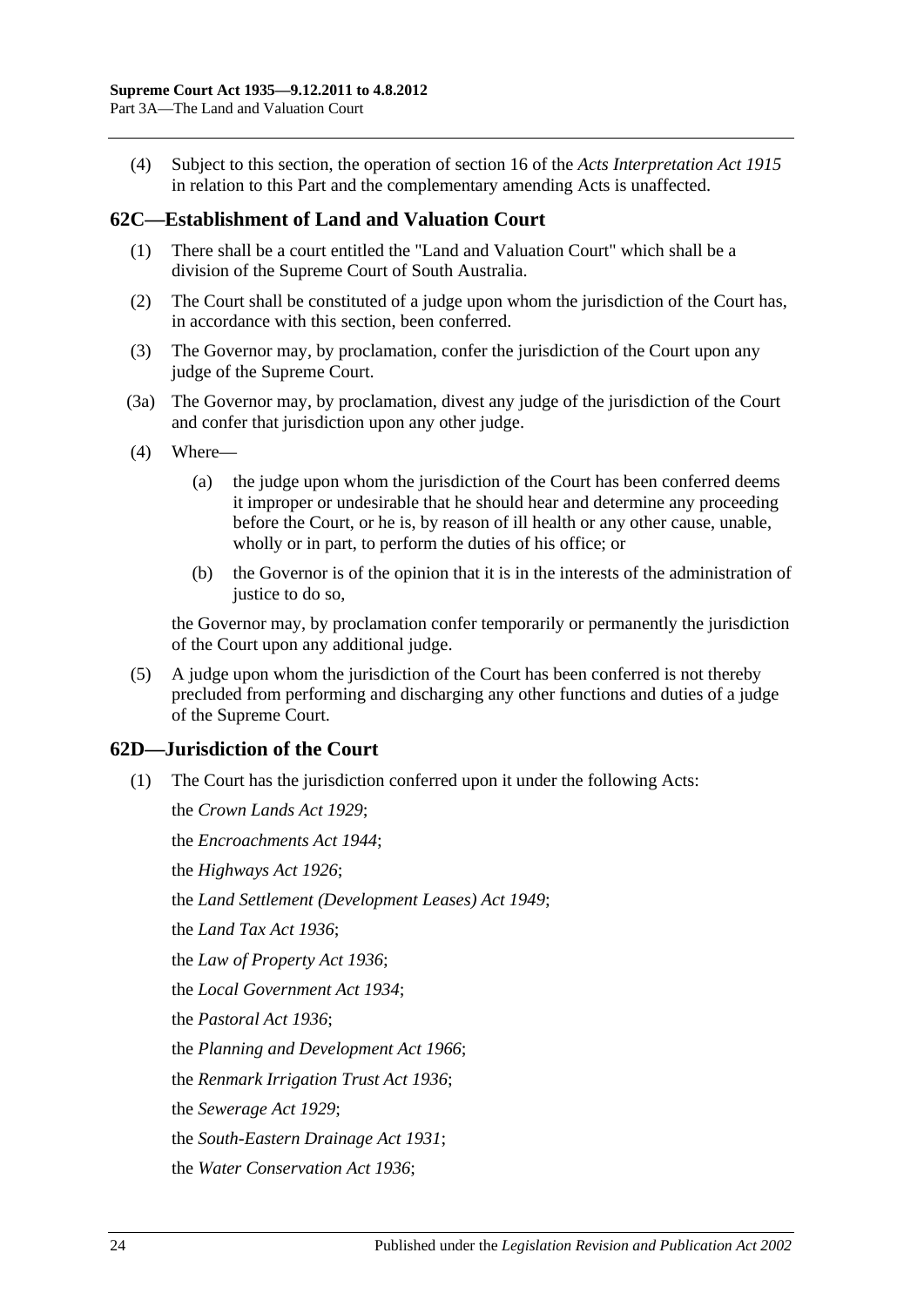the *[Waterworks Act](http://www.legislation.sa.gov.au/index.aspx?action=legref&type=act&legtitle=Waterworks%20Act%201932) 1932*.

- (2) The Court shall have jurisdiction to hear and determine all actions, matters and proceedings in which compensation is to be assessed under and pursuant to the *[Compulsory Acquisition of Land Act](http://www.legislation.sa.gov.au/index.aspx?action=legref&type=act&legtitle=Compulsory%20Acquisition%20of%20Land%20Act%201925) 1925* (as amended from time to time) or under and pursuant to any Act passed in substitution for that Act (as it may be amended from time to time), whether or not that Act is expressly, or impliedly, to be read, or incorporated with another Act or Acts (with or without qualification or modification) and whether or not the action, matter or proceeding would, but for this subsection, have been heard or determined by any other court or by arbitrators, or in any other manner.
- (3) The Court shall have such additional jurisdiction as may be conferred upon it by any Act or any regulation under an Act.
- (4) The Court shall, in the exercise of its jurisdiction, have all the powers and authority of the Supreme Court of South Australia and a judgment or order of the Court shall be regarded as, and shall have the force and validity of, a judgment or order of the Supreme Court of South Australia.
- (5) The Court shall have the full jurisdiction exercisable by a single judge of the Supreme Court, but that jurisdiction shall be exercised by the Court only in respect of any cause, matter or proceeding that is before the Court in pursuance of this Part, or any other Act or any regulation under an Act.

#### <span id="page-24-4"></span><span id="page-24-0"></span>**62E—Reference of matters involving question of valuation**

- (1) Where any judge is of the opinion that in any cause, pending or part-heard, in the Supreme Court, a question has arisen, or is likely to arise, (whether as a preliminary point or in the course of the hearing), as to the value of land, that judge may, on the application of a party to the cause, or on his or her own initiative, refer the cause to the Court for hearing and determination.
- (2) The Court shall hear and determine any cause referred to it under [subsection](#page-24-4) (1) of this section.

#### <span id="page-24-1"></span>**62F—Appeals and cases stated**

The provisions of [sections](#page-21-0) 49 and [50](#page-21-1) of this Act shall extend and apply to and in relation to the Land and Valuation Court and any judgment, order or direction thereof.

## <span id="page-24-2"></span>**62G—Right of crown**

The Crown shall be entitled to appear before the Court in any matter or proceeding in which the public interest, or any right or interest of the Crown, may be involved or affected.

#### <span id="page-24-3"></span>**62H—Rules of Court**

- (1) Rules of Court may be made under this Act by the judge upon whom the jurisdiction of the Court has been conferred to regulate the practice and procedure of the Court and to provide for any matters necessary or expedient for the purposes of this Part.
- (2) The power to make rules under this section includes power to make rules in respect of any jurisdiction conferred on the Court by this or any other Act, whenever passed.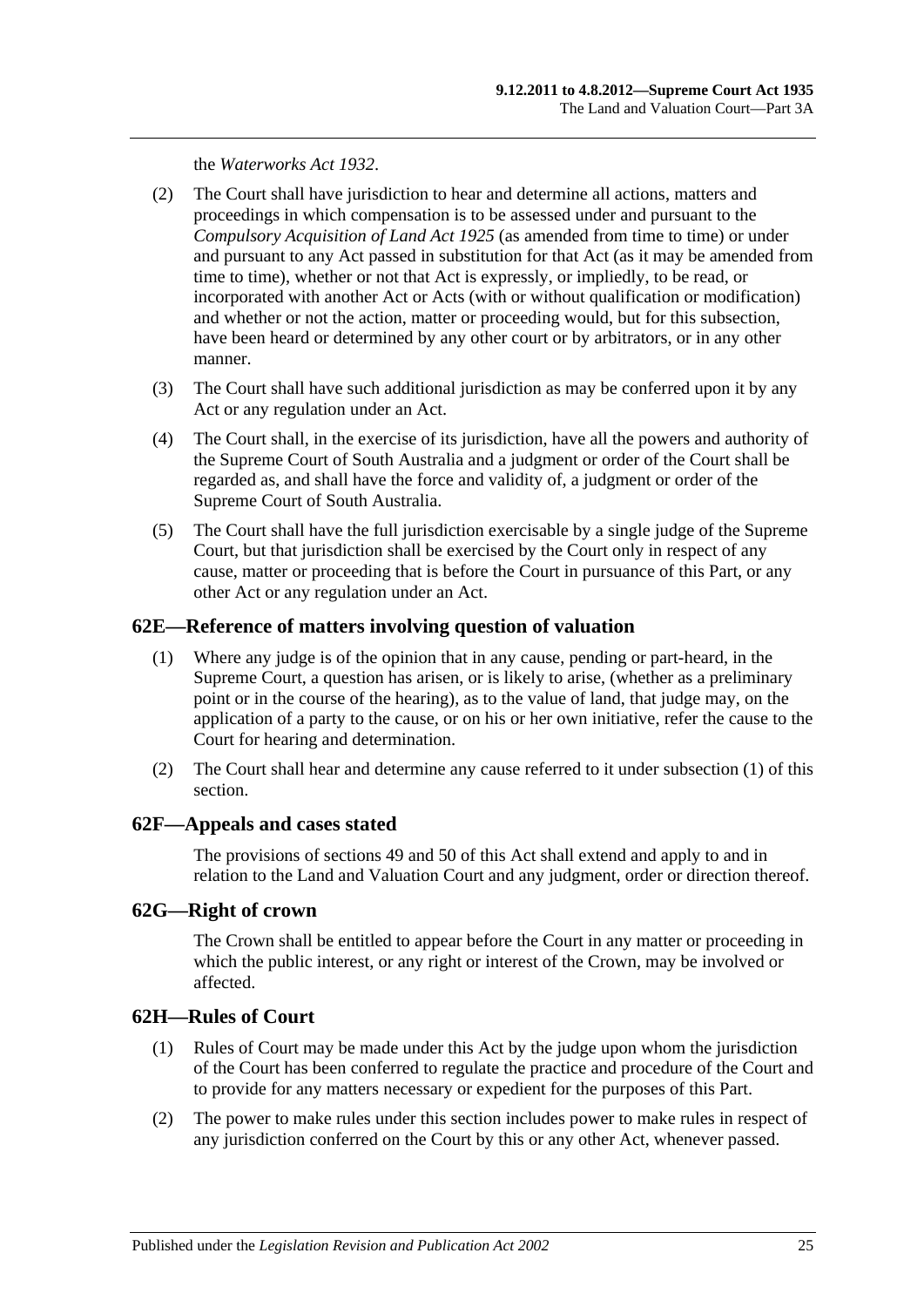- (3) The rules may confer or impose on the registrar such powers, authorities, functions and duties in relation to the administration of the business of the court as may be necessary or expedient for the purposes of this Part.
- (3a) A master may exercise such jurisdiction of the court as may be conferred on him by the rules.
- (3b) Subject to the rules, an appeal from a judgment, order, direction or decision of a master made in the exercise of a jurisdiction conferred by the rules shall lie to a judge upon whom the jurisdiction of the court has been conferred.
- (4) Where provisions in respect of the practice or procedure of the Court are contained in this, or any other Act, or in general orders or rules made under the authority of this or any other Act, rules of Court may be made under this section for modifying those provisions to any extent that may be necessary or expedient.
- (5) Rules of Court made under this section take effect from the date of publication in the Gazette or some later date specified in the rules.

## <span id="page-25-0"></span>**62I—Sittings of Court**

The Court shall sit at such times and places as the judge exercising the jurisdiction of the Court directs.

## <span id="page-25-1"></span>**Part 4—Procedure generally**

## <span id="page-25-2"></span>**63—Criminal procedure**

- (1) The practice and procedure in all criminal causes and matters, including the practice and procedure upon appeal, except as expressly altered by this Act, shall be the same as the practice and procedure in similar causes and matters before the passing of this Act.
- (2) Proceedings in *quo warranto* shall be deemed to be civil proceedings whether for the purposes of appeal or otherwise.

#### <span id="page-25-3"></span>**64—Saving of existing procedure**

Save as is otherwise provided in this or any other Act, the practice and procedure of the court shall be as prescribed in the existing rules, and in all matters, for which no other provision is made, all forms and methods of procedure, which, under or by virtue of any law, general order or rules whatsoever, were formerly in force in the court, may continue to be used in the like cases and for the like purposes:

Provided that nothing in this section shall be deemed to affect the power of the judges to make rules of court repealing or altering the existing rules.

#### <span id="page-25-4"></span>**65—Mediation and conciliation**

- (1) Subject to and in accordance with the rules of court, the court constituted of a judge may, with or without the consent of the parties, and a master or the registrar may, with the consent of the parties, appoint a mediator and refer a civil proceeding or any issues arising in a civil proceeding for mediation by the mediator.
- (2) A mediator appointed under this section has the privileges and immunities of a judge and such of the powers of the court as the court may delegate.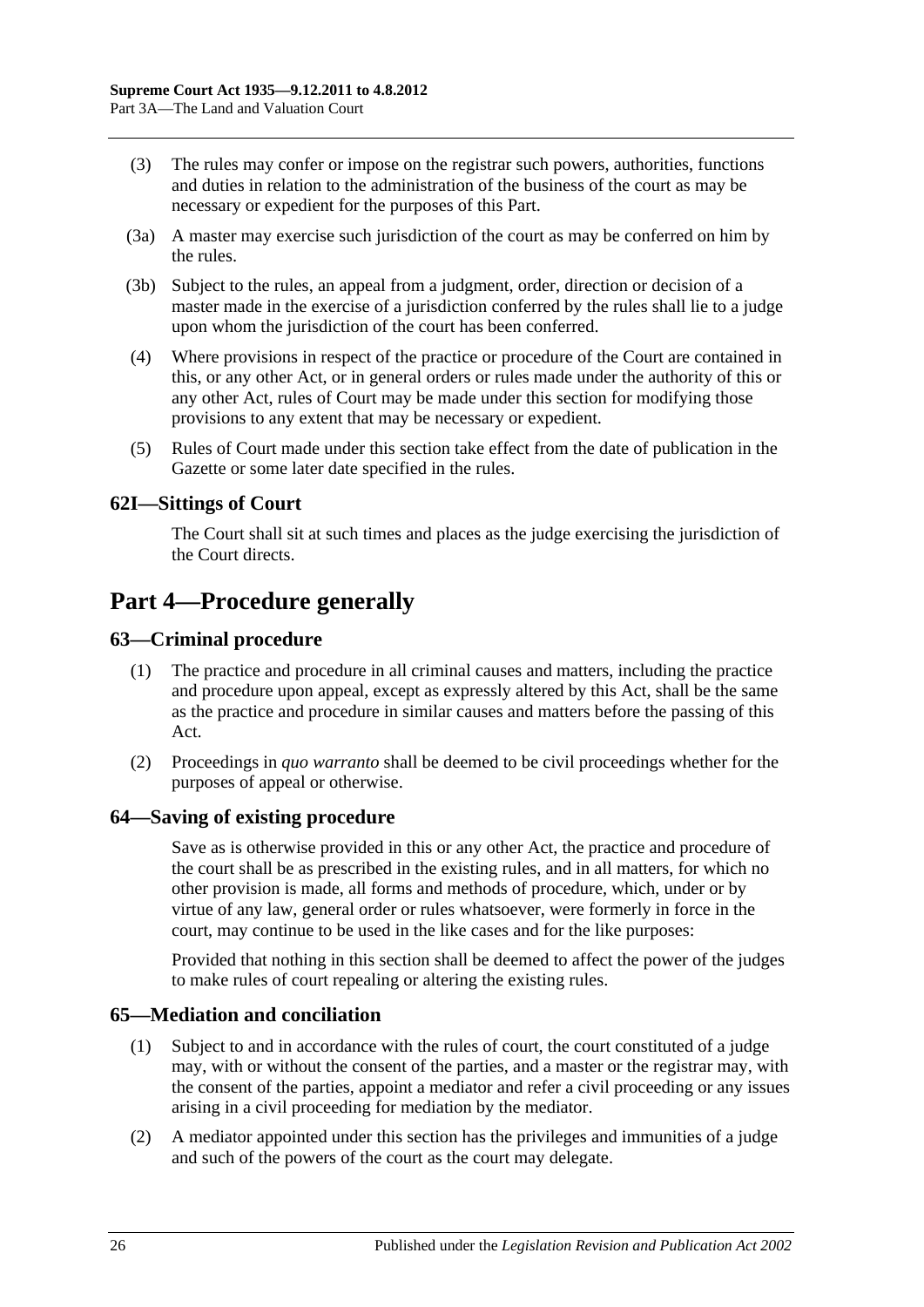- (3) A mediator appointed under this section must not, except as required or authorised to do so by law, disclose to another person any information obtained in the course or for the purposes of the mediation.
- (4) The court may itself endeavour to achieve a negotiated settlement of a civil proceeding or resolution of any issues arising in a civil proceeding.
- (5) A judge or master who attempts to settle a proceeding or to resolve any issues arising in a proceeding is not disqualified from taking further part in the proceeding but will be so disqualified if he or she is appointed as a mediator in relation to the proceeding.
- (6) Evidence of anything said or done in an attempt to settle a proceeding by mediation under this section is not subsequently admissible in the proceeding or in related proceedings.
- (7) If a case is settled under this section, the terms of the settlement may be embodied in a judgment.

## <span id="page-26-0"></span>**66—Trial of issues by arbitrator**

- (1) The court may refer a civil proceeding or any issues arising in a civil proceeding for trial by an arbitrator.
- (2) The arbitrator may be appointed either by the parties to the proceeding or by the court.
- (3) The arbitrator becomes for the purposes of the reference an officer of the court and may exercise such of the powers of the court as the court delegates to the arbitrator.
- (4) The court will, unless good reason is shown to the contrary, adopt the award of the arbitrator as its judgment on the action or issues referred.
- (5) The costs of the arbitrator will be borne, in the first instance, equally by the parties or in such other proportions as the court may direct, but the court may subsequently order that a party be reimbursed wholly or in part by another party for costs incurred under this subsection.

## <span id="page-26-1"></span>**67—Expert reports**

- (1) The court may refer any question arising in a civil proceeding for investigation and report by a referee who is an expert in the relevant field.
- (2) A person to whom a question is referred under this section becomes for the purposes of the investigation an officer of the court and may exercise such of the powers of the court as the court delegates.
- (3) The court may adopt a report obtained under this section in whole or part.
- (4) The costs of the expert's investigation and report will be borne, in the first instance, equally by the parties or in such other proportions as the court may direct, but the court may subsequently order that a party be reimbursed wholly or in part by another party for costs incurred under this subsection.

## <span id="page-26-2"></span>**71—Assessors**

(1) Subject to any rules of court, and to the right of having cases submitted to the verdict of a jury in accordance with the *[Juries Act](http://www.legislation.sa.gov.au/index.aspx?action=legref&type=act&legtitle=Juries%20Act%201927) 1927*, the court may in any cause or matter before the court, in which it thinks it expedient so to do, call in the aid of one or more assessors, specially qualified, and try and hear such cause or matter wholly or partially, with the assistance of such assessors.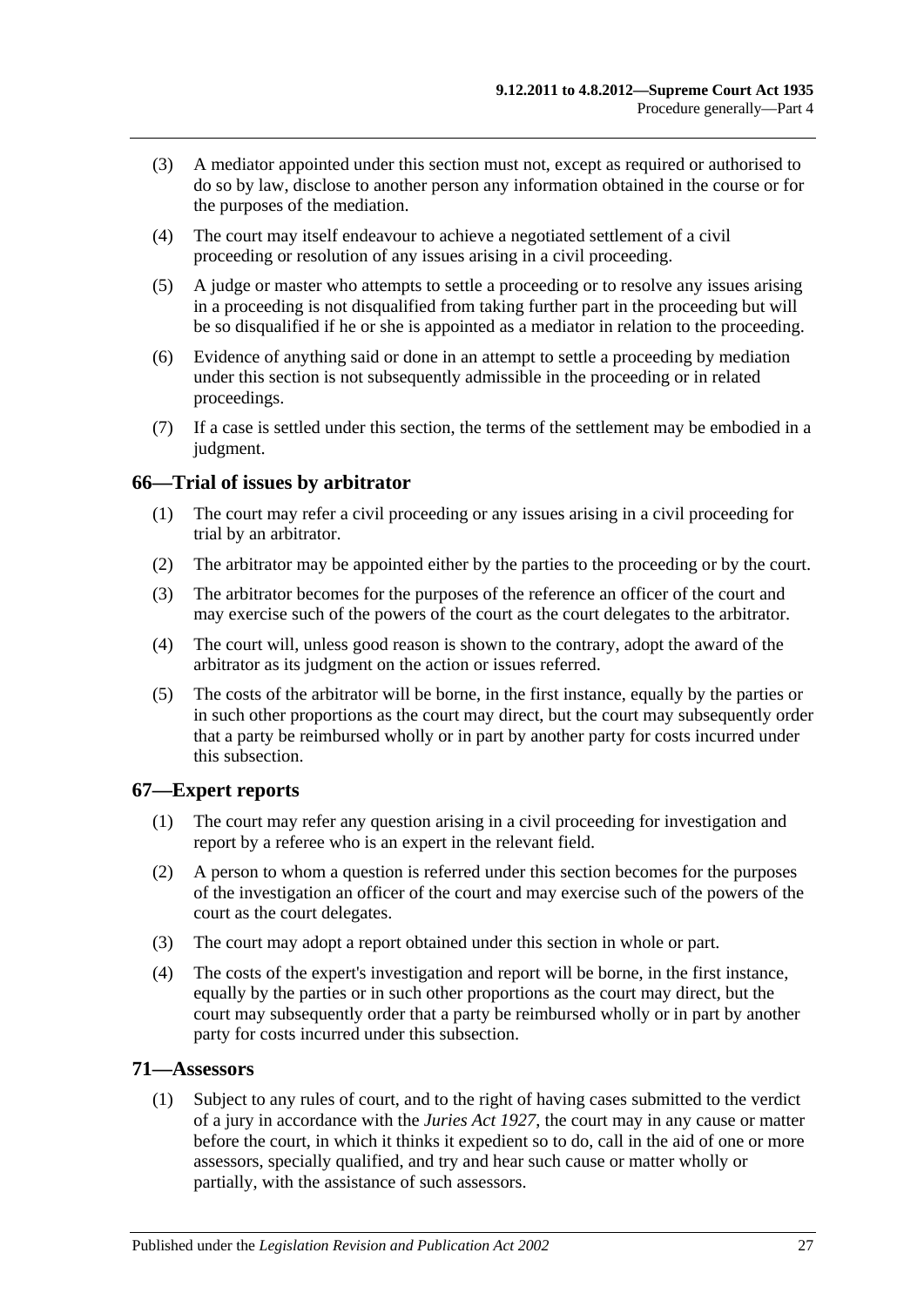(2) The remuneration, if any, to be paid to such assessors shall be determined by the court, and the sum so fixed shall be paid by the sheriff in the same manner as jury fees are paid.

## <span id="page-27-0"></span>**72—Rules of court**

- (1) Rules of court may be made under this Act by any three or more judges of the Supreme Court for any of the following purposes:
	- (a) for regulating the sittings of the court, and of the judges sitting in chambers and the vacations to be observed by the court and the officers of the court;
	- (b) for regulating the pleading practice and procedure of the court in any jurisdiction, and the initiating of actions and proceedings therein;
	- (c) for imposing mutual obligations on parties to proceedings in the court to disclose to each other the contents of expert reports or other material of relevance to the proceedings before the proceedings are brought to trial;
	- (d) for regulating any matters relating to the referral of a proceeding or issues arising in a proceeding to a mediator or arbitrator, the conduct of mediations or arbitrations or the referral of questions for investigation and report by an expert (whether appointed under [section](#page-26-1) 67 or otherwise);
	- (e) for regulating and directing the means by which particular facts may be proved, and the mode in which evidence thereof may be given in any proceedings, or at any stage of the proceedings, and in relation to the purposes aforesaid for allowing examinations, affidavits, or depositions to be read at any trial or hearing, or in any cause or matter, or allowing secondary evidence to be given, and for providing that the court or a judge may give special directions or make special orders in relation to any of the matters aforesaid;
	- (ea) for empowering the court—
		- (i) to order the carrying out of a biological or other scientific test that may be relevant to the determination of a question before the court; and
		- (ii) to include in such an order directions about the carrying out of the test and, in particular, directions requiring a person (including a party to the proceedings) to submit to the test or to have a child or other person who is not of full legal capacity submit to the test; and
		- (iii) if a party is required to submit to the test, or to have another submit to the test—to include in the order a stipulation that, if the party fails to comply with the order, the question to which the test is relevant will be resolved adversely to the party;
	- (f) for empowering a master to do any such thing and to transact any such business and to exercise any such authority and jurisdiction in respect of the same, including the jurisdiction to refer a bill of costs for taxation, or to refer any other matter to a master, as by virtue of any statute, custom, or rule or practice of court may be done, transacted, or exercised by a judge;
	- $(g)$  for regulating any matters relating to the business, authority and jurisdiction that may be transacted or exercised by the master;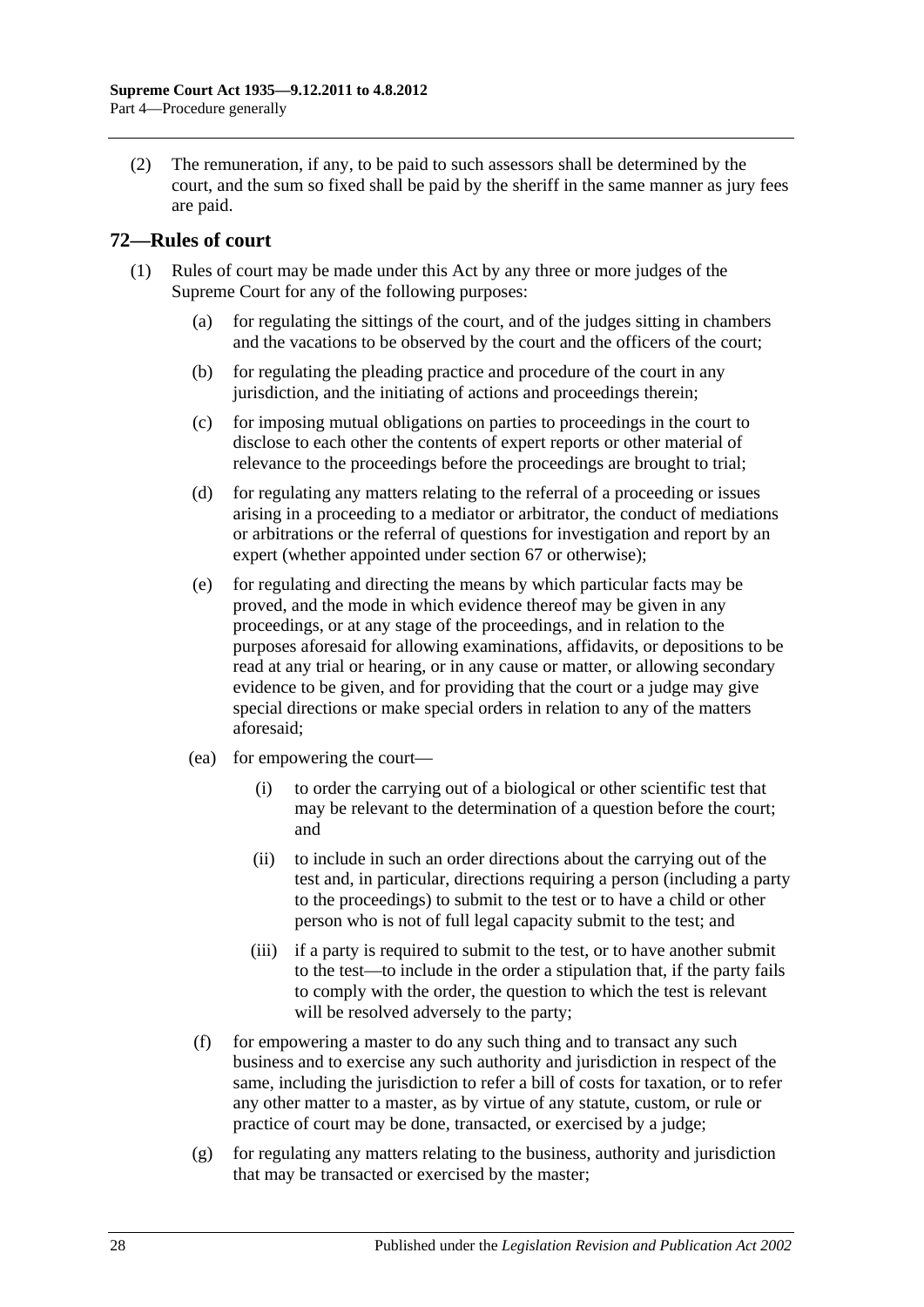- (h) for regulating the duties of the officers of the court and the costs of proceedings therein (including the costs to be allowed to practitioners of the court in respect of business transacted in the court or the offices thereof), and the conduct of any business coming within the cognizance of the court, for which provision is not expressly made by any Act;
- (i) for conferring on the registrar or other member of the non-judicial staff of the court the power to tax costs;
- (j) for regulating the admission of barristers, solicitors, attorneys, and proctors of the court;
- (k) and generally for any purpose mentioned in this Act or for carrying its provisions into effect.
- (2) The power to make rules conferred by this section shall be deemed to include power to make rules in respect of any jurisdiction conferred upon the court or a judge thereof by any Act whenever passed.
- (3) Where any provisions in respect of the practice or procedure of the court are contained in this or any other Act of Parliament, or in general orders or rules made under the authority of any Act, rules of court may be made for modifying such provision to any extent that may be deemed necessary.
- (4) Rules of Court made under this section take effect from the date of publication in the Gazette or some later date specified in the rules.

# <span id="page-28-0"></span>**Part 6—Officers of the court**

## <span id="page-28-1"></span>**Division 1—Registrar**

## <span id="page-28-2"></span>**82—The registrar**

- (1) There shall be a registrar of the court.
- (2) No registrar shall be appointed, dismissed or reduced in status, nor shall the office of registrar be abolished, except upon the recommendation, or with the concurrence, of the Chief Justice.
- (3) The registrar is the court's principal administrative officer.
- (3a) The registrar may, in addition to exercising the functions and duties assigned to him or her by this Act or any other Act, exercise any procedural or non-judicial powers of the court assigned by the Chief Justice or by rules of court under this or any other Act.
- (4) The registrar shall, in relation to the performance and discharge of his functions and duties (so far as they relate to the business of the court), be subject to the control and direction of the Chief Justice.

## <span id="page-28-3"></span>**Division 2—Tipstaves**

## <span id="page-28-4"></span>**106—Appointment of tipstaves**

- (1) There will be such tipstaves of the court as are necessary.
- (2) No tipstaff will be appointed except on the recommendation of the Chief Justice.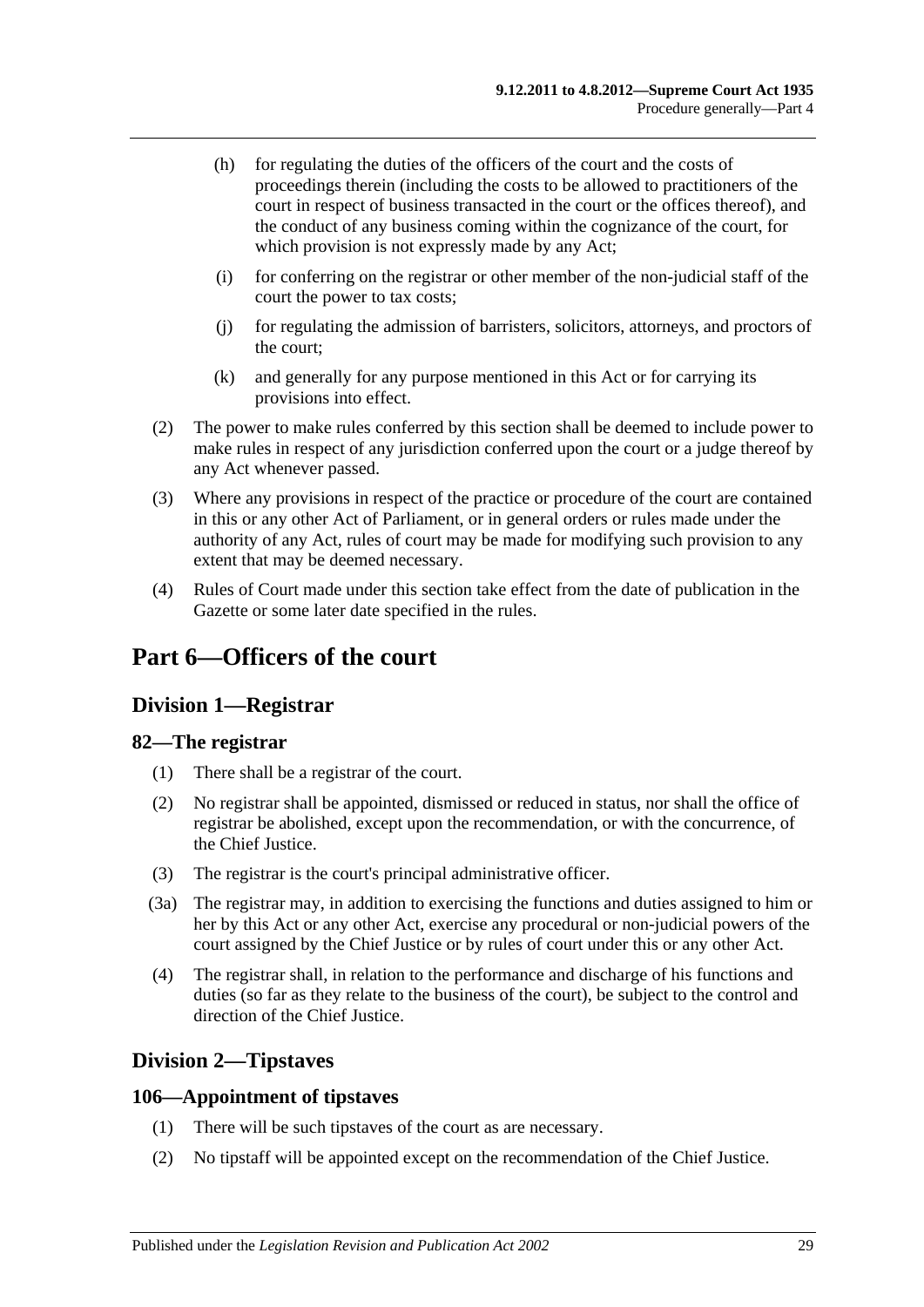### <span id="page-29-0"></span>**107—Duty of tipstaves**

The tipstaves of the court shall be in attendance on the sittings of the court, and any tipstaff may, without warrant, apprehend and lodge in prison all persons who, by the court or any judge, are ordered to be apprehended or committed into prison for contempt of court or otherwise.

#### <span id="page-29-1"></span>**108—Other duties**

Every tipstaff shall perform all such other duties as from time to time are by the court or a judge or rules of court directed to be performed by him.

## <span id="page-29-2"></span>**Division 3—Further provisions as to officers**

### <span id="page-29-3"></span>**109—Appointment of other officers**

- (1) The court shall have such other officers as are necessary for the administration of justice therein, and for the due execution of the judgments, decrees, orders, and processes thereof.
- (2) Subject to [subsection](#page-29-7) (3), no such other officer will be appointed except on the recommendation of the Chief Justice.
- <span id="page-29-7"></span>(3) The associates to the judges will be appointed and may be removed from office by the Chief Justice, but otherwise will be subject to the *[Courts Administration Act](http://www.legislation.sa.gov.au/index.aspx?action=legref&type=act&legtitle=Courts%20Administration%20Act%201993) 1993* in the same way as other staff of the court appointed under that Act.

#### <span id="page-29-4"></span>**110—Duties of officers**

Subject to this Act, the business to be performed in the court, or in the chambers of any judge, other than that performed by the judges, shall be distributed among the officers of the court, in such manner as is directed by rules of court, or, in any cases not provided for by rules of court, as the court or any judge thereof may direct, and such officers shall perform such duties in relation to such business as is directed by this Act or by rules of court, or by such court or any judge thereof; and, subject to this Act and such rules of court, all such officers respectively shall continue to perform the same duties as nearly as may be in the same manner as if this Act had not passed.

## <span id="page-29-5"></span>**110A—Administrative and ancillary staff**

- (1) The court's administrative and ancillary staff consists of—
	- (a) the registrar; and
	- (b) any other persons appointed to the non-judicial staff of the Court.
- (2) The Court's administrative and ancillary staff (other than judges' associates) will be appointed under the *[Courts Administration Act](http://www.legislation.sa.gov.au/index.aspx?action=legref&type=act&legtitle=Courts%20Administration%20Act%201993) 1993*.

#### <span id="page-29-6"></span>**110B—Responsibilities of non-judicial staff**

A member of the court's administrative or ancillary staff is responsible to the Chief Justice (through any properly constituted administrative superior) for the proper and efficient discharge or his or her duties.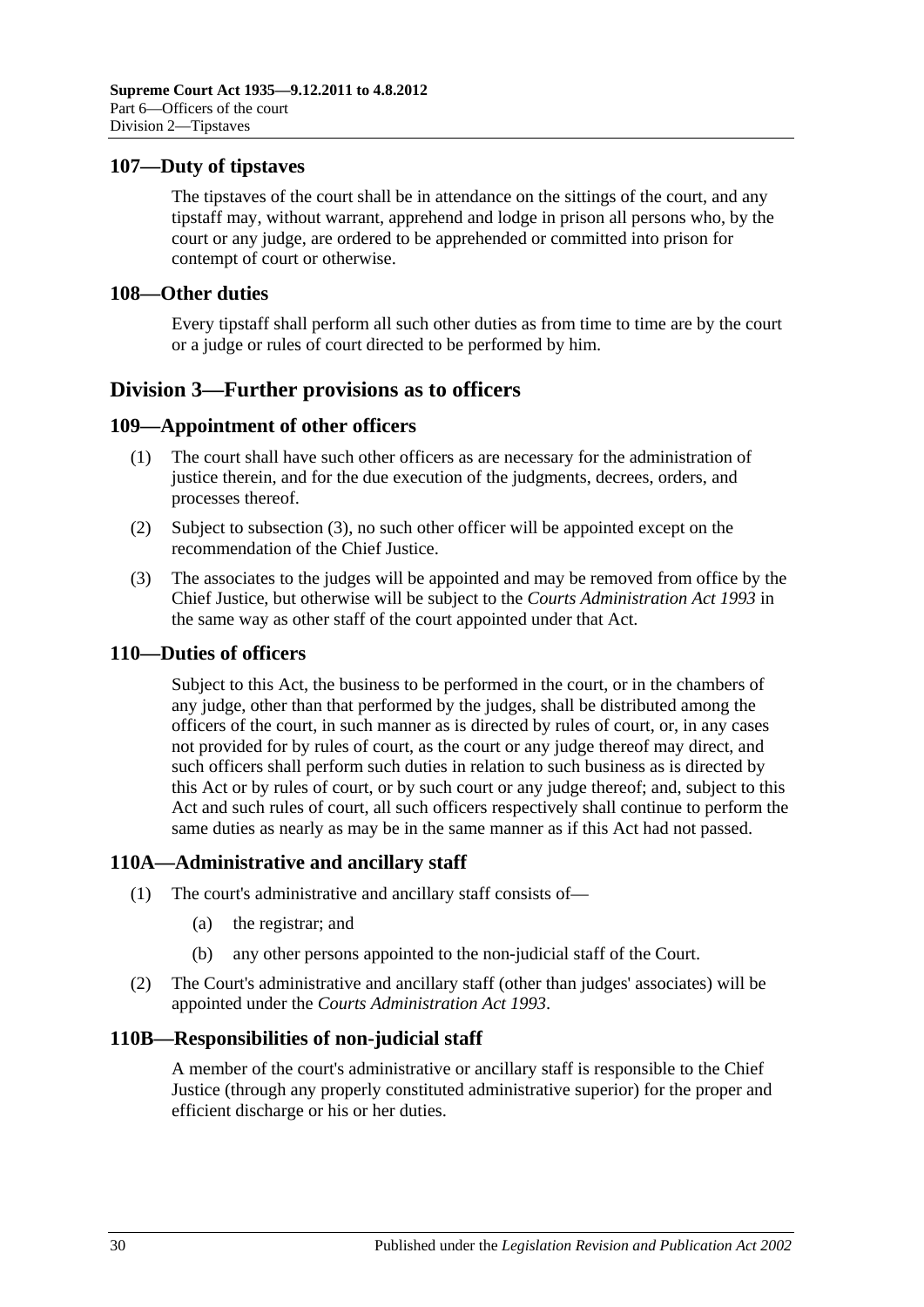# <span id="page-30-0"></span>**Part 7—Miscellaneous provisions**

## <span id="page-30-1"></span>**111—Rules as to division of loss upon collision at sea**

(1) Where, by fault of two or more vessels, damage or loss is caused to one or more vessels, to their cargoes or freight, or to any property on board, the liability to make good the damage or loss shall be in proportion to the degree in which each vessel was in fault:

Provided that, if, having regard to all the circumstances of the case, it is not possible to establish different degrees of fault, the liability shall be apportioned equally.

- (2) Nothing in this section shall operate so as to render any vessel liable for any loss or damage to which her fault has not contributed.
- (3) Nothing in this section shall affect the liability of any person under a contract of carriage or any contract, or shall be construed as imposing any liability upon any person from which he is exempted by any contract or by any provision of law or as affecting the right of any person to limit his liability in manner provided by law.
- (4) For the purposes of this section, the expression *freight* includes passage money and hire, and references to damage or loss caused by the fault of a vessel shall be construed as including references to any salvage or other expenses consequent upon that fault, recoverable at law by way of damages.

## <span id="page-30-2"></span>**112—Damages for personal injuries**

- (1) Where loss of life or personal injuries are suffered by any person on board a vessel owing to the fault of that vessel and of any other vessel or vessels, the liability of the owners of the vessels shall be joint and several.
- (2) Nothing in this section shall be construed as depriving any person of any right of defence on which, independently of this section, he might have relied in an action brought against him by the person injured or any person or persons entitled to sue in respect of such loss of life, or shall affect the right of any person to limit his liability in cases to which this section relates in the manner provided by law.

## <span id="page-30-4"></span><span id="page-30-3"></span>**113—Right of contribution**

(1) Where loss of life or personal injuries are suffered by any person on board a vessel owing to the fault of that vessel, and any other vessel or vessels, and a proportion of the damages is recovered against the owner of one of the vessels which exceeds the proportion in which she was in fault, he may recover by way of contribution the amount of the excess from the owners of the other vessels to the extent to which those vessels were respectively in fault:

Provided that no amount shall be so recovered which could not, by reason of any statutory or contractual limitation of, or exemption from, liability, or which could not for any other reason, have been recovered in the first instance as damages by the persons entitled to sue therefor.

(2) In addition to any other remedy provided by law, the persons entitled to any contribution as provided by [subsection](#page-30-4) (1) of this section shall, for the purpose of recovering the contribution, have subject to the provisions of this Act, the same rights and powers as the persons entitled to sue for damages in the first instance.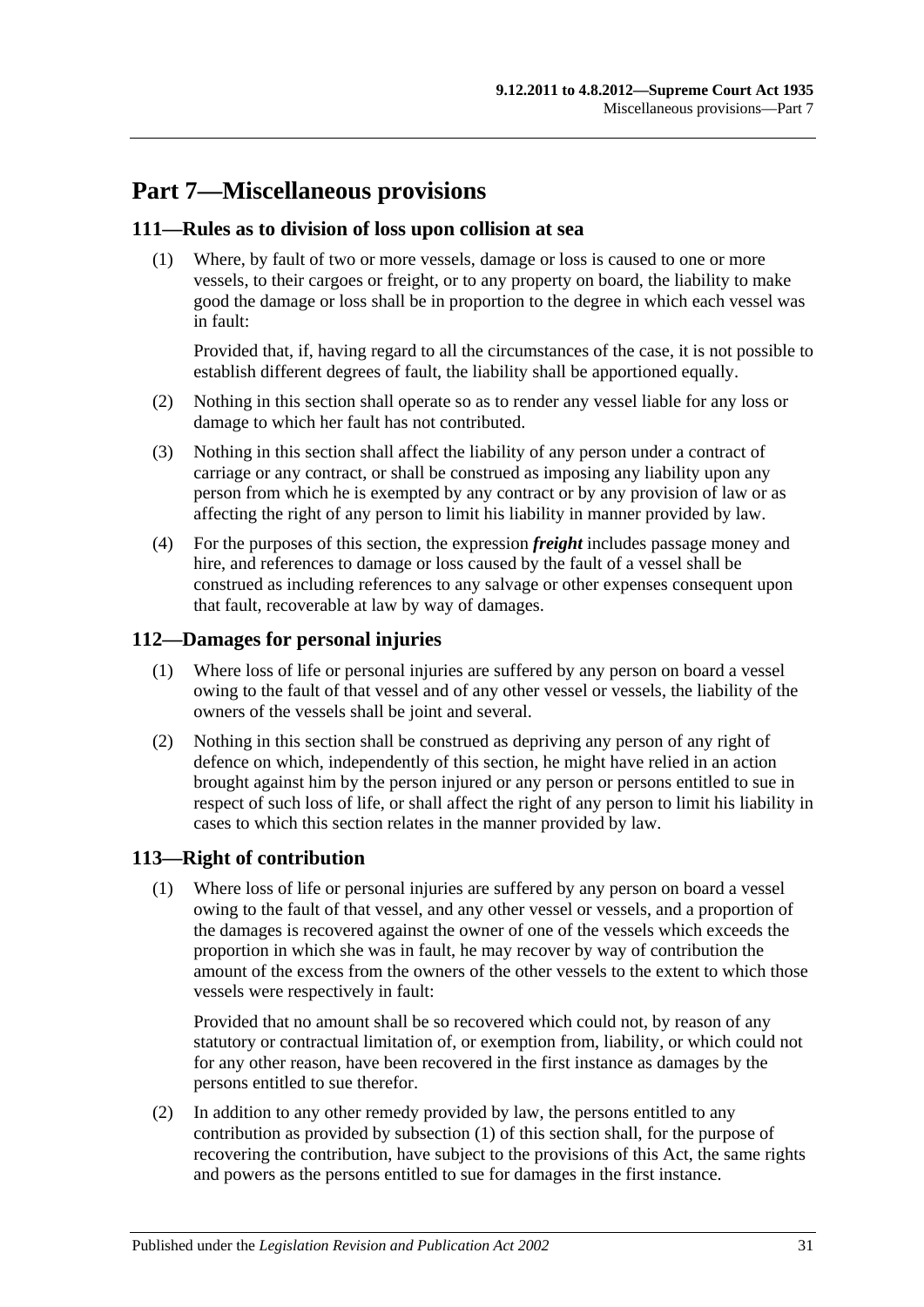## <span id="page-31-0"></span>**114—Interest on judgement debts**

- (1) All money, including costs, payable under any judgment or order shall bear interest at the rate from time to time prescribed by the rules of court.
- (2) The interest shall be computed from the following times:
	- (a) in the case of money other than taxed costs, from the time specified in the judgment or order, and if no time is so specified from the date of the judgment or order:
	- (b) in the case of taxed costs, from the date of the certificate of the taxing officer by whom the costs were taxed or an earlier date specified by the taxing officer in the certificate.

### <span id="page-31-1"></span>**117—Orders to bring prisoners for examination**

- (1) Any sheriff, gaoler, or other officer, having the custody of any prisoner, whose evidence is required in any action, trial, or proceeding, civil or criminal, shall upon receiving an order of a judge for that purpose, take such prisoner for examination before the court, or any judge thereof, or before any official or arbitrator or other person appointed to take any examination.
- (2) Such an order may be obtained upon affidavit by the party requiring the attendance of such prisoner, and shall set forth the time when and place where such prisoner is to be taken for the purpose of the examination.
- (3) The officer so ordered as aforesaid shall be entitled to be paid the like travelling and other expenses, and compensation for loss of time, as upon attendance at a trial.

#### <span id="page-31-2"></span>**118—Legal process**

- (1) Any process of the court may be issued, served or executed on a Sunday as well as any other day.
- (2) The validity of process is not affected by the fact that the person who issued it dies or ceases to hold office.

#### <span id="page-31-5"></span><span id="page-31-3"></span>**118A—Service**

- (1) If it is not practicable to serve any process, notice or other document relating to civil or criminal proceedings in the manner otherwise prescribed or contemplated by law, the court may, by order—
	- (a) provide for service by post; or
	- (b) make any other provision that may be necessary or desirable for service.
- (2) Any process, notice or other document served in accordance with an order under [subsection](#page-31-5) (1) will, despite any other law, be taken to have been duly served.

#### <span id="page-31-4"></span>**119—Suitors' funds to vest in master**

All suitors' funds shall be vested in the registrar on behalf of the court and shall be dealt with by him in accordance with this Act and the rules of court, and any order of the court or a judge.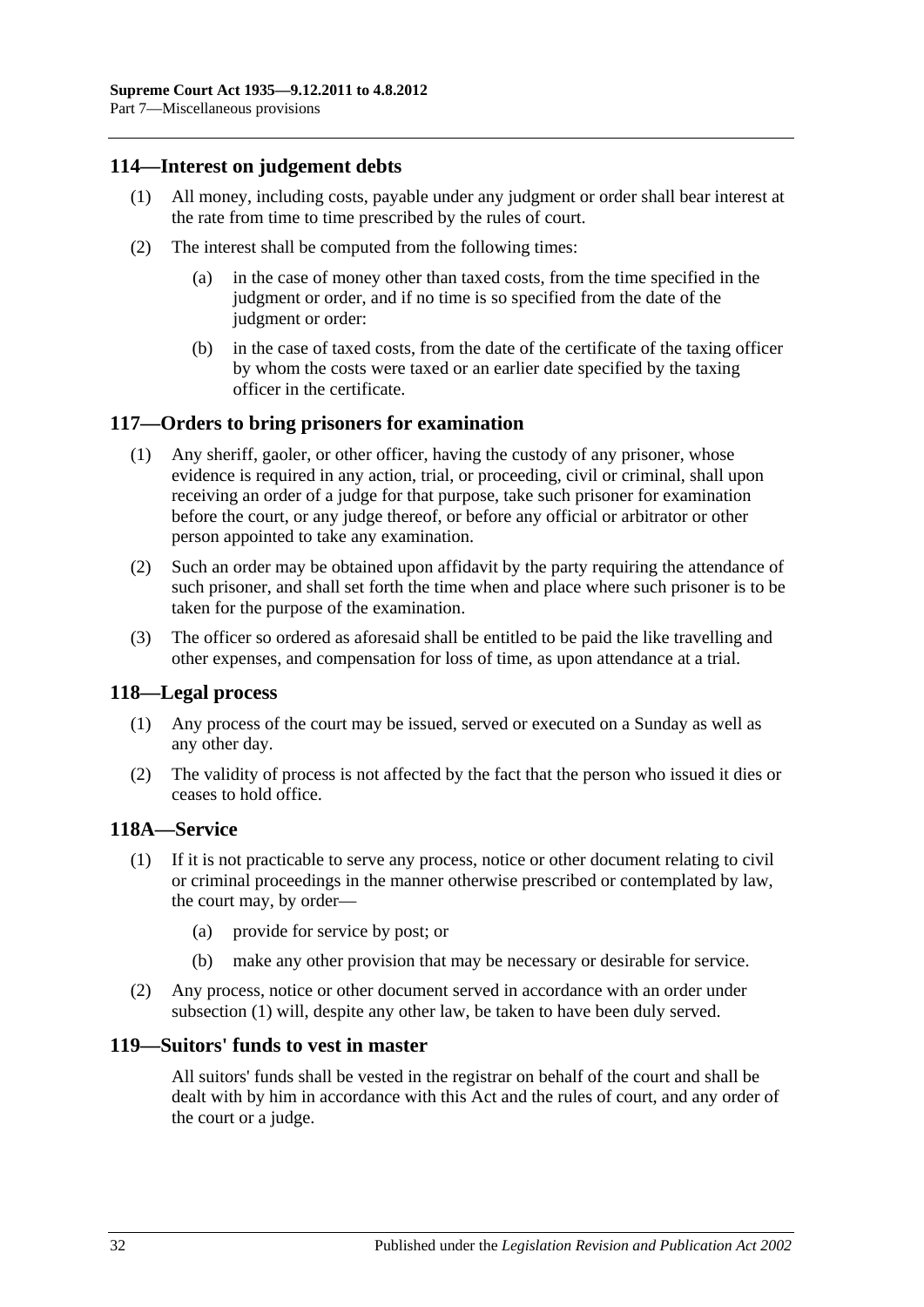#### <span id="page-32-0"></span>**120—Securities in court**

All securities standing in court or at any time deposited in court shall be held by the registrar in trust to apply the same in accordance with law.

## <span id="page-32-1"></span>**121—Liability of Treasurer for default of master**

- (1) The Treasurer shall be liable to make good to the suitors of the court all suitors' funds and securities in court, and for that purpose may by authority of this Act, and without any further appropriation, make any necessary payments out of the general revenue of the State.
- (2) If the Chief Justice certifies to the Treasurer in writing that the registrar has failed to pay any money in court or to transfer or deliver any securities in court required by law or by any order of the court to be paid, transferred, or delivered by him, or has been guilty of any default with respect to any such money or securities, the Treasurer shall pay out of the general revenue to such persons as are named by the Chief Justice in the certificate, such sums as the Chief Justice certifies in writing to be required for the purpose of paying the money so required to be paid or of replacing the securities so required to be transferred or delivered, or of making good such default.

## <span id="page-32-2"></span>**122—Banking and investment of suitors' funds**

- (1) All suitors' funds shall, as soon as practicable after payment into, or deposit in court, be paid into the Treasury or an ADI in Adelaide.
- (2) Such funds or such part thereof as the rules direct shall be invested in such manner and at such times as the rules of court prescribe.
- (3) The interest or other income from such investment shall be dealt with as prescribed by rules of court.
- (4) Until rules of court are made under this section the law and practice relating to the deposit, payment, delivery and transfer in into and out of court of suitors' funds and securities which belong to suitors, shall continue as at the commencement of this Act.

#### <span id="page-32-3"></span>**123—Investments made under order of the court**

Any money in court which under the rules of court or under the order of the court is required to be laid out in any particular investment shall be so laid out notwithstanding anything in this Act.

#### <span id="page-32-4"></span>**124—Validity of payments etc pursuant to rules of court**

All acts done by the registrar with reference to funds in court pursuant to and in accordance with rules of court shall be as valid and effectual as if they had been done in pursuance of an order of the court.

#### <span id="page-32-5"></span>**125—Remittances by post**

Where by rules of court the registrar is authorised to make payments of money to persons entitled thereto upon their request by transmitting to them by post crossed cheques or other documents intended to enable them to obtain payment of the sums expressed therein, the posting of a letter containing the cheque or document and addressed to the person entitled thereto at the address given by him in his request shall, as respects the liability of the registrar and of the Treasurer respectively, be equivalent to the delivery of the cheque or document to that person himself.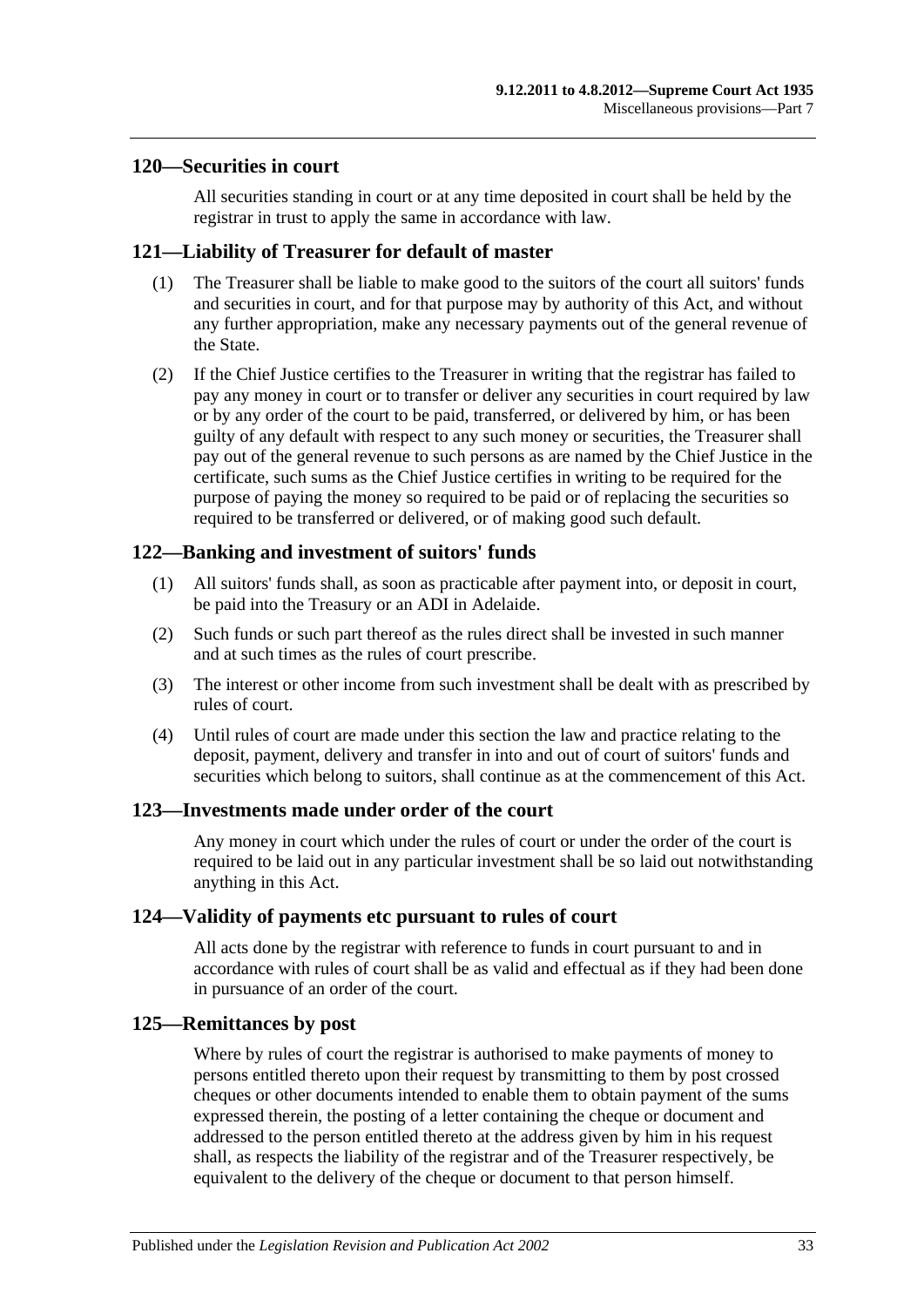## <span id="page-33-0"></span>**126—Power to appoint deputies**

In [sections](#page-32-0) 120 to 126, inclusive, the term registrar shall not include an acting registrar, but the registrar may do any act, sign or execute any instrument and exercise any authority required or authorised to be done, signed, executed, or exercised by him in relation to suitors' funds, by a deputy of the registrar appointed by the Chief Justice.

#### <span id="page-33-1"></span>**126A—Trials of sexual offences involving children to be given priority**

- (1) The court will give the necessary directions to ensure that a trial of a sexual offence where the alleged victim of the offence is a child is given priority over any less urgent criminal trial and is dealt with as expeditiously as the proper administration of justice allows.
- (2) In this section—

*sexual offence* means—

- (a) rape; or
- (b) indecent assault; or
- (c) any offence involving unlawful sexual intercourse or an act of gross indecency; or
- (d) incest; or
- (e) any offence involving sexual exploitation or abuse of a child, or exploitation of a child as an object of prurient interest; or
- (f) any attempt to commit, or assault with intent to commit, any of the offences referred to in a preceding paragraph.

#### <span id="page-33-2"></span>**127—Rules of Court**

The judges may make rules of court in accordance with the provisions for making rules of court contained in this Act for regulating—

- (a) the deposit, payment, delivery and transfer in, into, and out of court of money and securities which belong to suitors or are otherwise capable of being deposited in or paid or transferred into court or under the custody of the court; and
- (b) the investment of and other dealings with money and securities in court; and
- (c) the disposal of the interest or other income from such investments; and
- (d) the execution of the orders of the court and the powers and duties of the registrar with reference to such money and securities; and
- (e) any other matters incidental to or connected with the matters previously mentioned in this section.

### <span id="page-33-3"></span>**128—Payment to the Treasurer of unclaimed suitors' funds**

- (1) In the month of July in every year the registrar shall pay to the Treasurer, as part of the general revenue of the State, all suitors' funds which, on the first day of that month, have been unclaimed for the period of six years next preceding.
- (2) Such moneys shall not be afterwards claimable from the Treasurer unless the court otherwise orders.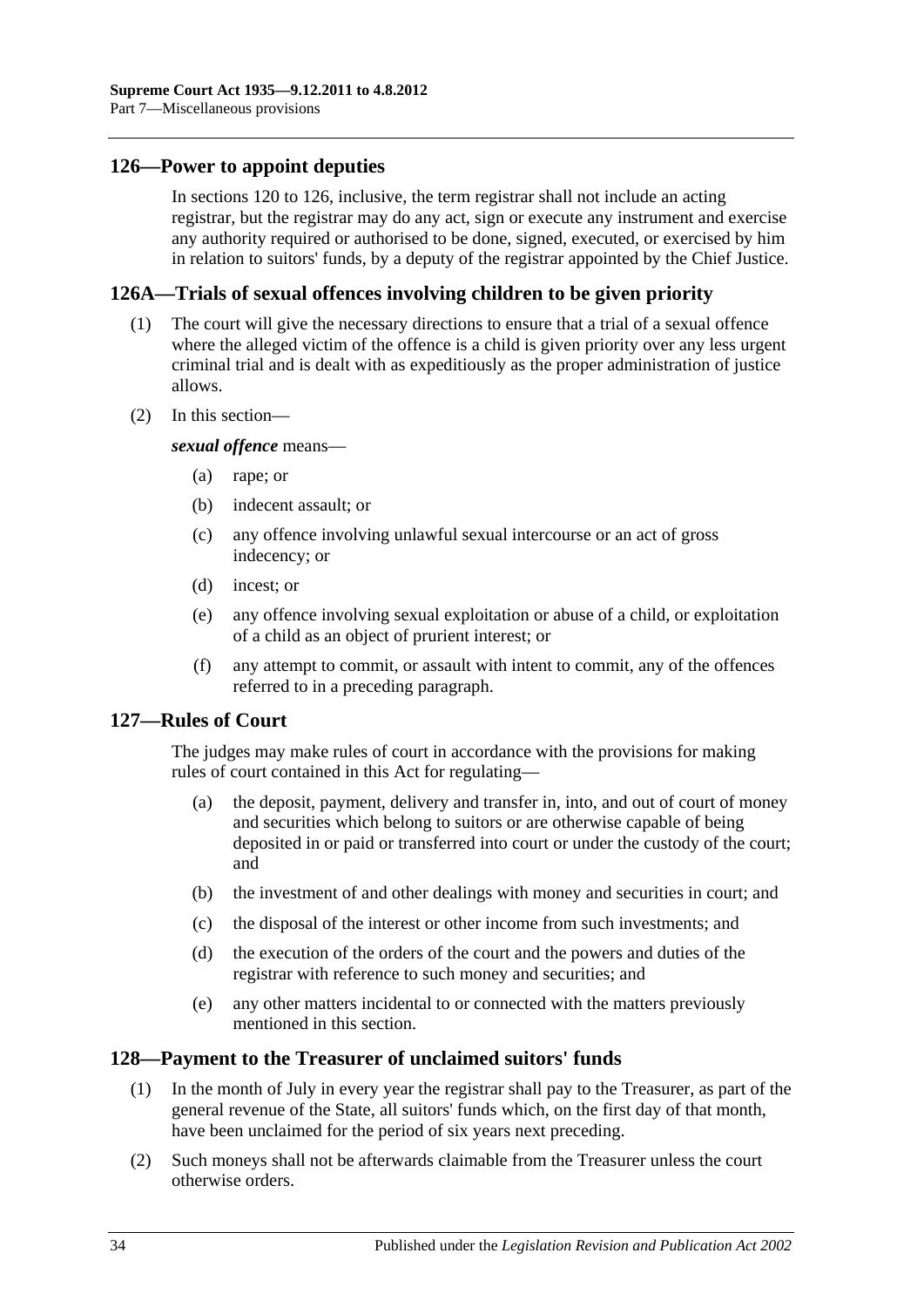## <span id="page-34-0"></span>**129—Party subsequently claiming may petition the Supreme Court etc**

- (1) If at any time after any such money has been so paid to the Treasurer, any person applies to the court, by summons, for the payment to him of that money or any part thereof, and the court is satisfied upon affidavit or other sufficient evidence adduced that the applicant is entitled to the whole or any part of the money claimed by him, the court shall make an order for payment of the sum to which the applicant is entitled, with or without such additional amount as would have accrued (whether as interest or otherwise) had that sum been retained by the court from the time when it was paid to the Treasurer to the time of the court order.
- (2) On any such order being served on the Treasurer he shall issue and pay the money mentioned in the order to the persons to whom it is payable by virtue of the order, and the receipt of any person to whom any such money is so paid shall be a full and valid discharge for the sum stated in the receipt to have been received.

### <span id="page-34-1"></span>**130—Court fees**

- (1) The Governor may, by regulation, prescribe and provide for the payment of fees in respect of proceedings in the court, or any step in such proceedings.
- (2) The court may remit or reduce a fee on account of the poverty of the party by whom the fee is payable or for any other proper reason.

#### <span id="page-34-2"></span>**131—Accessibility of evidence**

- (1) Subject to this section, the court must, on application by any member of the public, allow the applicant to inspect or obtain a copy of—
	- (aa) any process relating to proceedings and forming part of the court's records;
	- (a) a transcript of evidence taken by the court in any proceedings;
	- (b) any documentary material admitted into evidence in any proceedings;
	- (c) a transcript of submissions by counsel;
	- (d) a transcript of the judge's summing up or directions to the jury, in a trial by jury:
	- (e) a transcript of reasons for judgment (including remarks made by the court on passing sentence);
	- (f) a judgment or order given or made by the court.
- <span id="page-34-3"></span>(2) A member of the public may inspect or obtain a copy of the following material only with the permission of the court:
	- (a) material that was not taken or received in open court;
	- (b) material that the court has suppressed from publication;
	- (ba) sensitive material in the custody of the court;
	- (c) material placed before the court during sentencing proceedings (including material furnished under section 7 of the *[Criminal Law \(Sentencing\)](http://www.legislation.sa.gov.au/index.aspx?action=legref&type=act&legtitle=Criminal%20Law%20(Sentencing)%20Act%201988)  Act [1988](http://www.legislation.sa.gov.au/index.aspx?action=legref&type=act&legtitle=Criminal%20Law%20(Sentencing)%20Act%201988)*);
	- (d) documentary material filed in connection with a preliminary examination;
	- (e) a transcript of any oral evidence taken at a preliminary examination;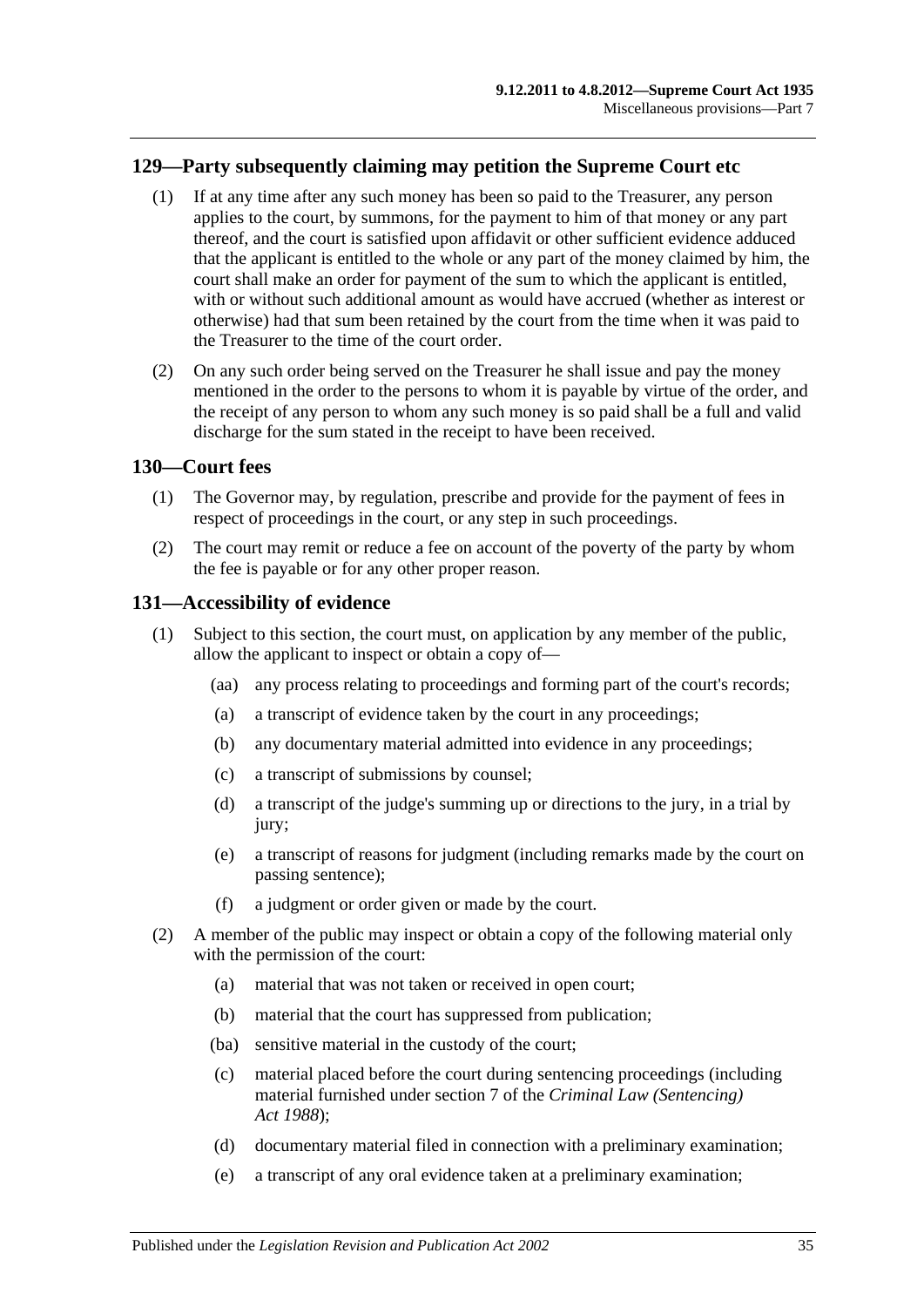- (f) a photograph, slide, film, video tape, audio tape or other form of recording from which a visual image or sound can be produced;
- (fa) a report prepared to assist the court in determining a person's eligibility for, or progress in, an intervention program (within the meaning of the *[Bail Act](http://www.legislation.sa.gov.au/index.aspx?action=legref&type=act&legtitle=Bail%20Act%201985) 1985* or the *[Criminal Law \(Sentencing\) Act](http://www.legislation.sa.gov.au/index.aspx?action=legref&type=act&legtitle=Criminal%20Law%20(Sentencing)%20Act%201988) 1988* or the *Intervention Orders (Prevention of Abuse) Act 2009*);
- (g) material of a class prescribed by the regulations.
- (3) The court may permit inspection or copying of material referred to in [subsection](#page-34-3) (2) subject to any of the following conditions:
	- (a) a condition that material that is sensitive material will be available for examination under the supervision of the court at a place specified in the notice and at a time to be arranged;
	- (b) a condition limiting the publication or use of the material;
	- (c) any other condition that the court considers appropriate.
- (4) A decision by the court on an application under this section is administrative and is final and not subject to any form of review.
- (5) The court may charge a fee, fixed by regulation, for inspection or copying of material under this section.
- (6) In this section—

*sensitive material*—see section 67H of the *[Evidence Act](http://www.legislation.sa.gov.au/index.aspx?action=legref&type=act&legtitle=Evidence%20Act%201929) 1929*.

## <span id="page-35-0"></span>**Schedule—Acts repealed**

| Number and year<br>of Act | Short or long title of Act                                                                                                                                                                                                                                                                                                                                                                                                                                                  | <b>Extent of repeal</b>                            |
|---------------------------|-----------------------------------------------------------------------------------------------------------------------------------------------------------------------------------------------------------------------------------------------------------------------------------------------------------------------------------------------------------------------------------------------------------------------------------------------------------------------------|----------------------------------------------------|
| 15 of 1842                | An Act to regulate the Appointment and the Duties of the<br>Sheriff of the Province of South Australia                                                                                                                                                                                                                                                                                                                                                                      | The whole                                          |
| 3 of 1843                 | An Ordinance to amend an Ordinance intituled "An Act to<br>regulate the Appointment and Duties of the Sheriff of the<br>Province of South Australia"                                                                                                                                                                                                                                                                                                                        | The whole                                          |
| 9 of 1845                 | An Ordinance for adopting in South Australia certain parts of<br>an Act made and passed in the Imperial Parliament which was<br>held in the First and Second Years of the Reign of Her present<br>Majesty intituled "An Act for abolishing Arrest on mesne<br>Process in Civil Actions, except in certain cases; for extending<br>the remedies of Creditors against the property of Debtors; and<br>for amending the laws for the relief of Insolvent Debtors in<br>England | The whole                                          |
| 14 of 1845                | An Ordinance to provide for the performance of certain matters The whole<br>in the Supreme Court during the occasional absence of the<br>Judge at a distance from Adelaide                                                                                                                                                                                                                                                                                                  |                                                    |
| 20 of 1852                | An Act to enable the Sheriff to appoint a Deputy to perform the The whole<br>Duties of his Office, and to abolish the Poundage now payable<br>on taking the body in execution                                                                                                                                                                                                                                                                                               |                                                    |
| 5 of 1853                 | Supreme Court Procedure Amendment Act                                                                                                                                                                                                                                                                                                                                                                                                                                       | The whole except sections<br>$162-172$ , inclusive |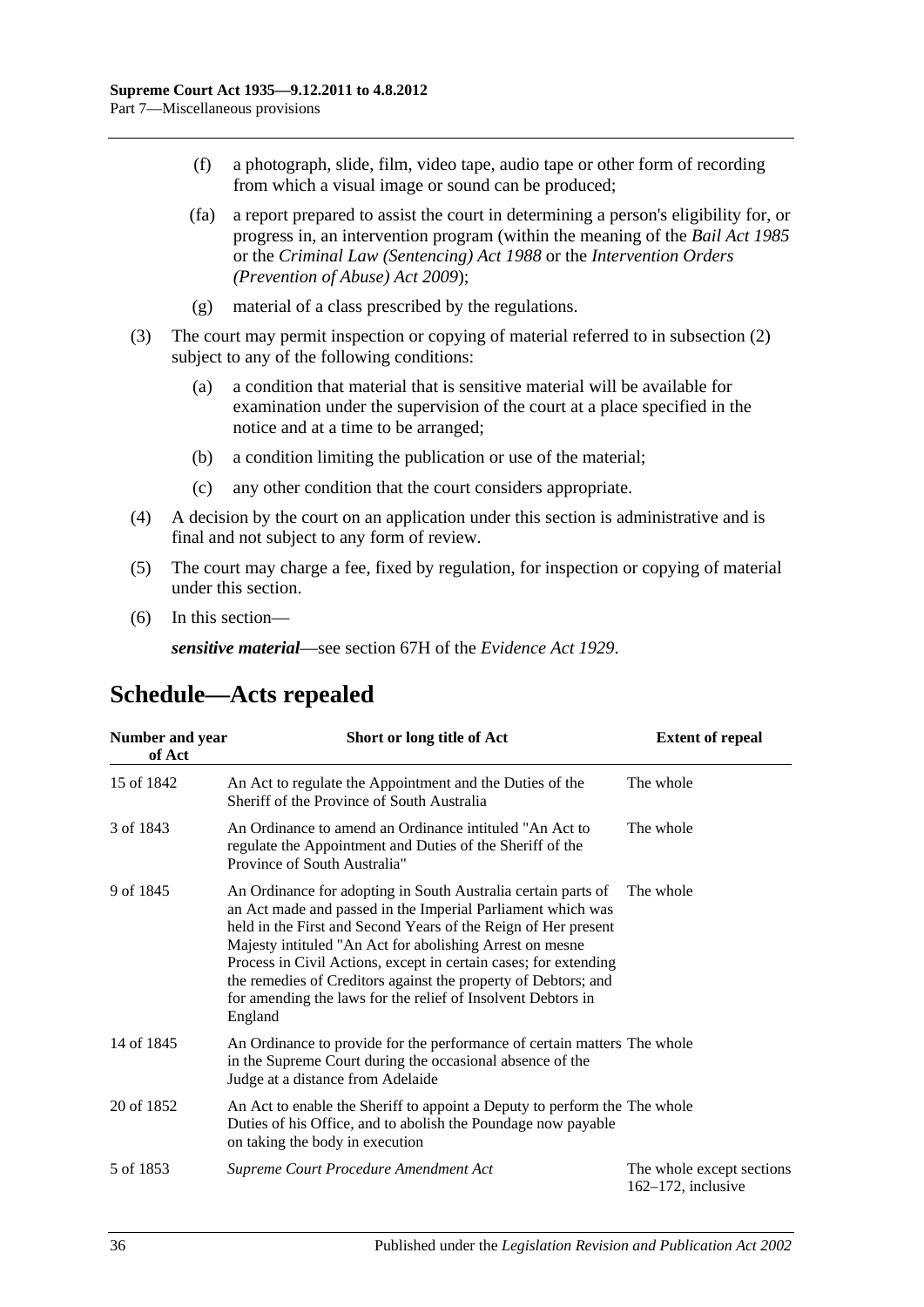| Number and year<br>of Act | Short or long title of Act                                                                                                                                                                                                                                                                                     | <b>Extent of repeal</b>                        |
|---------------------------|----------------------------------------------------------------------------------------------------------------------------------------------------------------------------------------------------------------------------------------------------------------------------------------------------------------|------------------------------------------------|
| 6 of 1853                 | An Act to give relief to Persons having Claims against the<br>Local Government of South Australia by authorising them to try<br>the validity of such Claims in a Court of Law or Equity                                                                                                                        | The whole                                      |
| 24 of 1855–6              | The Supreme Court Procedure Act 1855                                                                                                                                                                                                                                                                           | The whole                                      |
| 30 of $1855 - 6$          | An Act to facilitate Actions against Persons absent from the<br>colony and against persons sued as Joint Contractors                                                                                                                                                                                           |                                                |
| 31 of 1855–6              | An Act to consolidate the several Ordinances relating to the<br>establishment of the Supreme Court of the Province of South<br>Australia                                                                                                                                                                       | The whole                                      |
| 4 of 1858                 | The Summary Procedure on Bills of Exchange Act 1858                                                                                                                                                                                                                                                            | The whole                                      |
| 5 of 1858                 | Supreme Court Procedure Further Amendment Act of 1858                                                                                                                                                                                                                                                          | The whole                                      |
| 13 of 1858                | The Third Judge and District Courts                                                                                                                                                                                                                                                                            | The whole                                      |
| 23 of 1859                | An Act to provide for the appointment of Commissioners to<br>take Affidavits as well in South Australia as elsewhere, to be<br>made use of in the Supreme Court of South Australia and for<br>the more easy Administration of Oaths to persons appointed to<br>act as Justices of the Peace in South Australia | The whole                                      |
| 5 of 1861                 | An Act to amend the Laws regulating the Court of Appeals of<br>the Province of South Australia, and to extend the Powers<br>thereof                                                                                                                                                                            | The whole                                      |
| 3 of 1862                 | The Common Law Procedure Act 1862                                                                                                                                                                                                                                                                              | The whole, except<br>sections $1, 2$ , and $3$ |
| 15 of 1865                | The Court of Appeals Amendment Act 1865                                                                                                                                                                                                                                                                        | The whole                                      |
| 12 of 1865–6              | An Act to provide for the more speedy administration of justice The whole<br>by means of the Supreme Court                                                                                                                                                                                                     |                                                |
| 2 of 1866                 | An Act to protect certain persons from actions by reason of<br>their being elected to Parliament while members of the Court of<br>Appeals                                                                                                                                                                      | The whole                                      |
| 7 of 1866                 | An Act to regulate and amend the Practice and Procedure of the The whole, except<br>Supreme Court of the Province of South Australia in its<br>Revenue Jurisdiction                                                                                                                                            | sections 15 and 26                             |
| 20 of 1866-7              | The Equity Act 1866                                                                                                                                                                                                                                                                                            | The whole, except<br>sections 150 and 151      |
| 8 of 1867                 | Supreme Court Act 1867                                                                                                                                                                                                                                                                                         | The whole                                      |
| 6 of 1868-9               | An Act to repeal Act No. 11 of 1866–7 intituled "An Act to<br>amend The Third Judge and Districts Courts Act, and for other<br>purposes" and to make further provision for the trial of Causes,<br>and trial of Offences at places remote from the Supreme Court                                               | The whole                                      |
| 7 of 1868-9               | An Act to amend the "Supreme Court Act 1867"                                                                                                                                                                                                                                                                   | The whole                                      |
| 23 of 1870–71             | An Act to fix the tenure of office of the Primary Judge in<br>Equity, and to provide for the performance of the duties of the<br>office of Primary Judge in Equity in certain cases                                                                                                                            | The whole                                      |
| 28 of 1873                | An Act to increase the salaries of the Judges of the Supreme<br>Court, and of certain officers of the Civil Service of the<br>Province of South Australia                                                                                                                                                      | The whole                                      |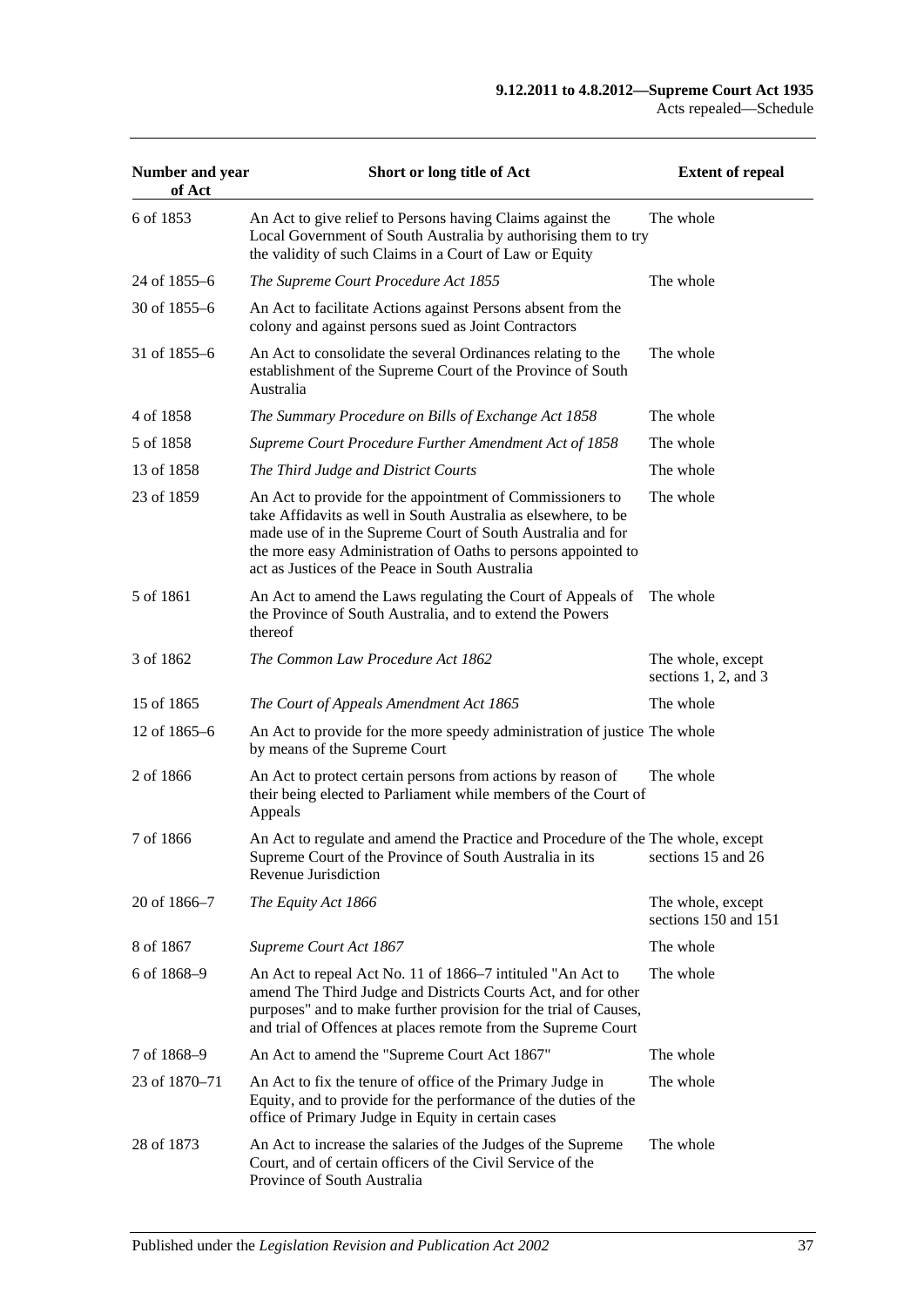#### **Supreme Court Act 1935—9.12.2011 to 4.8.2012** Schedule—Acts repealed

| Number and year<br>of Act | Short or long title of Act                                                                 | <b>Extent of repeal</b>                                           |
|---------------------------|--------------------------------------------------------------------------------------------|-------------------------------------------------------------------|
| 116 of 1878               | Supreme Court Act 1878                                                                     | The whole, except<br>paragraphs I-VII,<br>inclusive, of section 6 |
| 120 of 1878               | An Act to amend "The Equity Act 1866"                                                      | The whole                                                         |
| 286 of 1883               | An Act to amend "The Third Judge and District Courts Act"<br>and the Act No. 6 of $1868-9$ | The whole                                                         |
| 514 of 1891               | The Suitors Unclaimed Funds Act 1891                                                       | The whole                                                         |
| 1358 of 1919              | Fourth Judge Act 1919                                                                      | The whole                                                         |
| 1564 of 1923              | <b>Acts Interpretation Act Amendment Act 1923</b>                                          | The whole                                                         |
| 1739 of 1926              | Supreme Court Act Amendment Act 1926                                                       | The whole                                                         |
| 1761 of 1926              | Fifth Judge Act 1926                                                                       | The whole                                                         |
| 1864 of 1928              | Supreme Court Act 1928                                                                     | The whole                                                         |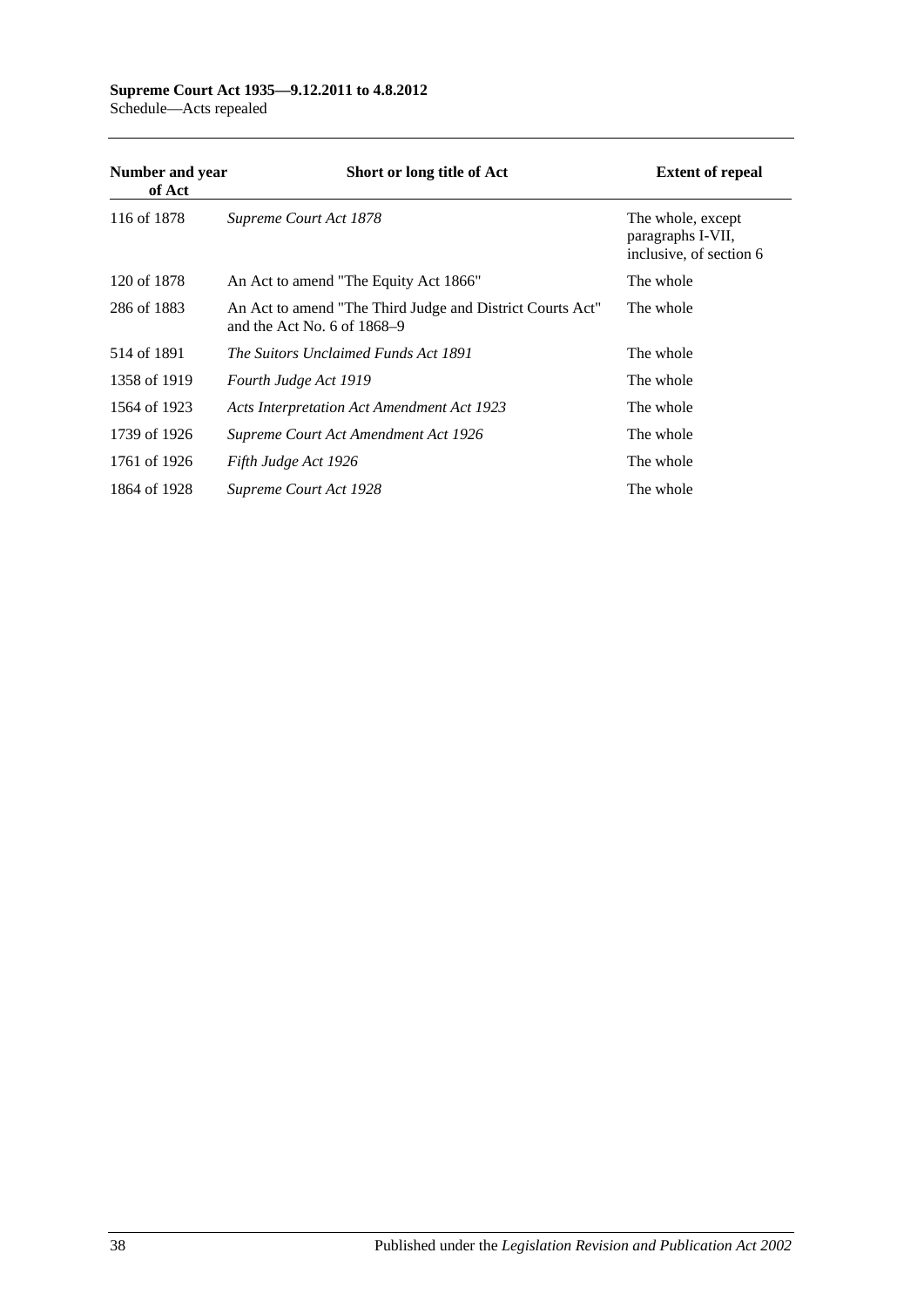# <span id="page-38-0"></span>**Legislative history**

## **Notes**

- Amendments of this version that are uncommenced are not incorporated into the text.
- Please note—References in the legislation to other legislation or instruments or to titles of bodies or offices are not automatically updated as part of the program for the revision and publication of legislation and therefore may be obsolete.
- Earlier versions of this Act (historical versions) are listed at the end of the legislative history.
- For further information relating to the Act and subordinate legislation made under the Act see the Index of South Australian Statutes or www.legislation.sa.gov.au.

## **Principal Act and amendments**

New entries appear in bold.

| Year No |      | Title                                                      | Assent     | Commencement                       |
|---------|------|------------------------------------------------------------|------------|------------------------------------|
| 1935    | 2253 | Supreme Court Act 1935                                     | 21.12.1935 | 1.11.1937 (Gazette 25.3.1937 p646) |
| 1936    | 2293 | <b>Statute Law Revision Act 1936</b>                       | 8.10.1936  | 8.10.1936                          |
| 1944    | 38   | Supreme Court Act Amendment<br>Act 1944                    | 14.12.1944 | 14.12.1944                         |
| 1947    | 33   | Supreme Court Act Amendment<br>Act 1947                    | 4.12.1947  | 4.12.1947                          |
| 1951 6  |      | <b>Supreme Court Act Amendment</b><br>Act 1951             | 6.9.1951   | 1.7.1951: s4                       |
| 1952    | -13  | Supreme Court Act Amendment<br>Act 1952                    | 16.10.1952 | 16.10.1952                         |
| 1953 45 |      | Supreme Court Act Amendment<br>Act 1953                    | 17.12.1953 | 17.12.1953                         |
| 1955    | 3    | Statutes Amendment (Public Salaries) 23.6.1955<br>Act 1955 |            | $1.6.1955$ : s 16(2)               |
| 1955    | -12  | Supreme Court Act Amendment<br>Act 1955                    | 30.9.1955  | 30.9.1955                          |
| 1958    | -41  | Supreme Court Act Amendment<br>Act 1958                    | 27.11.1958 | $1.7.1958$ : s 4                   |
| 1960    | 67   | Supreme Court Act Amendment<br>Act 1960                    | 24.11.1960 | 24.11.1960                         |
| 1960    | 71   | Supreme Court Act Amendment Act<br>$(No. 2)$ 1960          | 1.12.1960  | 1.12.1960                          |
| 1962    | - 52 | Supreme Court Act Amendment<br>Act 1962                    | 15.11.1962 | 15.11.1962                         |
| 1963    | 29   | Supreme Court Act Amendment<br>Act 1963                    | 21.11.1963 | 21.11.1963                         |
| 1965    | - 9  | Supreme Court Act Amendment<br>Act 1965                    | 23.9.1965  | 23.9.1965                          |
| 1965    | 49   | Supreme Court Act Amendment Act<br>$(No. 2)$ 1965          | 9.12.1965  | 9.12.1965                          |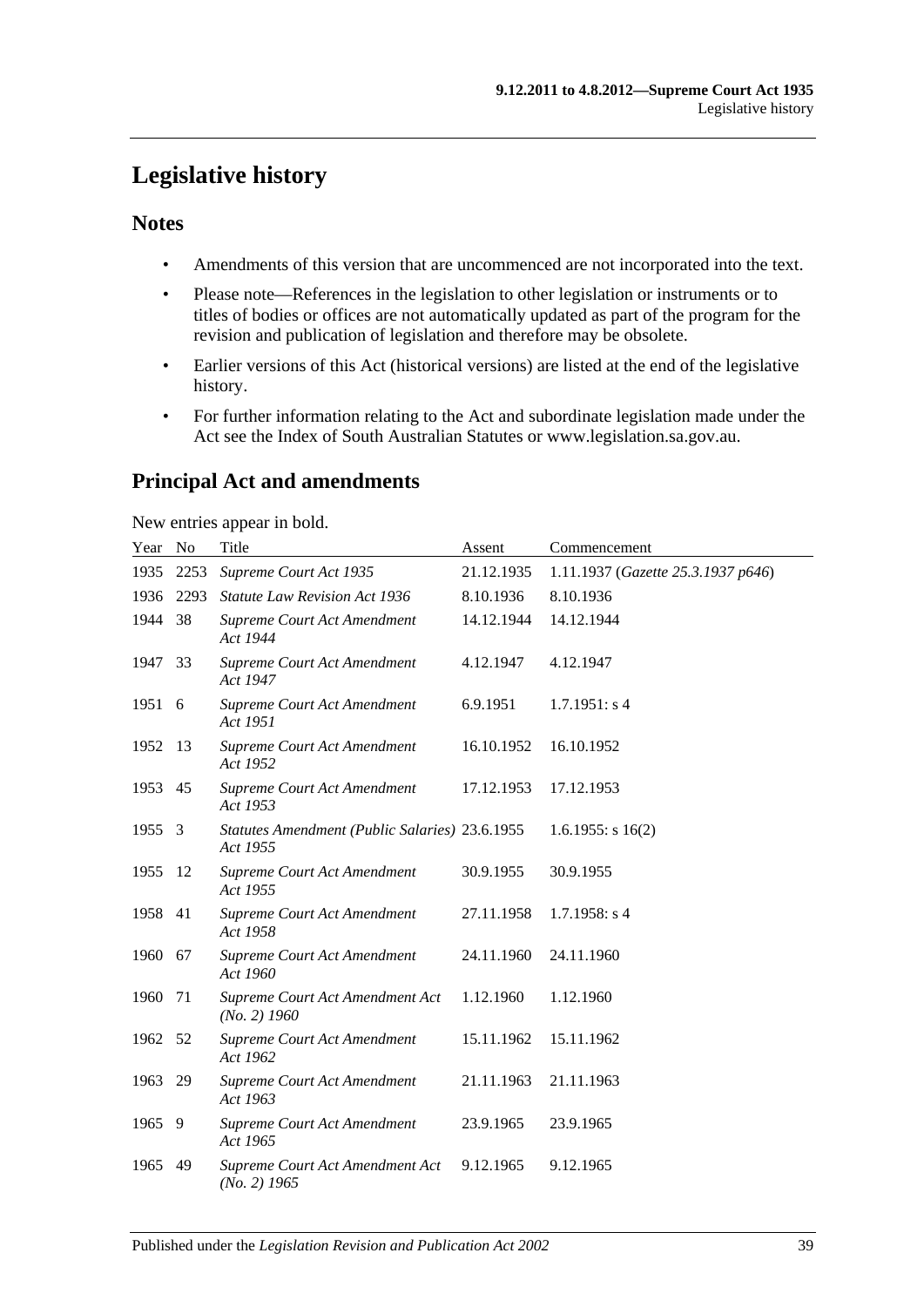| 1966 85 |     | Supreme Court Act Amendment Act<br>$(No. 1)$ 1966                              | 1.12.1966  | 12.1.1967 (Gazette 12.1.1967 p51)     |
|---------|-----|--------------------------------------------------------------------------------|------------|---------------------------------------|
| 1967    | 9   | Supreme Court Act Amendment<br>Act 1967                                        | 30.3.1967  | 30.3.1967                             |
| 1967    | 21  | Supreme Court Act Amendment Act<br>$(No. 2)$ 1967                              | 13.4.1967  | 22.6.1967 (Gazette 22.6.1967 p1850)   |
| 1969    | 10  | Supreme Court Act Amendment<br>Act 1969                                        | 27.2.1969  | 27.2.1969                             |
| 1969    | 22  | Supreme Court Act Amendment Act<br>$(No. 2)$ 1969                              | 26.6.1969  | 26.6.1969                             |
| 1969    | 62  | Supreme Court Act Amendment Act<br>$(No. 3)$ 1969                              | 4.12.1969  | 21.5.1970 (Gazette 21.5.1970 p1842)   |
| 1970    | 14  | Supreme Court Act Amendment<br>Act 1970                                        | 17.9.1970  | 17.9.1970                             |
| 1970    | 16  | Supreme Court Act Amendment Act<br>$(No. 2)$ 1970                              | 17.9.1970  | 17.9.1970                             |
| 1970    | 58  | Supreme Court Act Amendment Act<br>(No. 3) 1970                                | 10.12.1970 | 1.1.1971 (Gazette 10.12.1970 p2646)   |
| 1971    | 30  | Judges' Pensions Act 1971                                                      | 22.4.1971  | 1.5.1971 (Gazette 22.4.1971 p2186)    |
| 1971    | 49  | Supreme Court Act Amendment<br>Act 1971                                        | 26.8.1971  | 26.8.1971                             |
| 1972    | -39 | Statutes Amendment (Judges' Salaries)13.4.1972<br>Act 1972                     |            | 13.4.1972                             |
| 1972    | 40  | Supreme Court Act Amendment<br>Act 1972                                        | 13.4.1972  | 9.11.1972 (Gazette 9.11.1972 p2254)   |
| 1972    | 41  | Crown Proceedings Act 1972                                                     | 20.4.1972  | 14.12.1972 (Gazette 14.12.1972 p2630) |
| 1974    | 8   | Statutes Amendment (Judges' Salaries)21.3.1974<br>Act 1974                     |            | 21.3.1974                             |
| 1974    | -12 | Supreme Court Act Amendment<br>Act 1974                                        | 28.3.1974  | 20.6.1974 (Gazette 20.6.1974 p2450)   |
| 1975    | 18  | Statutes Amendment (Judges' Salaries) 27.3.1975<br>Act 1975                    |            | 27.3.1975                             |
| 1975    | 24  | <b>Statute Law Revision Act 1975</b>                                           | 27.3.1975  | 27.3.1975                             |
| 1978 67 |     | Supreme Court Act Amendment<br>Act 1978                                        | 26.10.1978 | 6.7.1992 (Gazette 2.7.1992 p209)      |
| 1978    | 82  | Sheriff's Act 1978                                                             | 30.11.1978 | 6.7.1992 (Gazette 2.7.1992 p209)      |
| 1980    | 53  | Supreme Court Act Amendment<br>Act 1980                                        | 3.7.1980   | 3.7.1980                              |
| 1981    | 34  | <b>Statutes Amendment (Administration</b><br>of Courts and Tribunals) Act 1981 | 19.3.1981  | 1.7.1981 (Gazette 25.6.1981 p1896)    |
| 1982    | 82  | Supreme Court Act Amendment<br>Act 1982                                        | 16.9.1982  | 16.9.1982                             |
| 1982    | 92  | <b>Judicial Remuneration Act 1982</b>                                          | 14.10.1982 | 28.10.1982 (Gazette 28.10.1982 p1214) |
| 1983    | 2   | Supreme Court Act Amendment<br>Act 1983                                        | 14.4.1983  | 14.4.1983                             |
| 1983    | 73  | Supreme Court Act Amendment Act<br>$(No. 2)$ 1983                              | 3.11.1983  | 3.11.1983                             |
| 1984    | 56  | Statutes Amendment (Oaths and<br>Affirmations) Act 1984                        | 24.5.1984  | 1.7.1984 (Gazette 28.6.1984 p1897)    |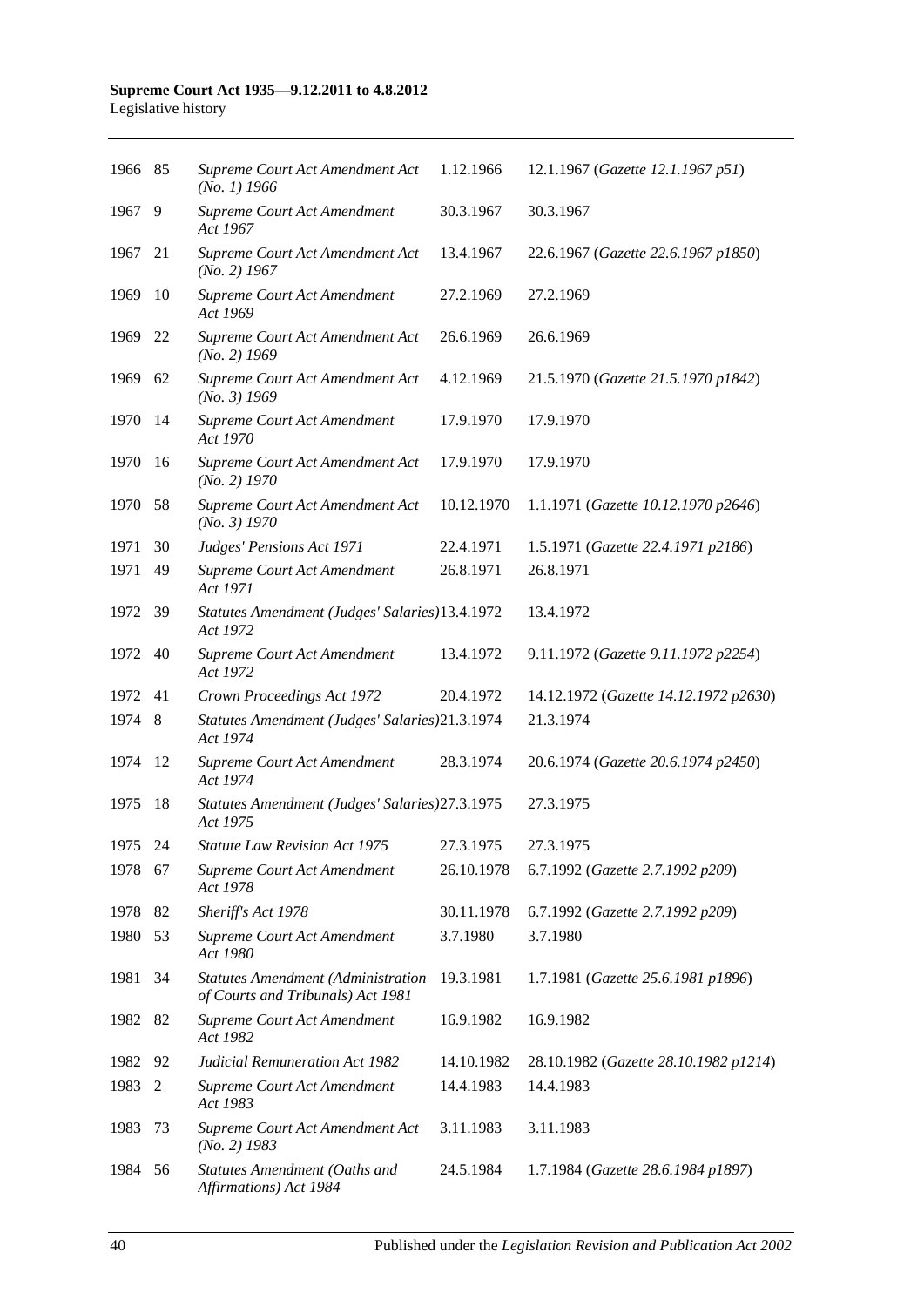| 1985    | 6   | Statutes Amendment (Bail) Act 1985                                         | 7.3.1985   | 7.7.1985 (Gazette 9.5.1985 p1398)                                                                                                                                                                                                                   |
|---------|-----|----------------------------------------------------------------------------|------------|-----------------------------------------------------------------------------------------------------------------------------------------------------------------------------------------------------------------------------------------------------|
| 1985    | 59  | <b>Statutes Amendment (Remuneration)</b><br>Act 1985                       | 30.5.1985  | 13.6.1985 (Gazette 13.6.1985 p2132)                                                                                                                                                                                                                 |
| 1985    | 70  | <b>Statutes Amendment (Courts)</b><br>Act 1985                             | 6.6.1985   | 1.8.1985 (Gazette 11.7.1985 p92)                                                                                                                                                                                                                    |
| 1986    | 102 | <b>Commercial Arbitration Act 1986</b>                                     | 18.12.1986 | 9.7.1987 (Gazette 9.7.1987 p57)                                                                                                                                                                                                                     |
| 1987    | 80  | Supreme Court Act Amendment<br>Act 1987                                    | 19.11.1987 | 19.11.1987                                                                                                                                                                                                                                          |
| 1988    | 95  | Judicial Administration (Auxiliary<br>Appointments and Powers) Act 1988    | 15.12.1988 | 15.12.1988                                                                                                                                                                                                                                          |
| 1991    | 33  | <b>Statutes Amendment</b><br>(Attorney-General's Portfolio)<br>Act 1991    | 24.4.1991  | 6.6.1991 (Gazette 6.6.1991 p1776)                                                                                                                                                                                                                   |
| 1991    | 49  | <b>Director of Public Prosecutions</b><br>Act 1991                         | 21.11.1991 | 6.7.1992 (Gazette 25.6.1992 p1869)                                                                                                                                                                                                                  |
| 1991    | 69  | <b>Statutes Repeal and Amendment</b><br>(Courts) Act 1991                  | 12.12.1991 | 6.7.1992 (Gazette 2.7.1992 p209)                                                                                                                                                                                                                    |
| 1993    | 62  | <b>Statutes Amendment (Courts)</b><br>Act 1993                             | 27.5.1993  | Pt 2 (s 5)-1.7.1993 (Gazette 24.6.1993<br>p2047); Pt 2 (s 4)-28.10.1993 (Gazette<br>27.10.1993 p1892)                                                                                                                                               |
| 1993    | 75  | <b>Statutes Amendment (Abolition of</b><br>Compulsory Retirement) Act 1993 | 21.10.1993 | $1.1.1994$ : s 2                                                                                                                                                                                                                                    |
| 1994    | 21  | <b>Statutes Amendment</b><br>(Attorney-General's Portfolio)<br>Act 1994    | 26.5.1994  | 7.7.1994 (Gazette 7.7.1994 p4)                                                                                                                                                                                                                      |
| 1994    | 43  | <b>Statutes Amendment (Courts)</b><br>Act 1994                             | 2.6.1994   | 9.6.1994 (Gazette 9.6.1994 p1669)                                                                                                                                                                                                                   |
| 1995    | 65  | <b>Statutes Amendment (Recording of</b><br>Interviews) Act 1995            | 10.8.1995  | Sch (cll 2-4)-21.12.1995 (Gazette<br>21.12.1995 p1760)                                                                                                                                                                                              |
| 1995    | 84  | <b>Statutes Amendment (Courts)</b><br>Act 1995                             | 30.11.1995 | 21.12.1995 (Gazette 21.12.1995 p1759)                                                                                                                                                                                                               |
| 1995    | 85  | <b>Statutes Amendment (Courts</b><br>Administration Staff) Act 1995        | 30.11.1995 | 14.12.1995 (Gazette 14.12.1995 p1641)                                                                                                                                                                                                               |
| 1996 46 |     | Statutes Amendment (Mediation,<br>Arbitration and Referral) Act 1996       | 27.6.1996  | 30.9.1996 (Gazette 29.8.1996 p808)                                                                                                                                                                                                                  |
| 1996    | 67  | <b>Statutes Amendment</b><br>(Attorney-General's Portfolio)<br>Act 1996    | 15.8.1996  | Pt 17 (ss 34-36)-17.10.1996 (Gazette<br>17.10.1996 p1361)                                                                                                                                                                                           |
| 1999    | 6   | Supreme Court (Rules of Court)<br>Amendment Act 1999                       | 11.3.1999  | 23.4.1999 (Gazette 22.4.1999 p2171)                                                                                                                                                                                                                 |
| 1999    | 33  | <b>Financial Sector Reform (South</b><br>Australia) Act 1999               | 17.6.1999  | Sch (item $57$ )—1.7.1999 being the date<br>specified under s 3(16) of the Financial<br>Sector Reform (Amendments and<br>Transitional Provisions) Act (No. 1) 1999<br>of the Commonwealth as the transfer date<br>for the purposes of that Act: s 2 |
| 1999    | 66  | <b>Statutes Amendment (Magistrates</b><br>Court Appeals) Act 1999          | 18.11.1999 | Pt 3 (s 6)-3.1.2000 (Gazette 9.12.1999<br>p3114)                                                                                                                                                                                                    |
| 2001    | 69  | <b>Statutes Amendment (Courts and</b><br>Judicial Administration) Act 2001 | 6.12.2001  | Pt 14 (s 32)-13.1.2002 (Gazette<br>$10.1.2002\ p4)$                                                                                                                                                                                                 |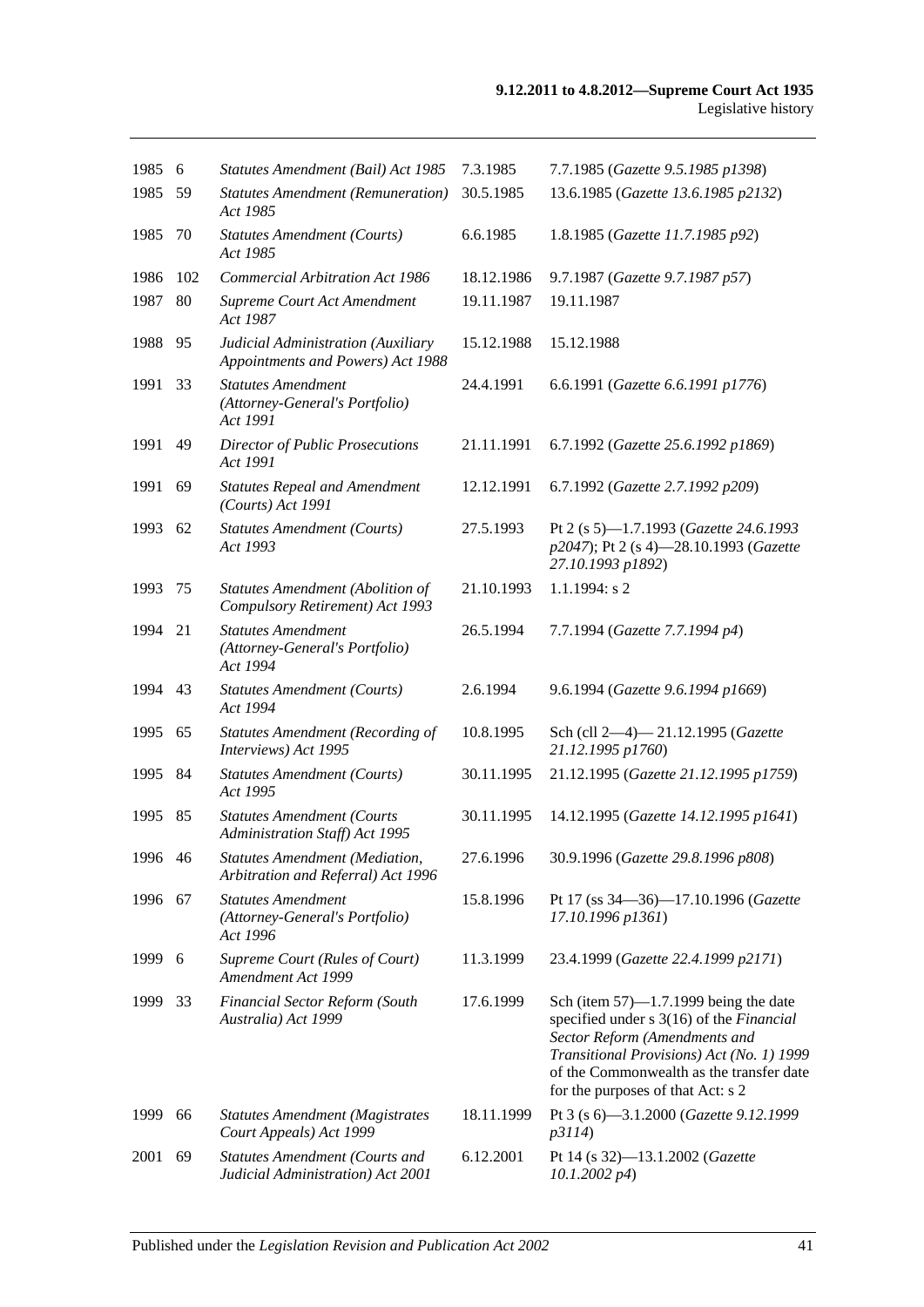| 2002        | - 16 | <b>Statutes Amendment (Structured)</b><br>Settlements) Act 2002                            | 5.9.2002   | Pt 4 (s 6)-1.12.2002 (Gazette 7.11.2002<br><i>p4043</i> )              |
|-------------|------|--------------------------------------------------------------------------------------------|------------|------------------------------------------------------------------------|
| 2003        | 44   | <b>Statute Law Revision Act 2003</b>                                                       | 23.10.2003 | Sch 1-24.11.2003 (Gazette 13.11.2003)<br><i>p4048</i> )                |
| 2004        | 23   | Statutes Amendment (Courts) Act<br>2004                                                    | 8.7.2004   | Pt 9 (s 27)-1.9.2004 (Gazette 26.8.2004<br><i>p</i> 3402)              |
| 2005        | 49   | <b>Statutes Amendment (Intervention</b><br>Programs and Sentencing Procedures)<br>Act 2005 | 27.10.2005 | Pt 6 (s 14)-19.12.2005 (Gazette<br>15.12.2005 p4326)                   |
| 2006        | 17   | <b>Statutes Amendment (New Rules of</b><br>Civil Procedure) Act 2006                       | 6.7.2006   | Pt 2 (ss $4-15$ ) $-4.9.2006$ ( <i>Gazette</i><br>17.8.2006 p2831)     |
| 2006        | 43   | <b>Statutes Amendment (Domestic</b><br>Partners) Act 2006                                  | 14.12.2006 | Pt 86 (s 212)-1.6.2007 ( <i>Gazette</i><br>26.4.2007 p1352)            |
| 2008 7      |      | Statutes Amendment (Evidence and<br>Procedure) Act 2008                                    | 17.4.2008  | Pt 7 (ss $27 \& 28$ )—23.11.2008 ( <i>Gazette</i><br>20.11.2008 p5171) |
| <b>2009</b> | 85   | <b>Intervention Orders (Prevention of</b><br>Abuse) Act 2009                               | 10.12.2009 | Sch 1 (cl 34)-9.12.2011 (Gazette<br>20.10.2011 p4269)                  |
| 2012        | 17   | <b>Statutes Amendment</b><br>(Attorney-General's Portfolio)<br>Act 2012                    | 24.5.2012  | Pt 12 (s 24)-5.8.2012 ( <i>Gazette 2.8.2012</i><br><i>p3302</i> )      |

## **Provisions amended since 3 February 1976**

• Legislative history prior to 3 February 1976 appears in marginal notes and footnotes included in the consolidation of this Act contained in Volume 10 of The Public General Acts of South Australia 1837-1975 at page 718.

New entries appear in bold.

Entries that relate to provisions that have been deleted appear in italics.

| Provision      | How varied                                                            | Commencement |
|----------------|-----------------------------------------------------------------------|--------------|
| Pt A1          | heading inserted by $44/2003$ s 3(1) (Sch 1)                          | 24.11.2003   |
| s 1            | amended by $44/2003$ s 3(1) (Sch 1)                                   | 24.11.2003   |
| s <sub>2</sub> | amended by $34/1981$ s 5                                              | 1.7.1981     |
|                | omitted under Legislation Revision and<br><b>Publication Act 2002</b> | 24.11.2003   |
| s <sub>5</sub> |                                                                       |              |
| s 5(1)         | s 5 redesignated as s $5(1)$ by $34/1981$ s $6(e)$                    | 1.7.1981     |
|                | evidentiary material inserted by 84/1995 s 19                         | 21.12.1995   |
| jurisdiction   | substituted by $34/1981$ s $6(a)$                                     | 1.7.1981     |
| master         | substituted by $34/1981$ s $6(b)$                                     | 1.7.1981     |
| petitioner     | deleted by $17/2006 s 4(1)$                                           | 4.9.2006     |
| plaintiff      | substituted by $17/2006$ s $4(2)$                                     | 4.9.2006     |
| pleading       | amended by $17/2006$ s 4(3)                                           | 4.9.2006     |
| registrar      | inserted by $34/1981$ s $6(c)$                                        | 1.7.1981     |
| suitors' funds | substituted by $34/1981$ s $6(d)$                                     | 1.7.1981     |
| $s\ 5(2)$      | inserted by $34/1981$ s $6(e)$                                        | 1.7.1981     |
|                |                                                                       |              |

Pt 1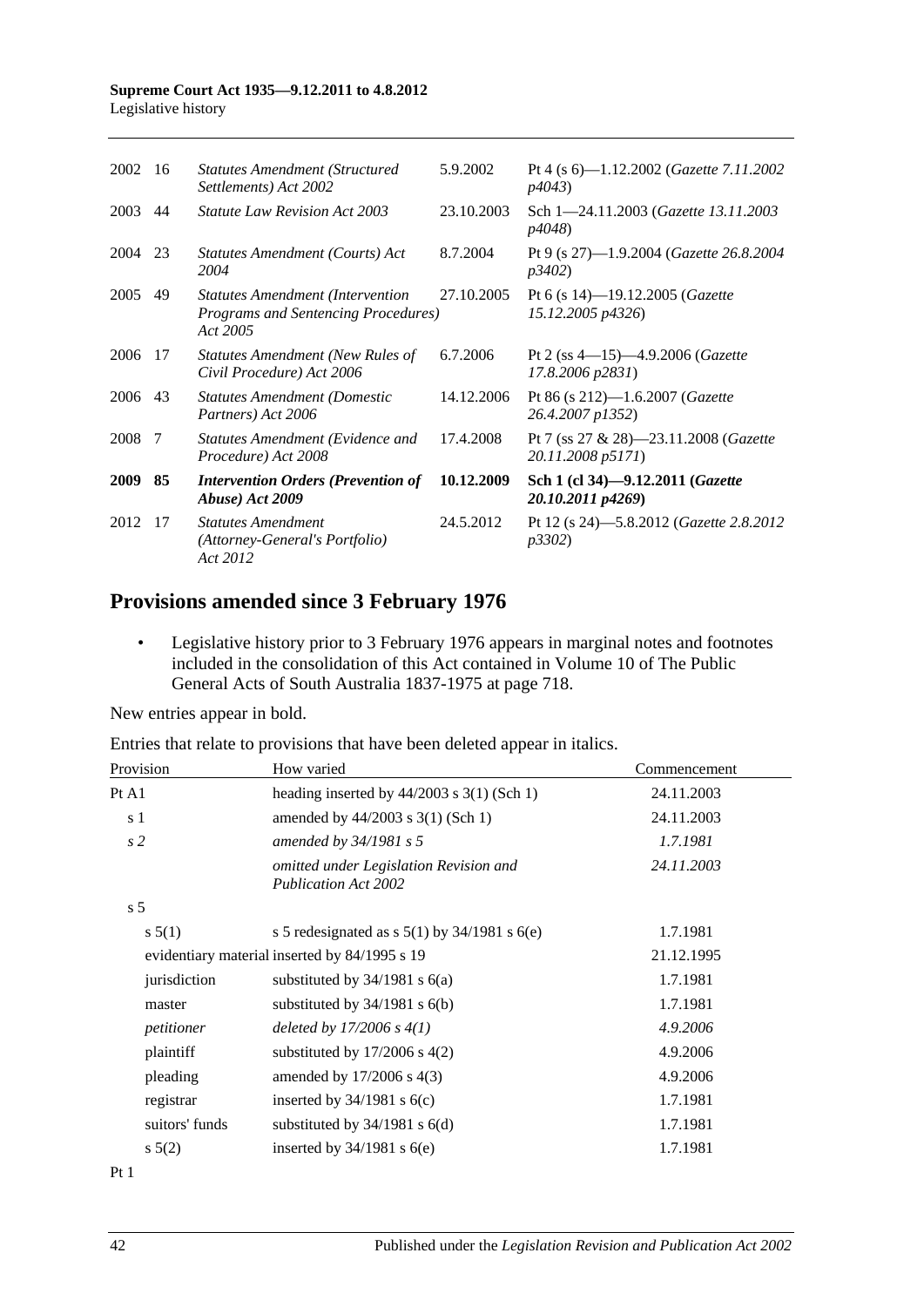| s 7                                 | substituted by 34/1981 s 7                                                                         | 1.7.1981   |
|-------------------------------------|----------------------------------------------------------------------------------------------------|------------|
| s(7(4)                              | inserted by $69/1991$ s $9(a)$                                                                     | 6.7.1992   |
| s <sub>8</sub>                      |                                                                                                    |            |
| s(3)                                | inserted by $34/1981$ s 8                                                                          | 1.7.1981   |
| s 8(4)                              | inserted by 95/1988 Sch 1                                                                          | 15.12.1988 |
| s 9                                 | substituted by 34/1981 s 9                                                                         | 1.7.1981   |
| s 9A                                | inserted by 67/1996 s 34                                                                           | 17.10.1996 |
| s 11                                | substituted by 34/1981 s 10                                                                        | 1.7.1981   |
| s 11(1)                             | substituted by $70/1985$ s $3(a)$                                                                  | 1.8.1985   |
| s 11(1a)                            | inserted by $70/1985$ s $3(a)$                                                                     | 1.8.1985   |
|                                     | substituted by 95/1988 Sch 1                                                                       | 15.12.1988 |
| s 11(1b)                            | inserted by 95/1988 Sch 1                                                                          | 15.12.1988 |
| s 11(4)                             | deleted by $70/1985$ s $3(b)$                                                                      | 1.8.1985   |
| s 11(6)                             | inserted by $70/1985$ s $3(c)$                                                                     | 1.8.1985   |
| s 12                                | substituted by 34/1981 s 11                                                                        | 1.7.1981   |
|                                     | substituted by $92/1982$ s 3(1)                                                                    | 28.10.1982 |
|                                     | amended by 59/1985 s 21                                                                            | 13.6.1985  |
|                                     | substituted by 95/1988 Sch 1                                                                       | 15.12.1988 |
| s 13A                               | amended by 53/1980 s 2                                                                             | 3.7.1980   |
|                                     | substituted by 34/1981 s 12                                                                        | 1.7.1981   |
| s 13B                               | inserted by 34/1981 s 12                                                                           | 1.7.1981   |
|                                     | deleted by 75/1993 s 27                                                                            | 1.1.1994   |
|                                     | inserted by 43/1994 s 22                                                                           | 9.6.1994   |
| <b>Heading</b> preceding<br>$s$ 13H | deleted by $44/2003$ s $3(1)$ (Sch 1)                                                              | 24.11.2003 |
| s 13H                               |                                                                                                    |            |
| s 13H(1)                            | amended by $82/1982$ s $2(a)$                                                                      | 16.9.1982  |
| s 13H(2)                            | amended by 82/1982 s 2(b), (c)                                                                     | 16.9.1982  |
| s 13H(3)                            | amended by $82/1982$ s $2(a)$                                                                      | 16.9.1982  |
| s 13H(4)                            | amended by $82/1982$ s $2(a)$                                                                      | 16.9.1982  |
| s 13H(4a)                           | s 13H(4) second sentence amended by 82/1982<br>s(2(a)                                              | 16.9.1982  |
|                                     | s 13H(4) second sentence redesignated as<br>s 13H(4a) by 44/2003 s 3(1) (Sch 1)                    | 24.11.2003 |
| $s$ 13H(4b)                         | s 13H(4) third sentence amended and<br>redesignated as $s$ 13H(4b) by 44/2003 $s$ 3(1)<br>(Sch 1)  | 24.11.2003 |
| s $13H(4c)$                         | s 13H(4) fourth sentence amended and<br>redesignated as $s$ 13H(4c) by 44/2003 $s$ 3(1)<br>(Sch 1) | 24.11.2003 |
| domestic partner                    | inserted by $43/2006$ s $212(1)$                                                                   | 1.6.2007   |
| members of the<br>family            | amended by 43/2006 s 212(2)                                                                        | 1.6.2007   |
| spouse                              | inserted by 43/2006 s 213(3)                                                                       | 1.6.2007   |
| s 13H(5)                            | amended by $82/1982$ s $2(a)$                                                                      | 16.9.1982  |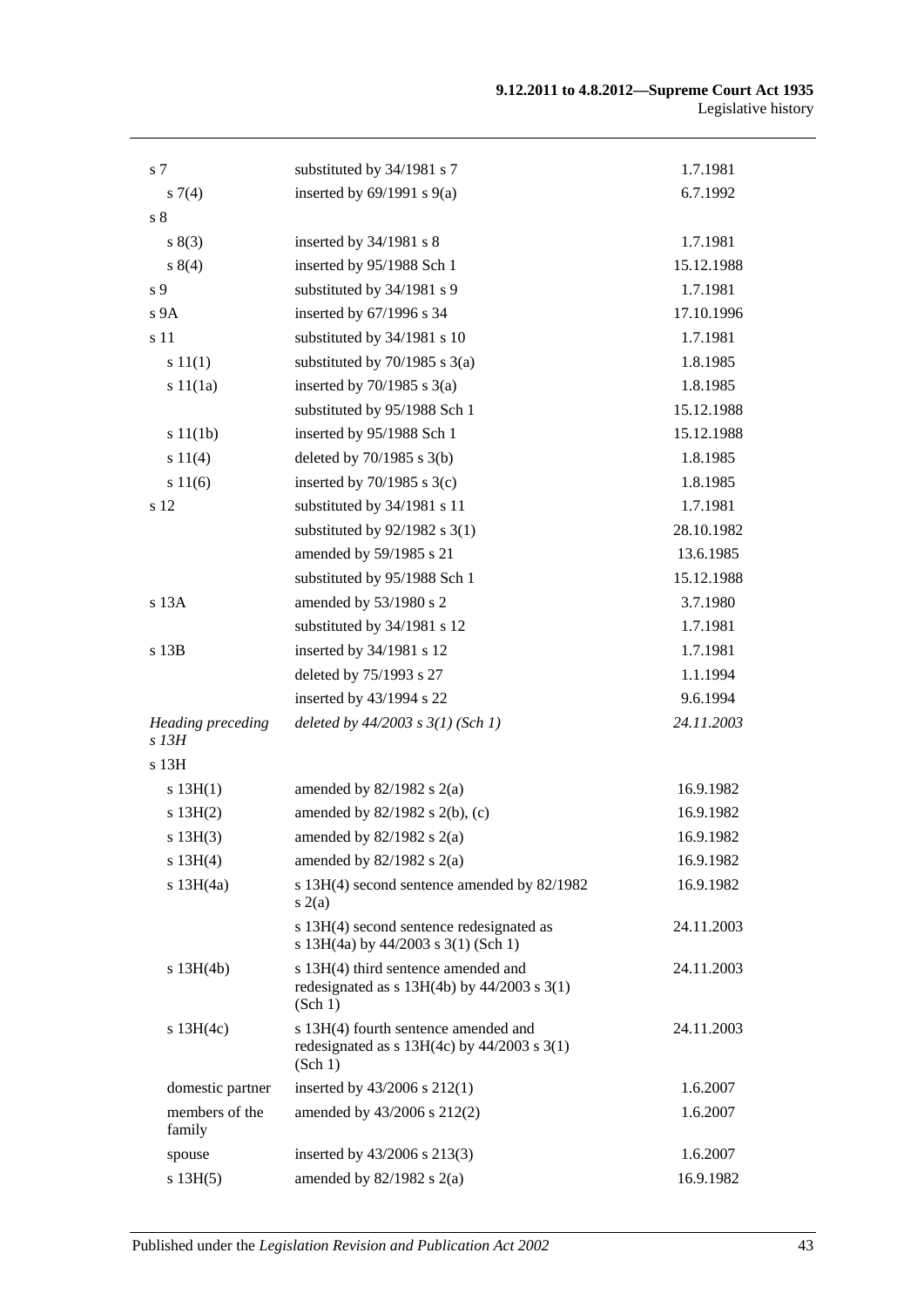| s 13H(6)                                  | inserted by $82/1982$ s $2(d)$                                                                            | 16.9.1982  |
|-------------------------------------------|-----------------------------------------------------------------------------------------------------------|------------|
| s 14                                      | amended by 34/1981 s 13                                                                                   | 1.7.1981   |
| s 15                                      |                                                                                                           |            |
| s 15(1)                                   | amended by 34/1981 s 14                                                                                   | 1.7.1981   |
| Pt 2                                      |                                                                                                           |            |
| Pt 2 Div 1                                | heading substituted by $44/2003$ s $3(1)$ (Sch 1)                                                         | 24.11.2003 |
| Pt 2 Div 2                                | heading substituted by 44/2003 s 3(1) (Sch 1)                                                             | 24.11.2003 |
| s 21                                      | amended by 17/2006 s 5                                                                                    | 4.9.2006   |
| s 22                                      | amended by 17/2006 s 6                                                                                    | 4.9.2006   |
| s 23                                      |                                                                                                           |            |
| $s\,23(1)$                                | amended by 17/2006 s 7                                                                                    | 4.9.2006   |
| Pt 2 Div 3                                | heading substituted by $44/2003$ s $3(1)$ (Sch 1)                                                         | 24.11.2003 |
| s 30BA                                    | inserted by 16/2002 s 6                                                                                   | 1.12.2002  |
| s 30C                                     |                                                                                                           |            |
| $s \, 30C(2)$                             | substituted by 62/1993 s 4                                                                                | 28.10.1993 |
| s 33                                      | deleted by 67/1978 s 3                                                                                    | 6.7.1992   |
| s 35                                      | deleted by $69/1991$ s $9(b)$                                                                             | 6.7.1992   |
|                                           | inserted by 43/1994 s 23                                                                                  | 9.6.1994   |
| s 37                                      | deleted by 56/1984 s 8                                                                                    | 1.7.1984   |
| s 39                                      | substituted by 80/1987 s 2                                                                                | 9.11.1987  |
| $s \, 39(1)$                              | amended by 84/1995 s 20                                                                                   | 21.12.1995 |
|                                           | amended by 17/2006 s 8                                                                                    | 4.9.2006   |
| $s \, 39(2)$                              | amended by 23/2004 s 27(1)                                                                                | 1.9.2004   |
| $s \frac{39(6)}{2}$                       | substituted by $23/2004$ s $27(2)$                                                                        | 1.9.2004   |
| $\mathrm{s}$ 40                           |                                                                                                           |            |
| $s\ 40(2)$                                | inserted by $69/1991$ s $9(c)$                                                                            | 6.7.1992   |
| Pt <sub>3</sub>                           |                                                                                                           |            |
| ss 45 and 46                              | substituted by 67/1996 s 35                                                                               | 17.10.1996 |
| ss 46A and 46B                            | inserted by $67/1996$ s 35                                                                                | 17.10.1996 |
| s 47                                      | amended by 34/1981 s 15                                                                                   | 1.7.1981   |
| s 48                                      | amended by 34/1981 s 16                                                                                   | 1.7.1981   |
|                                           | amended and redesignated as subsections,<br>paragraphs and subparagraphs by $44/2003$ s $3(1)$<br>(Sch 1) | 24.11.2003 |
| $s\ 48(2)$                                | amended by 17/2006 s 9(1), (2)                                                                            | 4.9.2006   |
| s 49                                      |                                                                                                           |            |
| $s\,49(1)$                                | substituted by 17/2006 s 10                                                                               | 4.9.2006   |
| s 50 before<br>substitution by<br>17/2006 |                                                                                                           |            |
| $s\,50(1)$                                | s 50 redesignated as s $50(1)$ by 34/1981 s 17                                                            | 1.7.1981   |
|                                           | contents commencing "Provided that" amended<br>by 66/1999 s 6                                             | 3.1.2000   |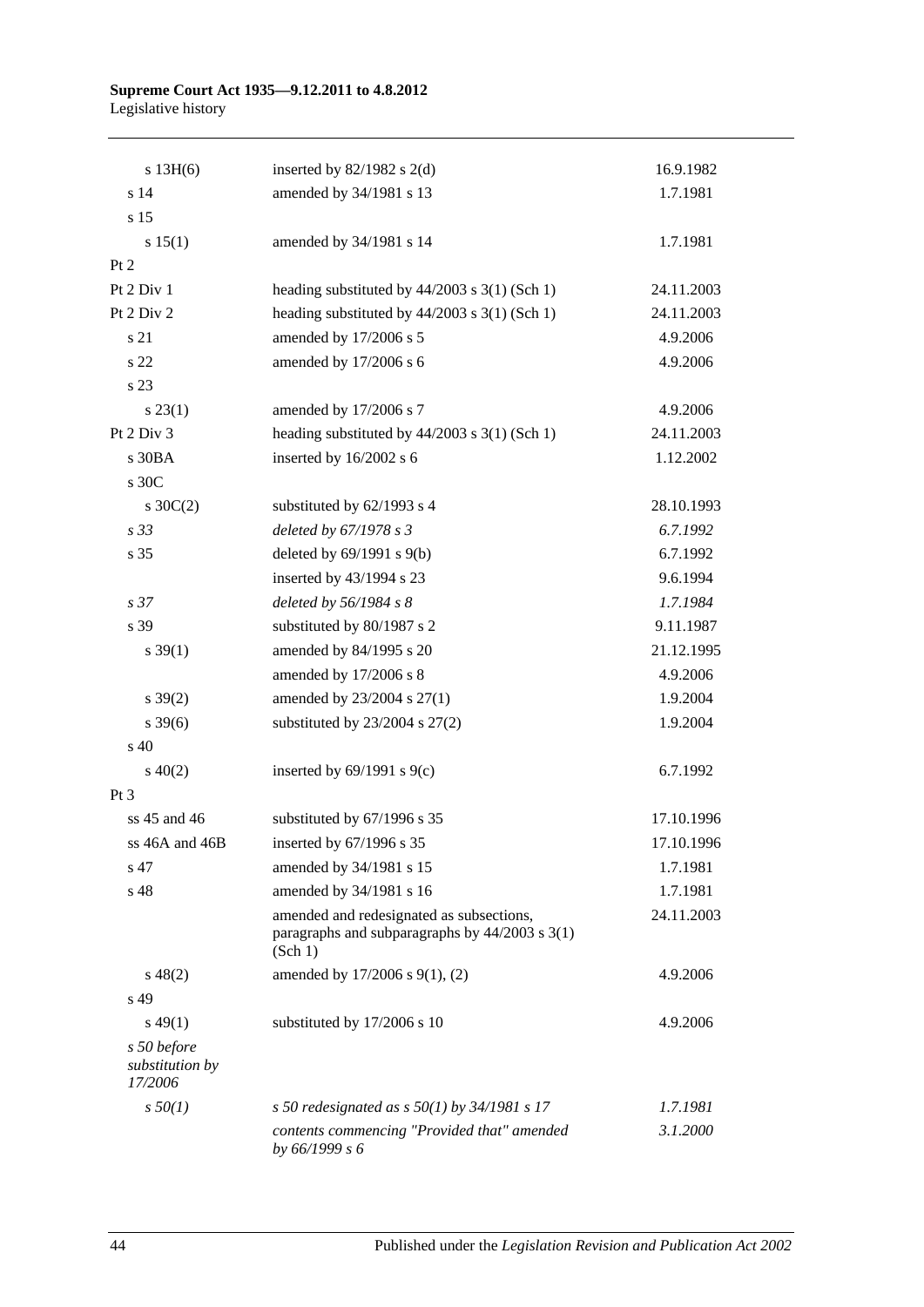| $s\,50(1a)$                      | $s$ 50(1) contents commencing "Provided that"                           | 24.11.2003 |
|----------------------------------|-------------------------------------------------------------------------|------------|
|                                  | amended and redesignated as $s$ 50(1a) by<br>$44/2003$ s $3(1)$ (Sch 1) |            |
| $s\,50(2)$                       | inserted by 34/1981 s 17                                                | 1.7.1981   |
| s <sub>50</sub>                  | substituted by 17/2006 s 11                                             | 4.9.2006   |
| s <sub>51</sub>                  | deleted by 17/2006 s 12                                                 | 4.9.2006   |
| <b>Heading</b> preceding<br>s 52 | deleted by 67/1996 s 36                                                 | 17.10.1996 |
| $ss 52 - 53A$                    | deleted by 67/1996 s 36                                                 | 17.10.1996 |
| s 54                             | amended by $6/1985$ s $8(a)$                                            | 7.7.1985   |
|                                  | deleted by 67/1996 s 36                                                 | 17.10.1996 |
| $ss 55 - 57$                     | deleted by 67/1996 s 36                                                 | 17.10.1996 |
| s <sub>59</sub>                  | amended by $6/1985$ s $8(b)$ , (c)                                      | 7.7.1985   |
|                                  | deleted by 67/1996 s 36                                                 | 17.10.1996 |
| $\overline{s}$ 60                | deleted by 67/1996 s 36                                                 | 17.10.1996 |
| $s \, \delta l$                  | deleted by $6/1985$ s $8(d)$                                            | 7.7.1985   |
| $s\,62$                          | deleted by 67/1996 s 36                                                 | 17.10.1996 |
| Pt 3A                            |                                                                         |            |
| s 62E                            |                                                                         |            |
| s 62E(1)                         | amended by 17/2006 s 13                                                 | 4.9.2006   |
| $s$ 62H                          |                                                                         |            |
| s $62H(3)$ and $(3a)$            | substituted by 34/1981 s 18                                             | 1.7.1981   |
| $s$ 62H $(3b)$                   | inserted by 34/1981 s 18                                                | 1.7.1981   |
| $s$ 62H(5)                       | substituted by 21/1994 s 29                                             | 7.7.1994   |
| s 62H(6)                         | deleted by 21/1994 s 29                                                 | 7.7.1994   |
| Pt 4                             |                                                                         |            |
| <b>Heading</b> preceding<br>s 65 | substituted by 46/1996 s 10                                             | 30.9.1996  |
|                                  | deleted by $44/2003$ s $3(1)$ (Sch 1)                                   | 24.11.2003 |
| $ss 65 - 67$                     | substituted by 46/1996 s 10                                             | 30.9.1996  |
| s 68                             | substituted by $102/1986$ s $3(1)$ (Sch)                                | 9.7.1987   |
|                                  | deleted by 46/1996 s 10                                                 | 30.9.1996  |
| ss 69 and 70                     | deleted by 46/1996 s 10                                                 | 30.9.1996  |
| <b>Heading</b> preceding<br>s 71 | deleted by $44/2003$ s $3(1)$ (Sch 1)                                   | 24.11.2003 |
| <b>Heading</b> preceding<br>s 72 | deleted by $44/2003$ s $3(1)$ (Sch 1)                                   | 24.11.2003 |
| s 72                             |                                                                         |            |
| $s\,72(1)$                       | amended by 34/1981 s 19                                                 | 1.7.1981   |
|                                  | amended by 2/1983 s 2                                                   | 14.4.1983  |
|                                  | amended by $69/1991$ s $9(d)$                                           | 6.7.1992   |
|                                  | amended by 46/1996 s 11                                                 | 30.9.1996  |
|                                  | amended by 6/1999 s 3                                                   | 23.4.1999  |
|                                  | amended by 44/2003 s 3(1) (Sch 1)                                       | 24.11.2003 |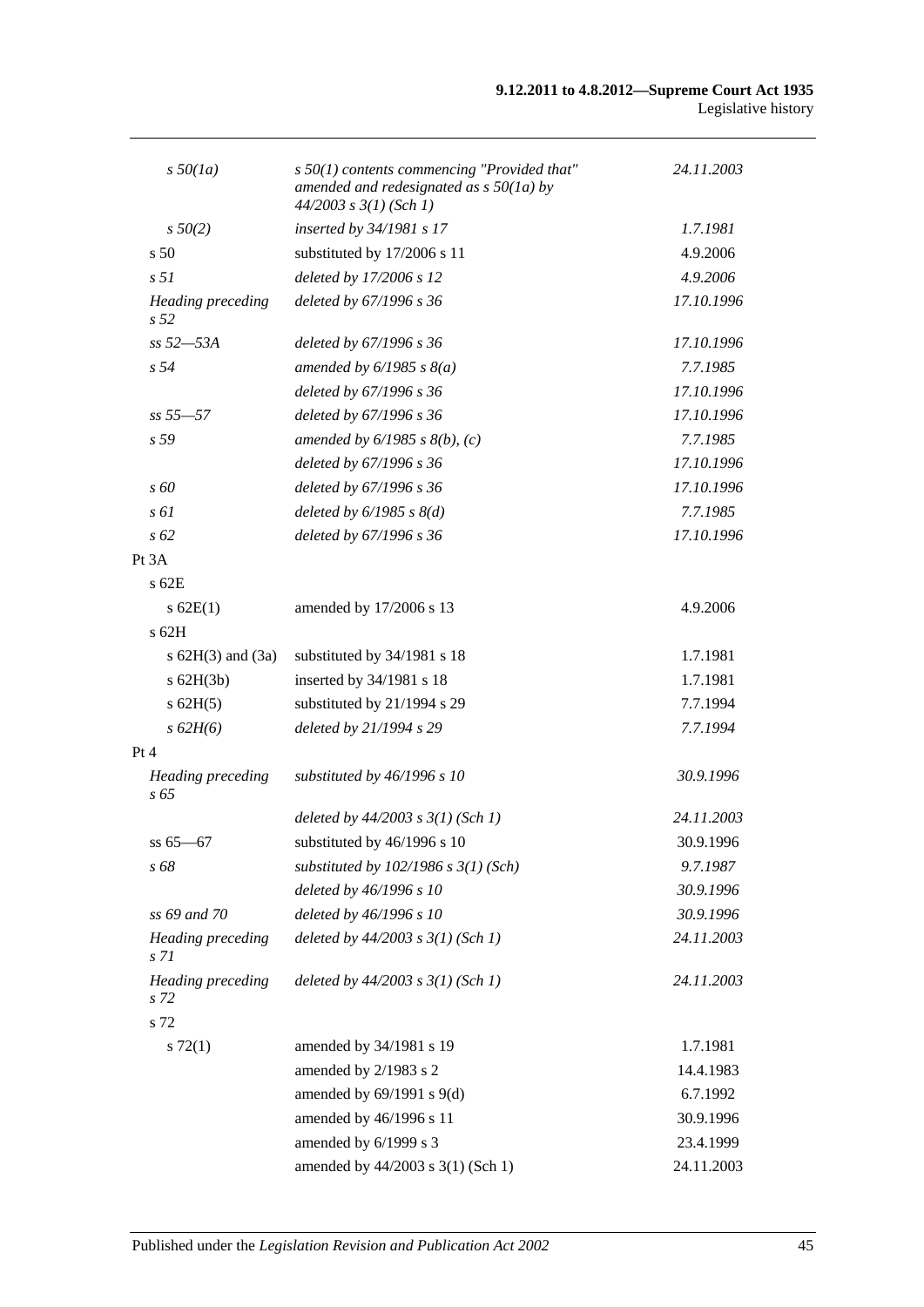|                                   | amended by 17/2006 s 14                         | 4.9.2006   |
|-----------------------------------|-------------------------------------------------|------------|
| $s\ 72(4)$                        | substituted by 21/1994 s 30                     | 7.7.1994   |
| Pt $6$                            | heading substituted by 34/1981 s 20             | 1.7.1981   |
| Heading preceding<br>s 82         | substituted by 34/1981 s 21                     | 1.7.1981   |
|                                   | deleted by $44/2003$ s $3(1)$ (Sch 1)           | 24.11.2003 |
| Pt 6 Div 1                        | heading inserted by $44/2003$ s 3(1) (Sch 1)    | 24.11.2003 |
| s 82                              | substituted by 34/1981 s 21                     | 1.7.1981   |
| s 82(2)                           | amended by $69/1991$ s $9(e)$                   | 6.7.1992   |
| s 82(3)                           | substituted by 84/1995 s 21                     | 21.12.1995 |
| $s \, 82(3a)$                     | inserted by 84/1995 s 21                        | 21.12.1995 |
| s 83                              | deleted by 34/1981 s 21                         | 1.7.1981   |
| <b>Heading</b> preceding<br>s 84  | deleted by $82/1978 s 3(1)$                     | 6.7.1992   |
| s 84                              | amended by 34/1981 s 22                         | 1.7.1981   |
|                                   | deleted by $82/1978 s 3(1)$                     | 6.7.1992   |
| ss 85–105                         | deleted by $82/1978 s 3(1)$                     | 6.7.1992   |
| Pt 6 Div 2                        | heading substituted by $44/2003$ s 3(1) (Sch 1) | 24.11.2003 |
| s 106                             | amended by 34/1981 s 23                         | 1.7.1981   |
|                                   | substituted by 85/1995 s 15                     | 14.12.1995 |
| Pt 6 Div 3                        | heading substituted by $44/2003$ s 3(1) (Sch 1) | 24.11.2003 |
| s 109                             | amended by 34/1981 s 24                         | 1.7.1981   |
|                                   | substituted by 85/1995 s 16                     | 14.12.1995 |
| s 110A                            |                                                 |            |
| s 110A(1)                         | inserted by $69/1991$ s $9(f)$                  | 6.7.1992   |
|                                   | amended by $85/1995$ s $17(a)$                  | 14.12.1995 |
|                                   | (c) deleted by $85/1995$ s $17(a)$              | 14.12.1995 |
| s 110A(2)                         | substituted by $85/1995$ s 17(b)                | 14.12.1995 |
| s 110B                            | inserted by $69/1991$ s $9(f)$                  | 6.7.1992   |
| Pt 7                              |                                                 |            |
| s 114                             |                                                 |            |
| s 114(2)                          | amended by $69/1991$ s $9(g)$                   | 6.7.1992   |
| ss 115 and 116                    | deleted by 67/1978 s 4                          | 6.7.1992   |
| s 117                             |                                                 |            |
| $s\ 117(1)$                       | amended by 17/2006 s 15                         | 4.9.2006   |
| s 118                             | deleted by 56/1984 s 8                          | 1.7.1984   |
|                                   | inserted by 84/1995 s 22                        | 21.12.1995 |
| s 118A                            | deleted 49/1991 Sch 2                           | 6.7.1992   |
|                                   | inserted by 84/1995 s 22                        | 21.12.1995 |
| <b>Heading preceding</b><br>s 119 | deleted by $44/2003$ s $3(1)$ (Sch 1)           | 24.11.2003 |
| s 119                             | amended by $34/1981$ s $25(a)$                  | 1.7.1981   |
| s 120                             | amended by 34/1981 s 25(b)                      | 1.7.1981   |
| s 121                             |                                                 |            |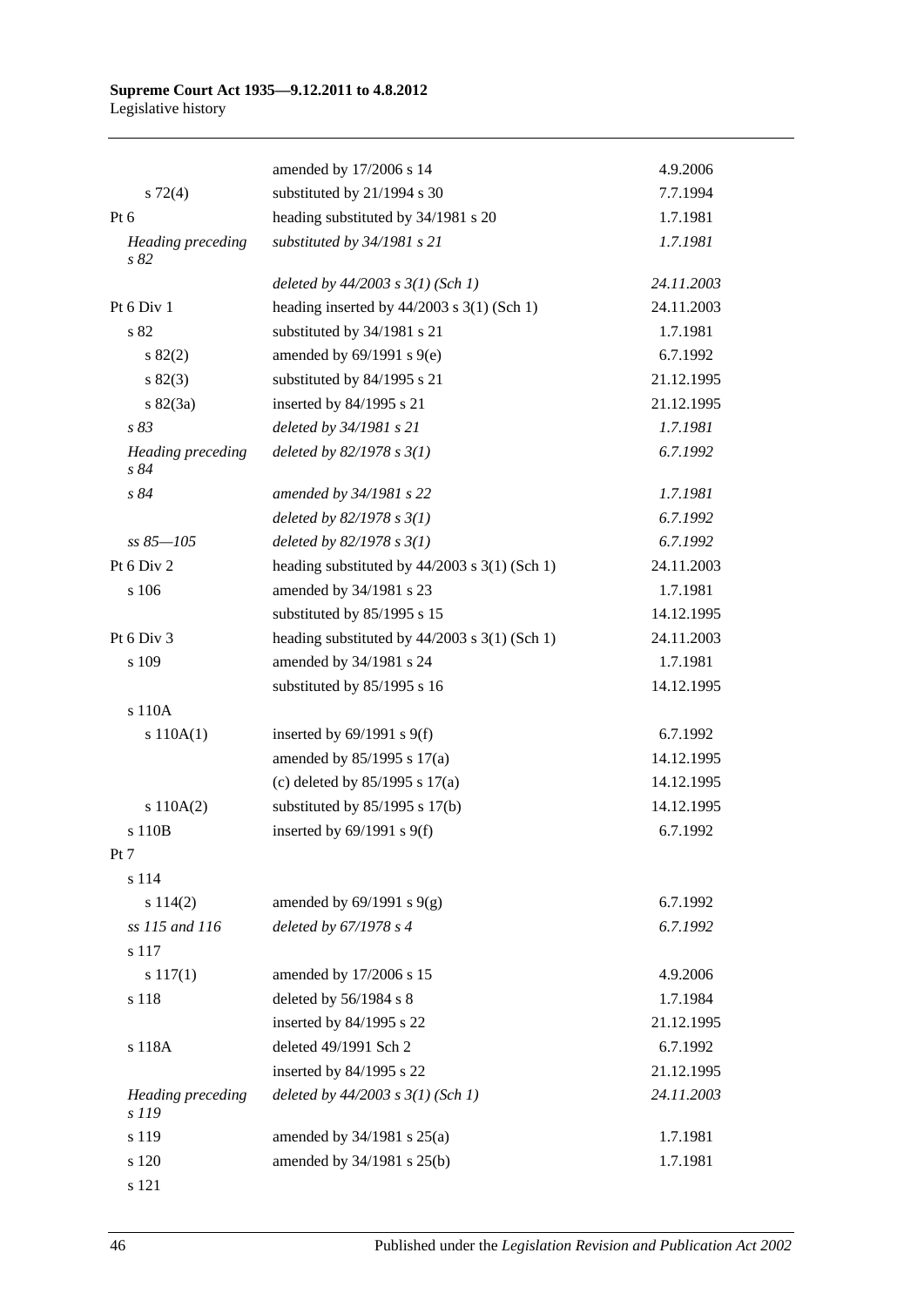| s 121(2)             | amended by $34/1981$ s $25(c)$                | 1.7.1981   |
|----------------------|-----------------------------------------------|------------|
| s 122                |                                               |            |
| s 122(1)             | amended by 33/1999 Sch (item 57)              | 1.7.1999   |
| s 124                | amended by 34/1981 s 25(d)                    | 1.7.1981   |
| s 125                | amended by 34/1981 s 25(e)                    | 1.7.1981   |
| s 126                | amended by $34/1981$ s $25(f)$ , (g)          | 1.7.1981   |
| 126A                 | inserted by 7/2008 s 27                       | 23.11.2008 |
| s 127                | amended by 34/1981 s 25(h)                    | 1.7.1981   |
| s 128                |                                               |            |
| s 128(1)             | amended by $34/1981$ s $25(i)$                | 1.7.1981   |
| s 129                |                                               |            |
| s 129(1)             | amended by 33/1991 s 15                       | 6.6.1991   |
| s 130                | inserted by 2/1983 s 3                        | 14.4.1983  |
| s 130(2)             | substituted by $69/2001$ s $32(a)$            | 13.1.2002  |
| $s$ 130(3)           | inserted by 73/1983 s 2                       | 3.11.1983  |
|                      | deleted by $69/2001$ s $32(b)$                | 13.1.2002  |
| s 131                | inserted by $69/1991$ s $9(h)$                | 6.7.1992   |
| s 131(1)             | amended by 62/1993 s 5                        | 1.7.1993   |
|                      | amended by 84/1995 s 23(a)                    | 21.12.1995 |
| s 131(2)             | substituted by $84/1995$ s $23(b)$            | 21.12.1995 |
|                      | amended by 49/2005 s 14                       | 19.12.2005 |
|                      | amended by 7/2008 s 28(1)                     | 23.11.2008 |
|                      | amended by 85/2009 Sch 1 cl 34                | 9.12.2011  |
| s 131(3)             | amended by $65/1995$ Sch cl $4(a)$            | 21.12.1995 |
|                      | substituted by $84/1995$ s $23(b)$            | 21.12.1995 |
|                      | substituted by $7/2008$ s $28(2)$             | 23.11.2008 |
| s $131(4)$ and $(5)$ | inserted by 65/1995 Sch cl 4(b)               | 21.12.1995 |
|                      | substituted by $84/1995$ s $23(b)$            | 21.12.1995 |
| s 131(6)             | inserted by 7/2008 s 28(3)                    | 23.11.2008 |
| Sch                  | heading amended by $44/2003$ s $3(1)$ (Sch 1) | 24.11.2003 |

## **Transitional etc provisions associated with Act or amendments**

## *Statutes Amendment (Courts Administration Staff) Act 1995*

### **20—Transitional provision**

(1) An appointment to a non-judicial office or position made or purportedly made before the commencement of this Act in accordance with an Act that is amended by this Act will be taken to have been duly made under the statutory provisions that, as amended by this Act, provide for the making of such an appointment as if this Act had been enacted and in force at the relevant time.

## **Historical versions**

Reprint No 1—15.1.1992